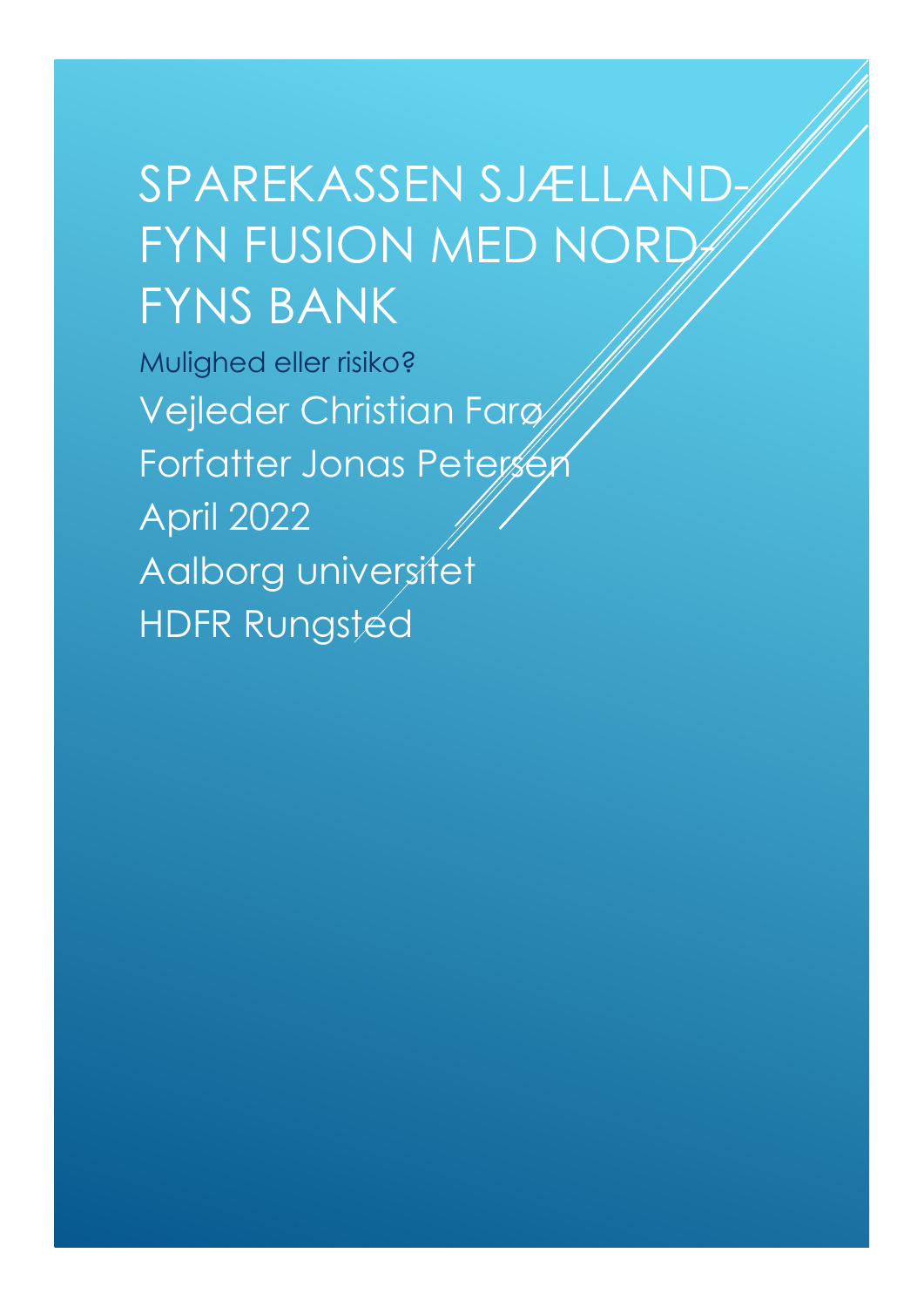# **INDHOLD**

| 5.6 IC.GR | 33           |
|-----------|--------------|
|           |              |
|           |              |
|           |              |
|           |              |
|           |              |
|           |              |
|           |              |
|           |              |
|           | Side 1 af 59 |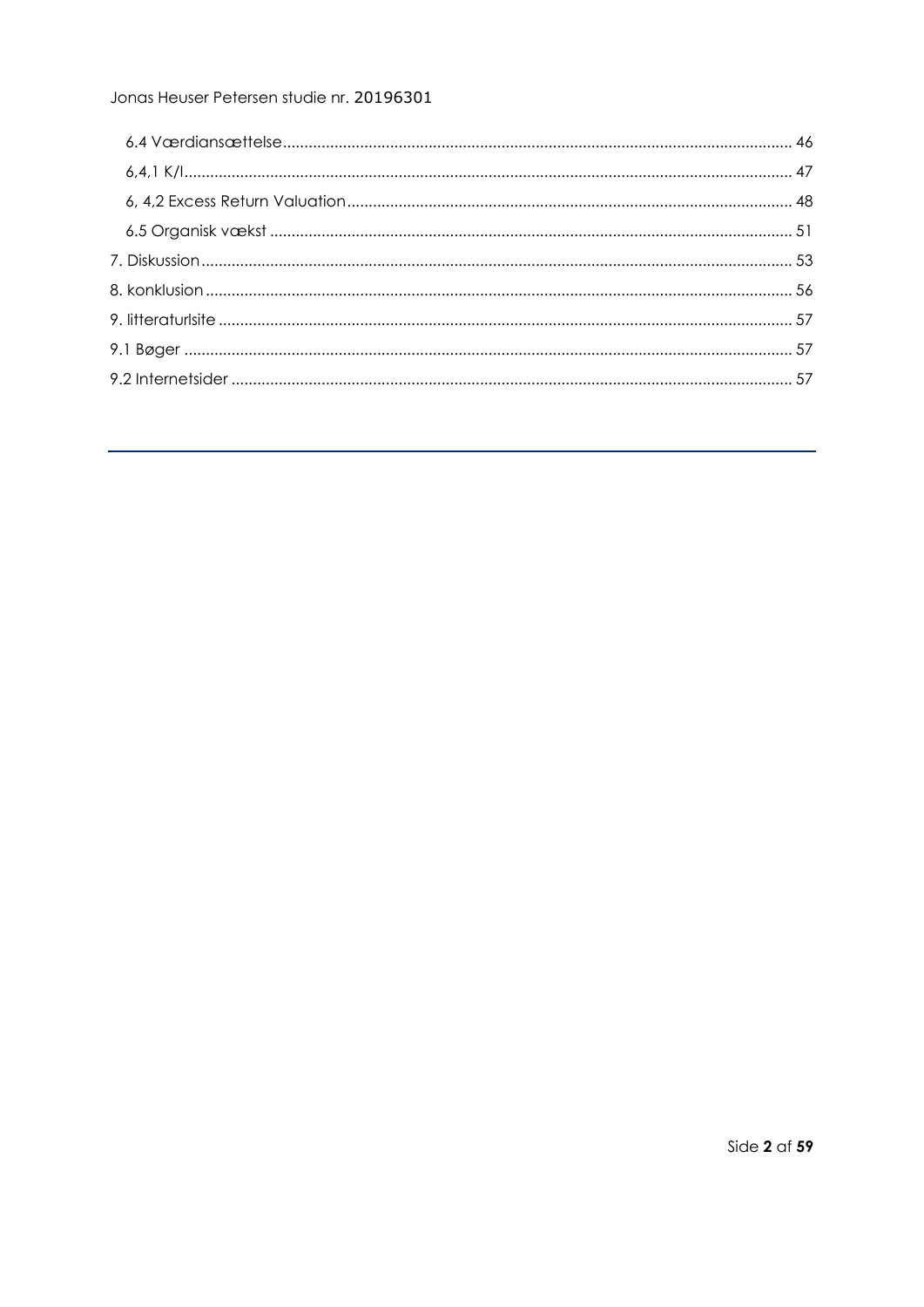### <span id="page-3-0"></span>**1. ABSTRACT**

The Danish financial sector has been experiencing increased pressure since the big financial crisis in 2008 that resulted in one of the largest financial crisis spanning the whole world. The competition in the banking sector has only grown tougher with the impact of a series of actions that were made in relation to regulations and rules made for the banks to follow.

The impact on the Danish banking world gives a clear message; in the year 2007 there were 147 independent banks in Denmark in 2022 that number has been reduced to 56. This means a third of the banks open in 2007 has now either closed, gone bankrupt, or have been integrated in a merger.

This project is about a merger between Sparekassen Sjælland–Fyn and Nordfyns Bank. The intent of the project is to investigate and explore the possibility of this merger and whether It would be financial desirable to make such a merger. What would the cost be and how would the bank look regarding the rules, regulations and financial statements. Sparekassen Sjælland-Fyn is the 12. largest bank in Denmark. as well as one of the oldest it is dated back to the founding date of December in 1825. Sparekassen Sjælland-Fyn started being a small bank in the region of Sjælland it has now grown to having 40 branches throughout Sjælland and Fyn the growth is especially fueled through mergers with other banks. Nordfyns Bank is a local bank located in the northern part of the island of Fyn. They were founded in 1897 and have 8 branches located on Fyn. Nordfyns Bank is the lesser part in the fusion with about 1/5 the size of Sparekassen Sjælland Fyn.

This project examines the rules and regulations that have been put in place for the banking sector and goes through these to give an understanding of why the number of banks has been declining. This will be followed by an analysis of the latest five years of financial statements, to get some insight in the current banks past and their forth coming financial situations. After the analysis I will look at what the merged bank would look like, and what synergies that would be beneficial. Based on the financial statement I am able to calculate a price for Nordfyns Bank I will be able to hold this price up against what Sparekassen Sjælland Fyn would get in value from trying to growing organically instead through expansion of their own branches instead of fusing with Nordfyns Bank.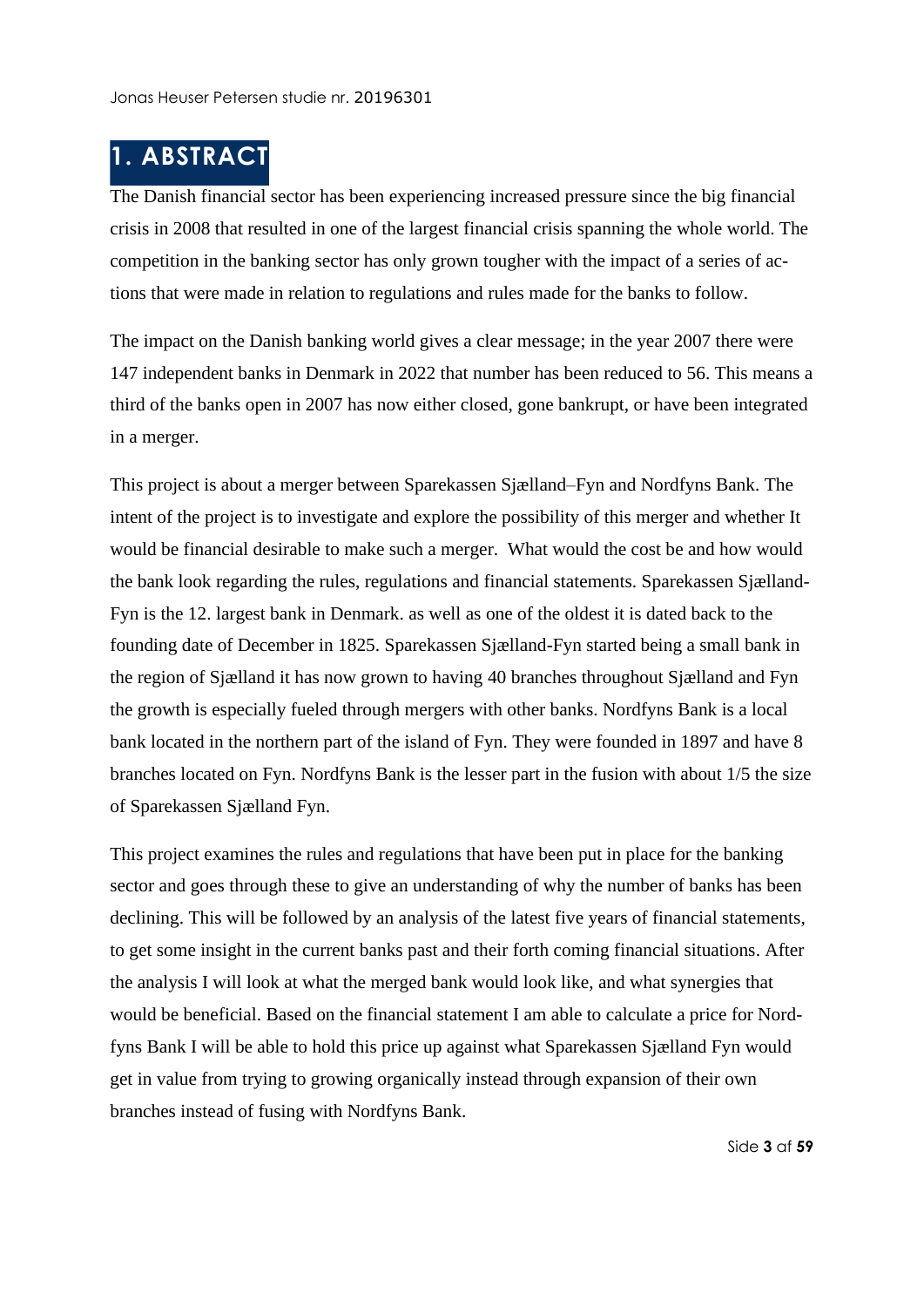<span id="page-4-1"></span><span id="page-4-0"></span>

Hvidvask har aldrig tidligere haft så stort fokus fra omverden, samfundet og bankerne selv, som det har i dag. Den helt store katalysator for at hvidvask kom op på direktionsgangen kom med hvidvask skandalen i Danske Bank i Estland, hvor den russiske centralbank i 2007 kontakter det danske finanstilsyn angående mistænkelige pengeoverførsler. der kunne stamme fra hvidvask en enkelt filial foretog overførsler for milliarder af rubler hver måned (DR 27.09.2020). Konsekvenserne af hvidvask skandalen har talt sit tydelige sprog gennem flere facetter; der har været tab af renomme, kundeflugt og forestående milliardbøde. Der er ingen tvivl om at ordentlighed er i fokus hos banksektoren og hvis denne ikke er til stede har forbrugeren og samfundet mulighed for at gøre indsigelser.

På baggrund af de før nævnte mulige konsekvenser, har det aldrig været så omkostningstungt at drive banker i Danmark. Udgifterne til opretholdelse af compliance funktioner samt de pressede indtægter på renter har de seneste år gjort det mindre rentabelt at drive bankvirksomhed i Danmark. Dette kan også læses på udviklingen af mængden af banker i landet der har været kraftigt faldende.

Danmark har traditionelt set, i forhold til landets størrelse, haft mange banker. bankmarkedet kan betegnes som få store banker og mange små banker. I 2007 var der 147 selvstændige pengeinstitutter i Danmark (Finansdanmark U.Å.). I 2022 er tallet nede på 56 (Finansforbundet 04.01.2022.). Enkelte banker har måtte dreje nøglen om, men langt de fleste er blevet konsolideret igennem fusioner eller direkte opkøb.

Som Finanstilsynet formulerer det " Pengeinstitutterne inddeles årligt efter størrelsen af de enkelte institutters arbejdende kapital. Den arbejdende kapital er defineret som summen af indlån, udstedte obligationer, efterstillede kapitalindskud samt egenkapitalen." (Finanstilsynet 20.12.2021). Disse bliver inddelt i Gruppe 1 – Arb.. kapital over 75 mia. kr. Gruppe 2 - Arb.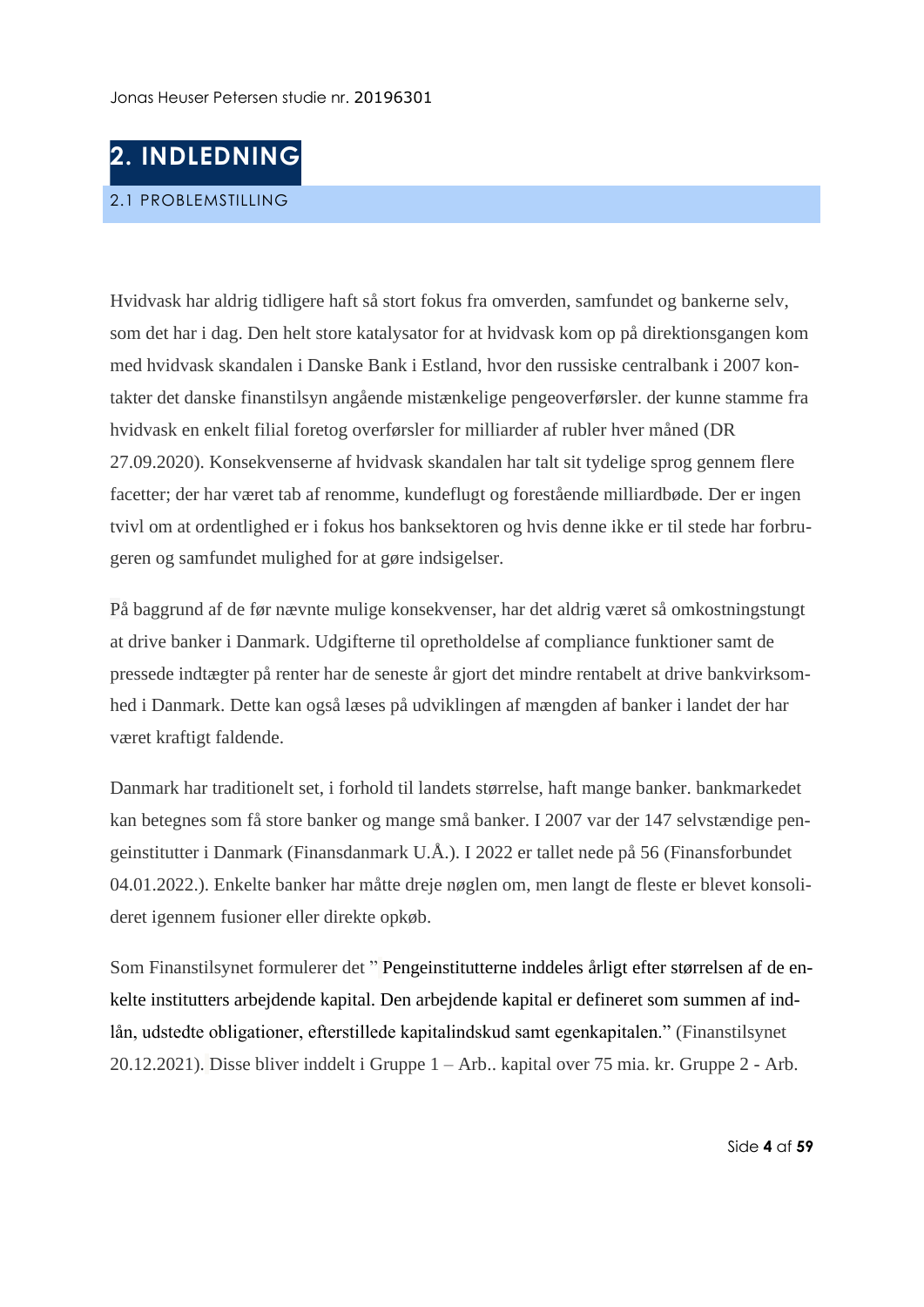kapital over 15 mia. kr. Gruppe 3 - Arb. Kapital over 1 mia. kr. Gruppe 4 - Arb. kapital under 1 mia. kr. (Finanstilsynet 20.12.2021)

hvilket også klart kommer til udtryk i gruppe 3 og 4 banker der blot fra 2012 til 2022 er gået fra 96 til 42 selvstændige banker (Finansforbundet 04.012022.)

Det kan derfor være en fordel at fusionere og derved samle ressourcer og specialister i mere koncentrerede afdelinger der kan udnytte stordriftsfordele. Særligt i forhold til compliance, hvidvask og regulatorisk opfyldelse. De tunge opgaver, som tidligere nævnt der kræver bedre adgang til digitaliseret muligheder, ekspertviden og hurtige reaktionsevne, som ved databrud hvor der skal indleveres rapport inden for 72 timer efter bruddet er opdaget. ( datatilsynet U.Å) "Det er fornuftigt at gå sammen til en større enhed, for jo mindre enheder, man har i den her branche, jo mere skal kunderne betale til de fælles ting. Og de fælles ting er blevet møgdyre" ( Sparv 10.12.2021 Lars Krull)

Banker har over længere tid været under pres på flere kanter i forhold til faldende renteindtægter og stigende udgifter til personale specielt på compliance og hvidvask området. Negative renter har påvirket indtjeningen på det gamle kerneområde og har tvunget banker til at tænke i nye muligheder for at øge deres indtjening. En af de mere opsigtsvækkende måder bankerne har påvirket deres indtjening på, er ved at indføre negativ rente af indestående.

I 2021 har vist sig at bankerne har fået vendt den negative udvikling. Dette skyldes flere faktorer bl.a. et øget udlån til erhverv som privatkunder det hjælper på den tidligere tabte rentefortjeneste da penge der bliver lånt ud til kunder ikke skal betale negativ rente for at få opbevaret hos nationalbanken. Stigende inflation og dermed stigende renter, hvis de bliver en realitet, også fremadrettet hjælpe på bankernes indtjening, da det som tidligere nævnt, er deres gamle kerneområde om der så vil blive slækket på de nye indtjeningsmuligheder bankerne har fundet i form af gebyrer og negative renter kan være svært at vurdere (Berlingske 13.01.2022)

Jeg vil i projektet forkorte Sparekassen Sjælland-Fyn til SPKS og den Nordfynske Bank til NFB.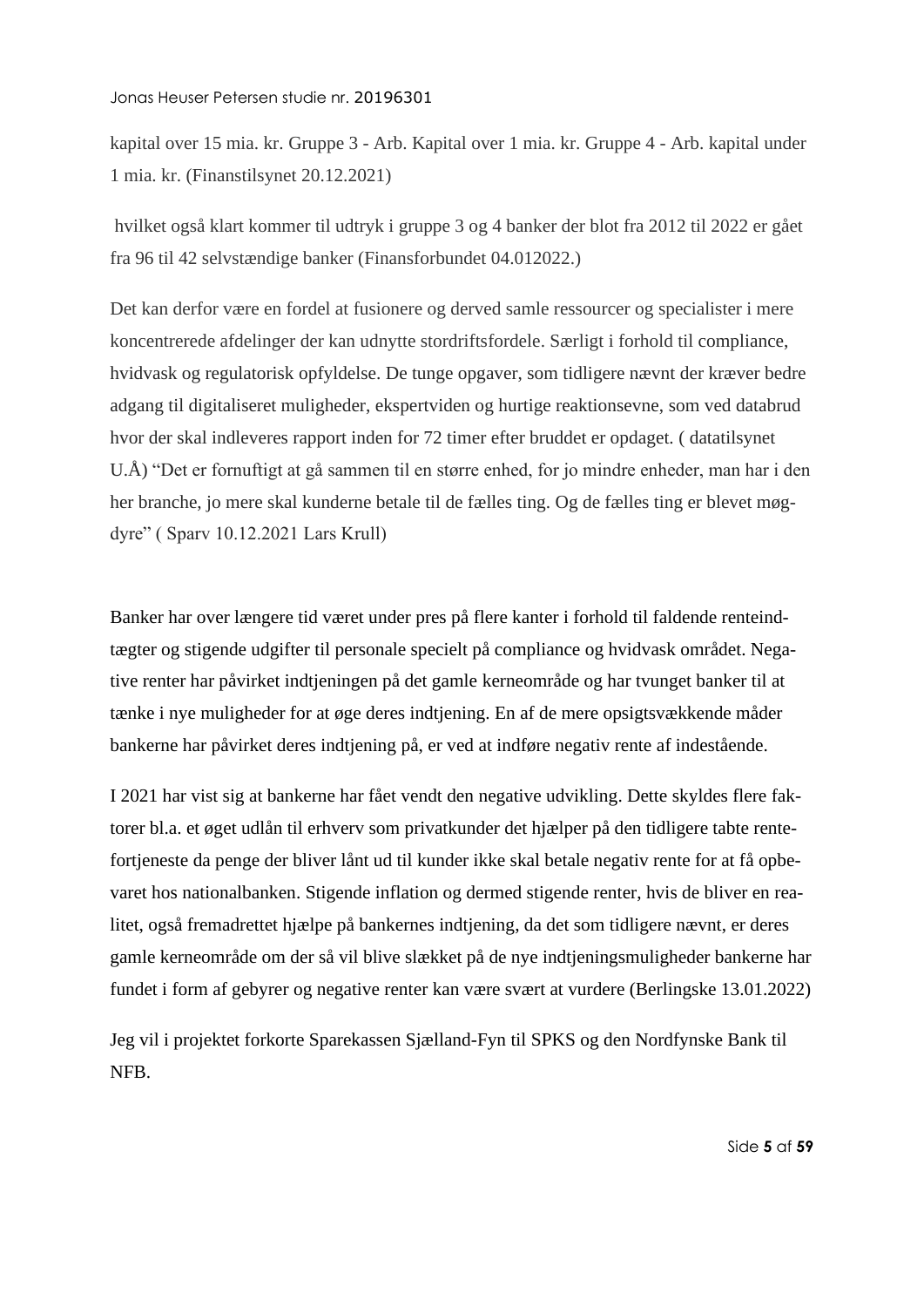#### <span id="page-6-0"></span>2.4 PROBLEMFORMULERING

Vil det være rentabelt for Sparekassen Sjælland-Fyn at fusionere med Nordfynske Bank, set fra et strategisk og økonomisk perspektiv?

#### <span id="page-6-1"></span>UNDERSPØRGSMÅL

- Hvilken betydning vil de høje fremtidige kapitalkrav CRD IV have for den fusioneret bank?
- Hvilke vækstmuligheder/sammenlægningsmuligheder vil der være for den fusioneret bank?
- Fusion kontra organisk vækst?

#### <span id="page-6-2"></span>2,5 METODE OG TEORI

Jeg vil i dette afsnit redegøre for strukturen i opgaven.

Indledningsvis vil jeg præsentere SPKS og den NFB. Jeg vil gennemgå deres historie, opbygning, visioner og værdier. Her vil jeg også kort præsentere nogle økonomiske og organisatoriske oplysninger, så som nøgletal, årsresultat, antal filialer, kunder, ansatte og aktionærer. Dette vil give et indblik i de bankers individuelle forretningsgrundlag og derigennem deres udgangspunkt for at drive finansiel virksomhed.

Jeg vil efter introduktionen til bankerne have et teoriafsnit der overordnet dækker de finansielle virksomheders krav til kapital, risikovægtede poster og likviditet ved at gennemgå disse vil jeg skabe en forståelse af de love og regler bankerne skal overholde for at kunne fungere som pengeinstitutter i Danmark. Der vil være særligt fokus på kapitaldækningsbekendtgørelsen og lov om finansiel virksomhed. Nøglepunkterne under disse er: regler om risikovægtede poster, likviditet og basiskapital. Jeg vil berøre de forskellige bankpakker samt tilsynsdiamanten, da disse, ligesom overstående love, har betydning for bankernes drift. Når der er blevet

Side **6** af **59**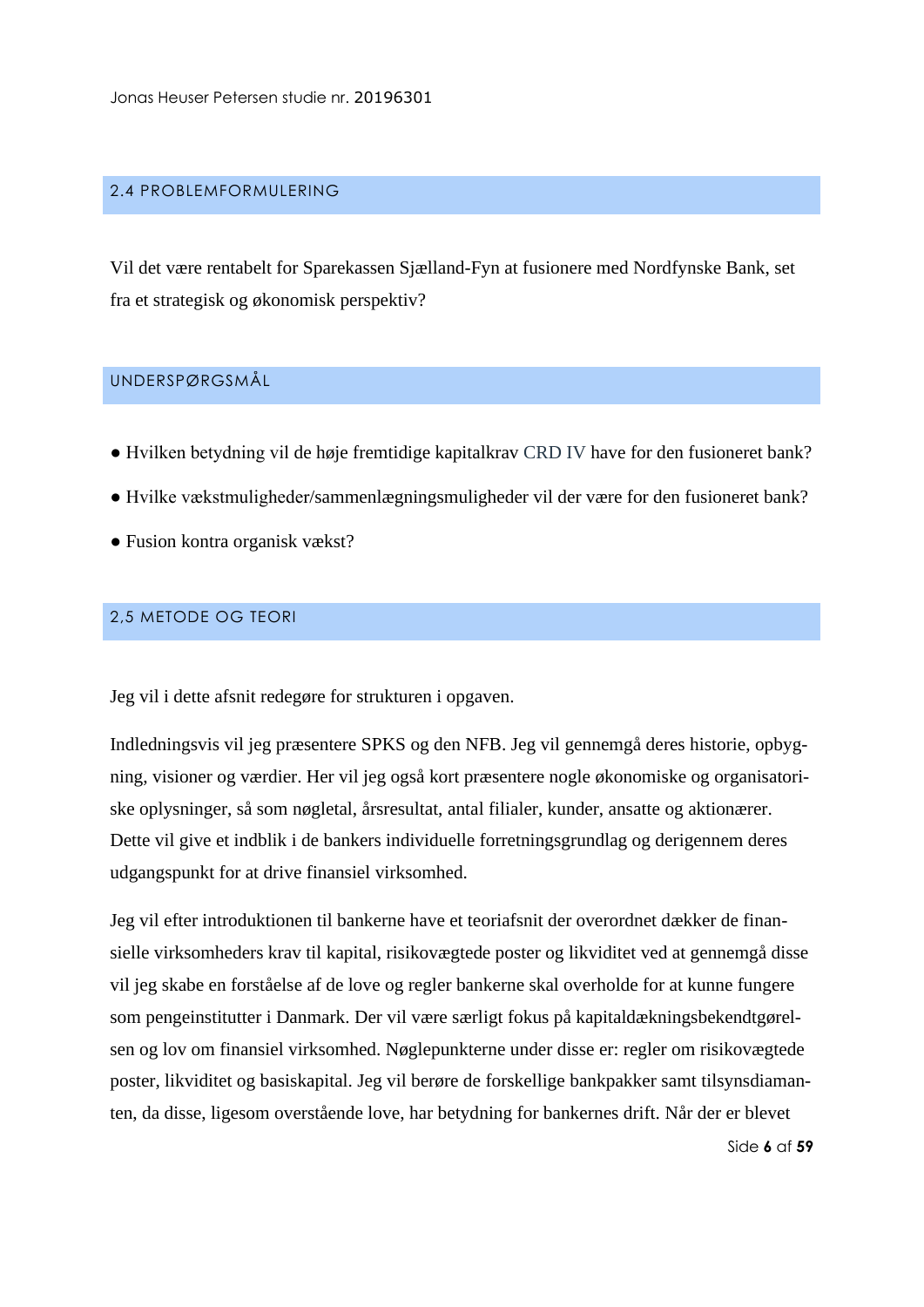skabt indsigt i de forskellige krav der stilles til pengeinstitutter i Danmark, vil jeg undersøge de økonomiske forhold i henholdsvis SPKS og NFB

Herefter vil jeg lave en nøgletalsanalyse, hvor jeg starter med at redegøre for relevante nøgletal. Derigennem vil jeg kunne argumentere for de konkrete nøgletal, jeg vil bruge i selve analysen. Disse bliver baseret på bankernes seneste fem års årsregnskaber. Fokusset i analysen bliver ROA, ROW, WACC og ICGR. Dette giver samlet et indblik i bankernes situation før en eventuelle fusion. Dette bruges også senere i en vurdering af, hvorvidt en fusion ville være rentabel. Baseret på denne regnskabsanalyse vil jeg kunne gennemgå den eventuelle fusionen mellem SPKS og NFB og komme frem til den fusioneret banks udgangspunkt og nøgletal. Her vil der komme en udfærdigelse af resultatbudgetter. Dette budget vil blive brugt til at analysere på den fusionerede banks åbningsbalance resultatbudget risikoanalyse og rationale hvilket vil give mig grobund for at vurdere om de økonomiske incitamenter er på plads for at sige ja eller nej til en rentabel fusion.

Igennem opgaven vil jeg lave delkonklusionerne og opsummere det gennemgående analyser for at skabe en rød tråd der fører til den endelige konklusion som besvarer problemformuleringen.

#### <span id="page-7-0"></span>2,6 LITTERATUR

Opgaven vil blive understøttet af den litteratur og det undervisningsmateriale der er blevet gemmen gået på HDFR Aalborg universitet. Endvidere vil der inddrages offentligt tilgængeligt materiale vedrørende både SPKS og NFB hovedsageligt fra deres respektive hjemmesider og især fra deres årsregnskaber.

For at holde mig så objektiv som muligt vil jeg ikke diskutere opgaven ej hellere kontakte nogen fra de to pengeinstitutter der kan have indsigt i fremtidige fusioner eller hvordan fremtidsplanerne er i de to pengeinstitutter.

Afslutningsvis vil jeg anvende diverse relevantere artikler og relevant lovgivning. Kilder vil blive belyst med Harvard metoden og en komplet litteraturliste vil være at finde i slutningen af opgaven.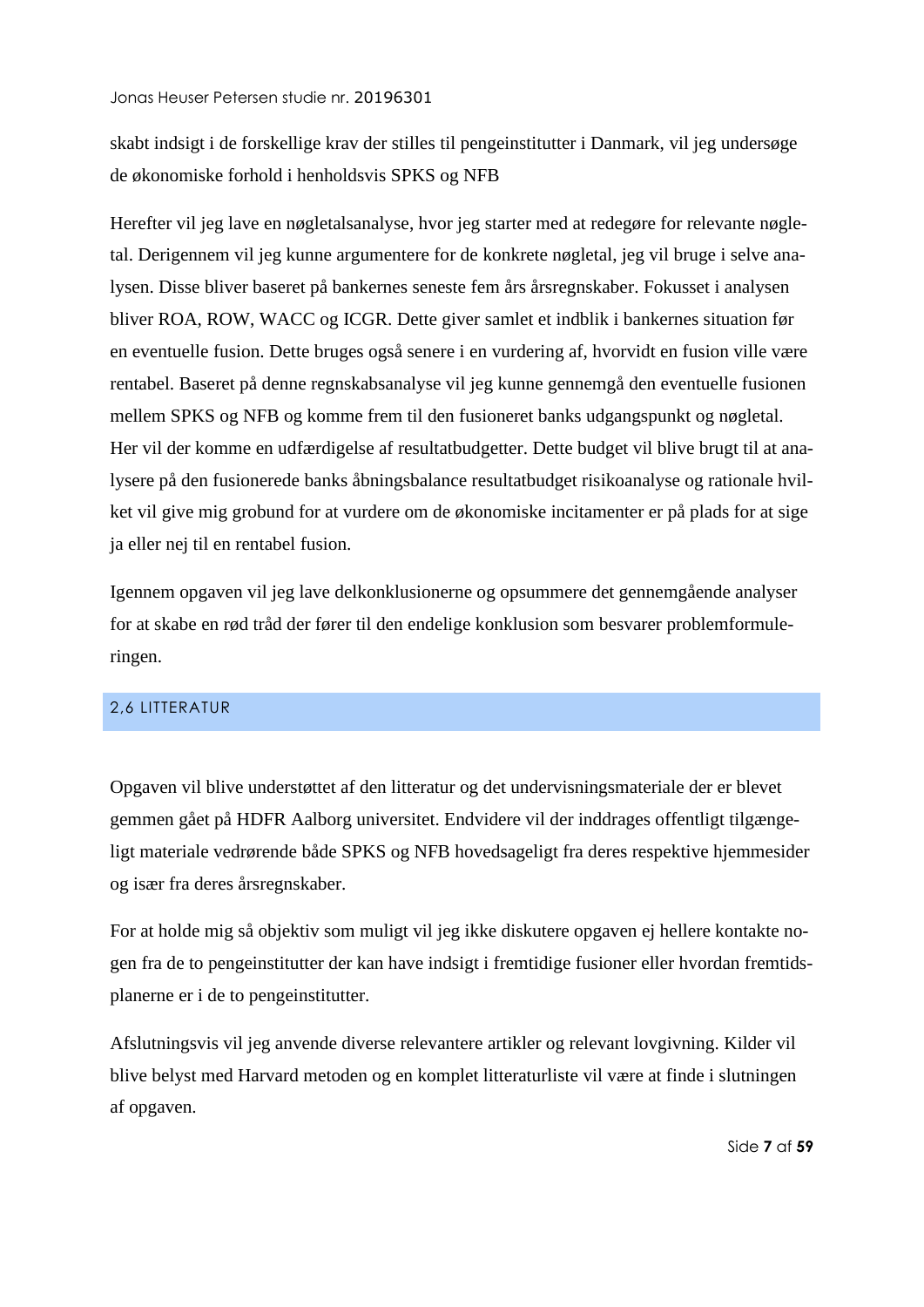#### <span id="page-8-0"></span>2,7 AFGRÆNSNING

Jeg afgrænser mig til at kigge på de rent økonomiske og organisatoriske elementer af en eventuel fusion mellem SPKS og NFB det er disse aspekter jeg vil besvare problemformuleringen ud fra. Jeg vil ikke kommentere på eksterne interessenter som samfundet, staten eller andre der interessenter der kan påvirke hvorvidt sådan en fusion ville kunne finde sted.

#### <span id="page-8-1"></span>2.8 STRUKTUR

Strukturen i opgaven vil være bygget op af følgende punkter.

- Introduktion til bankerne deres historie, markedsforhold og værdigrundlag.
- Teori og lovgivning her gennemgår jeg forskellige teorier angående finansielle forhold samt forskellig relevant lovgivning pengeinstitutter er underlagt.
- Analyseafsnittet vil jeg gennemgå forskellige relevant nøgletal der alle giver et indblik i pengeinstitutternes resultater og forudsætninger for at drive pengeinstitut i Danmark det giver også indgangen til selve fusionen af pengeinstitutterne.
- Fusion afsnittet er en vurdering af hvordan fusionen ville se ud og hvad det ville koste at fusionere derefter, holdt op imod en organisk vækst.
- Diskussion og konklusion vil jeg diskutere mine resultater før jeg til sidst vil komme med en konklusion på problemformuleringen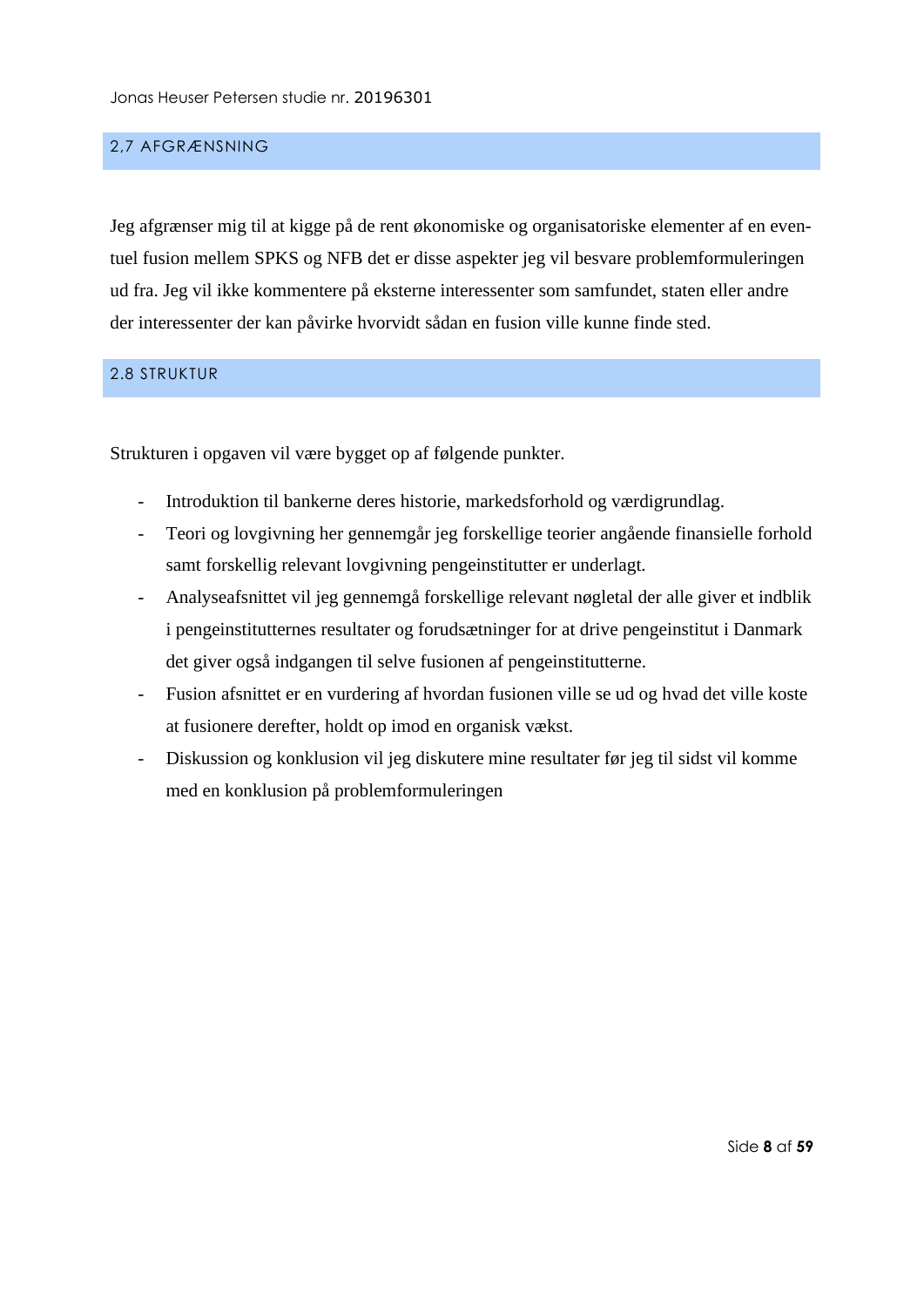# <span id="page-9-0"></span>**3. BESKRIVELSE AF BANKERNE**

det følgende afsnit vil jeg give en introduktion til Sparekassen Sjælland-Fyn og Nordfyns bank. Introduktionen vil tage udgangspunkt i de respektive bankers årsregnskaber samt deres hjemmesider. Dette gøres for at give et indblik i bankernes ophav og historie. Beskrivelserne vil bygge på de respektive bankers årsregnskab samt deres hjemmesider

#### <span id="page-9-1"></span>3.1 SPAREKASSEN SJÆLLAND – FYN

SPKS blev grundlagt i december 1825 på Torbenfeldt Gods i Mørkøv. Over de næste lige knap 200 år konsoliderer SPKS sin position i det nordvestlige Sjælland, og begynder først at spreder sig ud på resten af Sjælland med opkøbet af Max bank fra Næstved. Med opkøbet udvidede SPKS med 9 nye filialer, 125 ansatte og ca. 35.000 kunder (Berlingske. 09.10.2011).

Derefter følger opkøbet af sparekassen Faaborg i 2013 der åbner for at organisationen ikke længere kun er repræsenteret på Sjælland. I 2014 bliver der præsenteret nyt logo der skal åbne op for den nye sparekasse og signalere nye tider. 2015 bliver Sparekassen Sjælland-koncernen børsnoteres på Nasdaq Copenhagen i 2016 sammenlægges sparekassen Sjælland og sparekassen Fyn og skaber det der i dag kendes som Sparekassen Sjælland – Fyn. I 2017 bliver der lanceret den nye strategi der hedder: *nye veje* der har fokus på:

- Øget effektivitet
- Solid rentabilitet
- Høj indtjening pr. omkostningskrone
- Et robust fundament samtidige med at sparekassen fastholder og udvikler filialnettet.

SPKS har netop færdiggjort strategien *nye veje* med et yderst tilfredsstillende resultat, hvilket der vil blive kigget dybere på igennem analysen.

SPKS bryster sig af at have bibeholdt da samme værdier fra de sidste lige knap 200 år frem til i dag. Værdierne ser således stadigvæk sådan ud: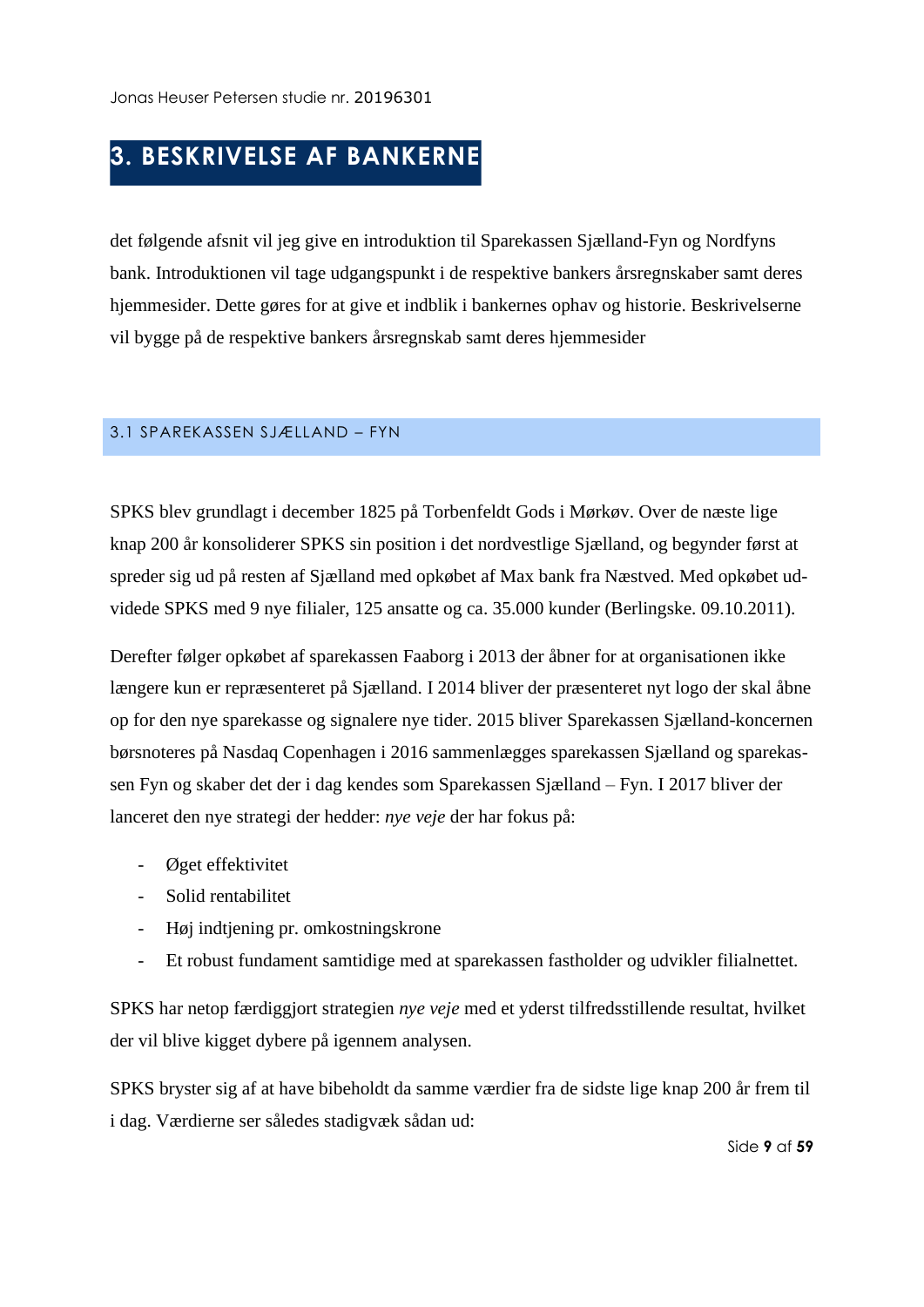- Fællesskab
- Nærhed
- Dygtighed
- Rummelighed
- Redelighed
- Samfundsansvar

Alt i alt efterlader det en SPKS med ca. 160.000 kunder fordelt på over 40 filialer over Sjælland og Fyn og som betjens af ca. 550 medarbejdere. SPKS er placeret i Gruppe 2 - Arb. kapital over 15 mia. kr. og samarbejder med Totalkredit i forhold til finansiering af realkredit. (spks.dk, forretningsmodel, 05.03.2022)



(Kilde egen tilvirkning pba. https://www.spks.dk/findfilial)

#### <span id="page-10-0"></span>3.2 NORDFYNS BANK

Side **10** af **59**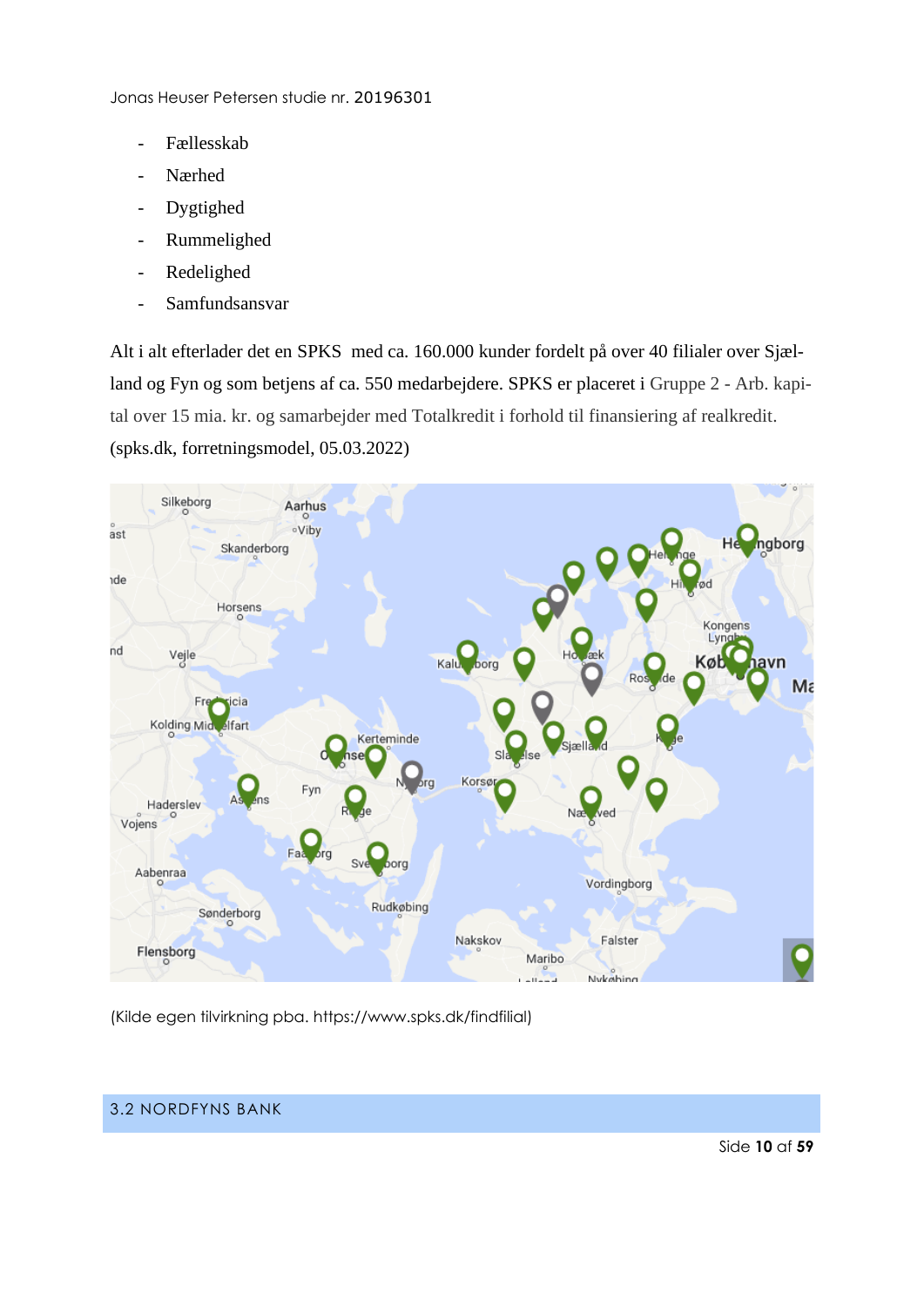Nordfyns Bank blev grundlagt i 1897 i Bogense og havde originalt navnet Bogense Bank. Bogense bank blev stiftet af en række lokale håndværkere og forretningsmænd i Bogense.

I 1936 kom det til en fusion med den daværende Nordfyns handels- og landbobank frem til 1985 hvor banken ændrede navn til koncernen Nordfyns Bank. Denne er delt op i to forretningsben det ene ben er et pengeinstitut det andet ben er leasing virksomhed.

"Nordfyns Bank har ikke udarbejdet en decideret politik for samfundsansvar, men koncernen ønsker at være et socialt ansvarligt og værdiskabende pengeinstitut og arbejder bevidst på at skabe samlet set de bedste resultater for såvel aktionærer, kunder medarbejdere som det omgivne samfund." (Nordfyns Bank CSR rapport 2021)

Altså er der ikke ligesom i SPKS et fastsat værdigrundlag der er er nedskrevet men mere generelt en opfattelse af, at man arbejder anstændigt til glæde for samtlige interessenter

Nordfyns Bank oplyser seneste i 2016, at de har 24.000 kunder - senere tal er ikke blevet offentliggjort (LinkedIn Nordfyns bank 05.03.2022.). De har 8 filialer fordelt på ca. 114 fuldtids medarbejdere. Nordfyns Banker er en Gruppe 3 - Arb. kapital over 1 mia. kr. og samarbejder med Totalkredit i forhold til finansiering af bolig (Nordfyns banks årsrapport 05.03.2022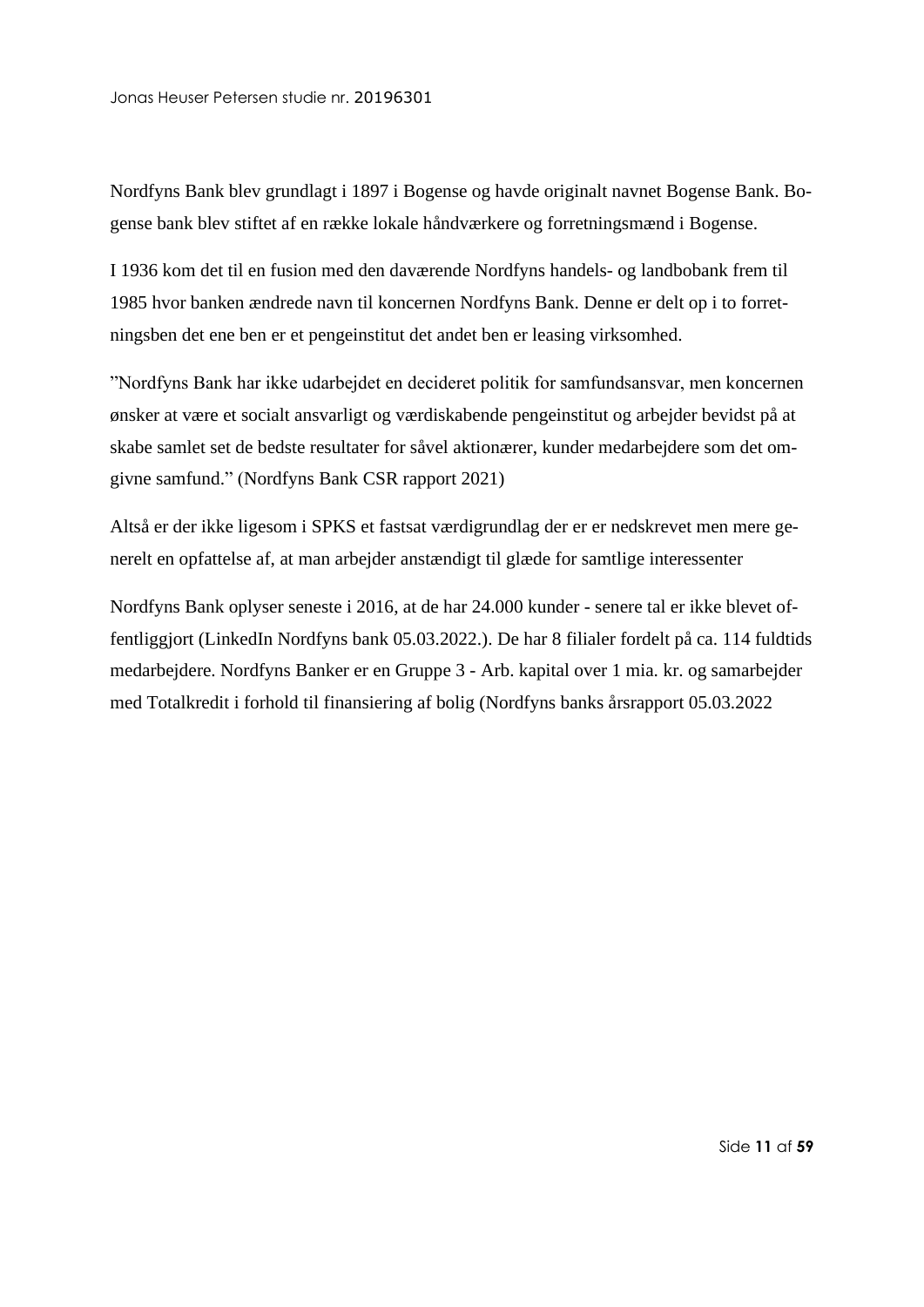

(Kilde egen tilvirkning pba. [https://www.google.com/maps/search/nordfynske+bank+filia](https://www.google.com/maps/search/nordfynske+bank+filialer/@55.413084,10.1144967,10.56z)[ler/@55.413084,10.1144967,10.56z\)](https://www.google.com/maps/search/nordfynske+bank+filialer/@55.413084,10.1144967,10.56z)

Side **12** af **59**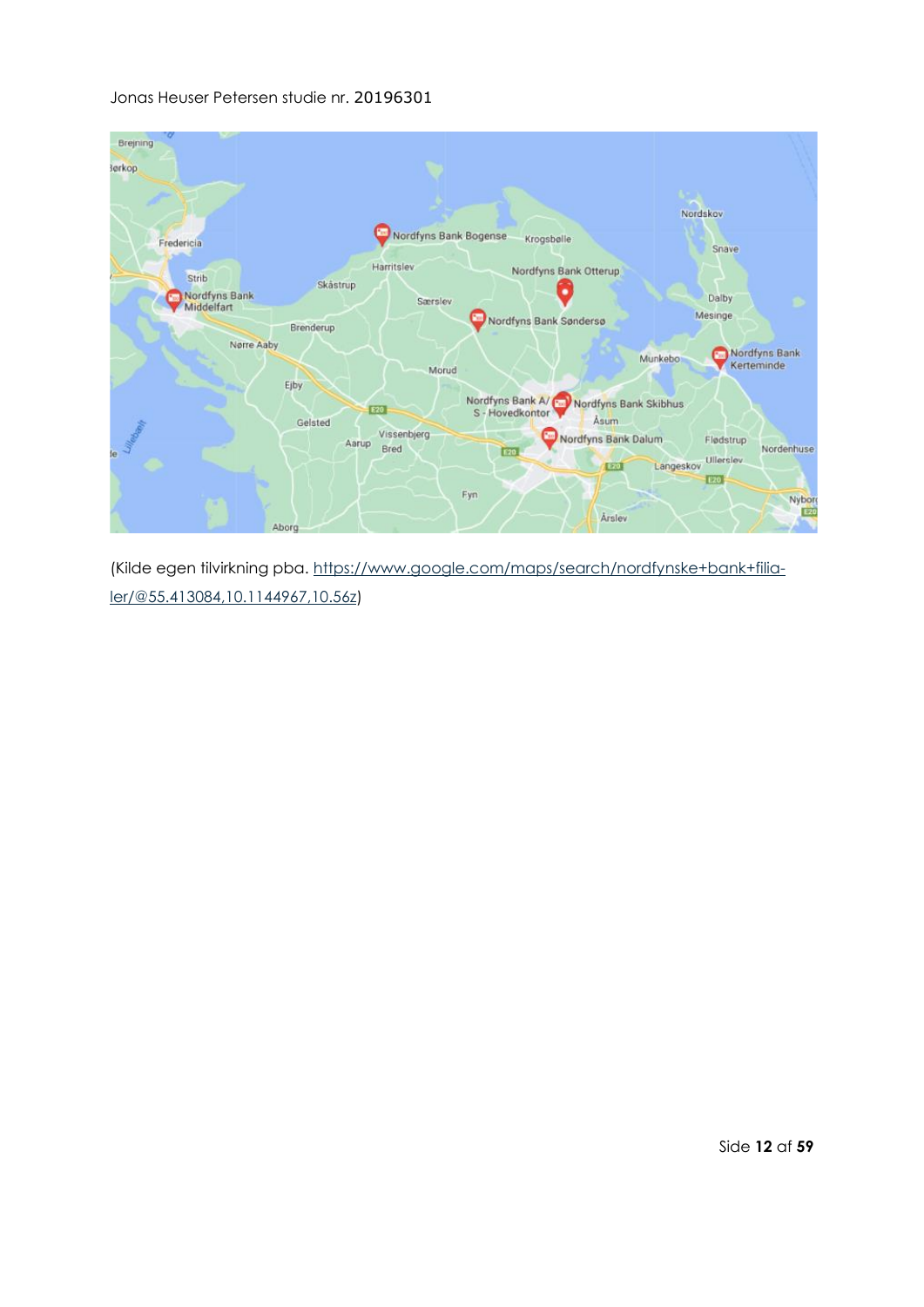# <span id="page-13-0"></span>**4. TEORI OG LOVGIVNING**

I dette afsnit vil jeg gennemgå de forskellige lovmæssige krav til Basiskapital samt risiko, kapitalkrav CRD IV og likviditet. Disse tager udgangspunkt i Kapitaldækningsbekendtgørelsen og lov om finansiel virksomhed. Jeg vil herefter komme ind på de forskellige bankpakker samt Tilsynsdiamanten.

Pengeinstitutternes originale primære funktion udgjorde førhen udlån og indlåns virksomhed i begge tilfælde påtager Pengeinstitutterne sig risiko. Indlån er forbundet med risiko i forhold til likviditetsrisiko, da indlånet på et hvert givet tidspunkt skal kunne afleveres tilbage til indskyderen. Udlån er koblet op på kreditrisiko primært med evne og villighed til at betale de lånte penge tilbage.

I kraft af de påtagen risici stilles der derfor lovmæssige krav til pengeinstitutternes risiko- og likviditetsstyring. Disse fastsætter regler der skal sikre risikospredning og minimumslikviditet. Dette gøres for at beskytte den almindelige borger både i form af personer der indsætter penge, men også låntagere. Disse regler er med til at sikre den grundlæggende finansielle stabilitet.

Danske pengeinstitutterne er underlagt reglerne i *Lov om finansiel virksomhed* også kaldet LFV. Der er desuden blevet tilføjet en række bestemmelser i Bekendtgørelsen om kapitaldækning der dikterer, hvilke rammer pengeinstitutterne skal agere inden for. Specielt er der fokus på Basiskapital, risikovægtede poster, solvens og likviditet.

#### <span id="page-13-1"></span>4.1 BASISKAPITAL

Som pengeinstitut er der en række krav i forhold til kapital jf. LFV § 124 der er et direkte ansvar for pengeinstituttets bestyrelse og direktion, at sikre der er tilstrækkelige basiskapital. LFV§7 i kapitel 3 fastslår basiskapital, som minimum 5 millioner Euro. Basiskapitalen dækker over den kapital pengeinstituttet har at drive pengeinstitut af og opgøres, som kernekapital tillagt supplerende kapital efter visse fradrag.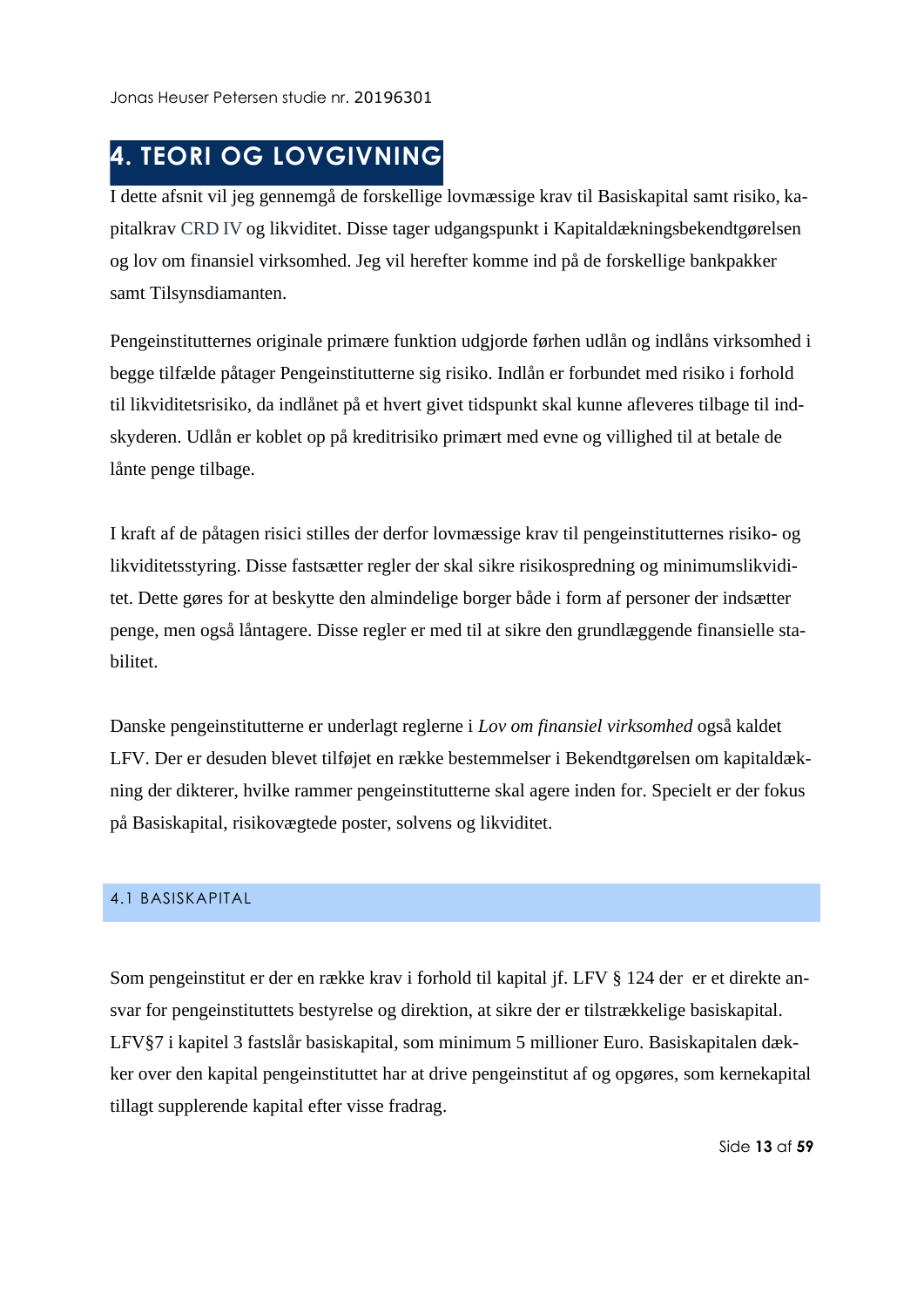Basiskapitalen bygger på tre søjler.



(kilde Andresen. J.J s 342 2017)

#### **Søjle 1**

Består af basiskravet også kendt som minimumskapitalkarvet. Samtlige pengeinstitutter skal ud fra hvert risikoområde beregne kredit- markeds og operationel risiko. Ved det specifikke område hører hertil minimum 8% kapital af de risikovægtede poster. Der er flere måder at opgøre de risikovægtede poster på. Den mest gængse er 8+ modellen, som er anvist af finanstilsynet og antager, at normale tab kan dækkes af 8% kravet. De risikovægtede poster bliver opgjort gennem en vurdering afhængigt af risikoen for tab og beregnes som følger:

Side **14** af **59**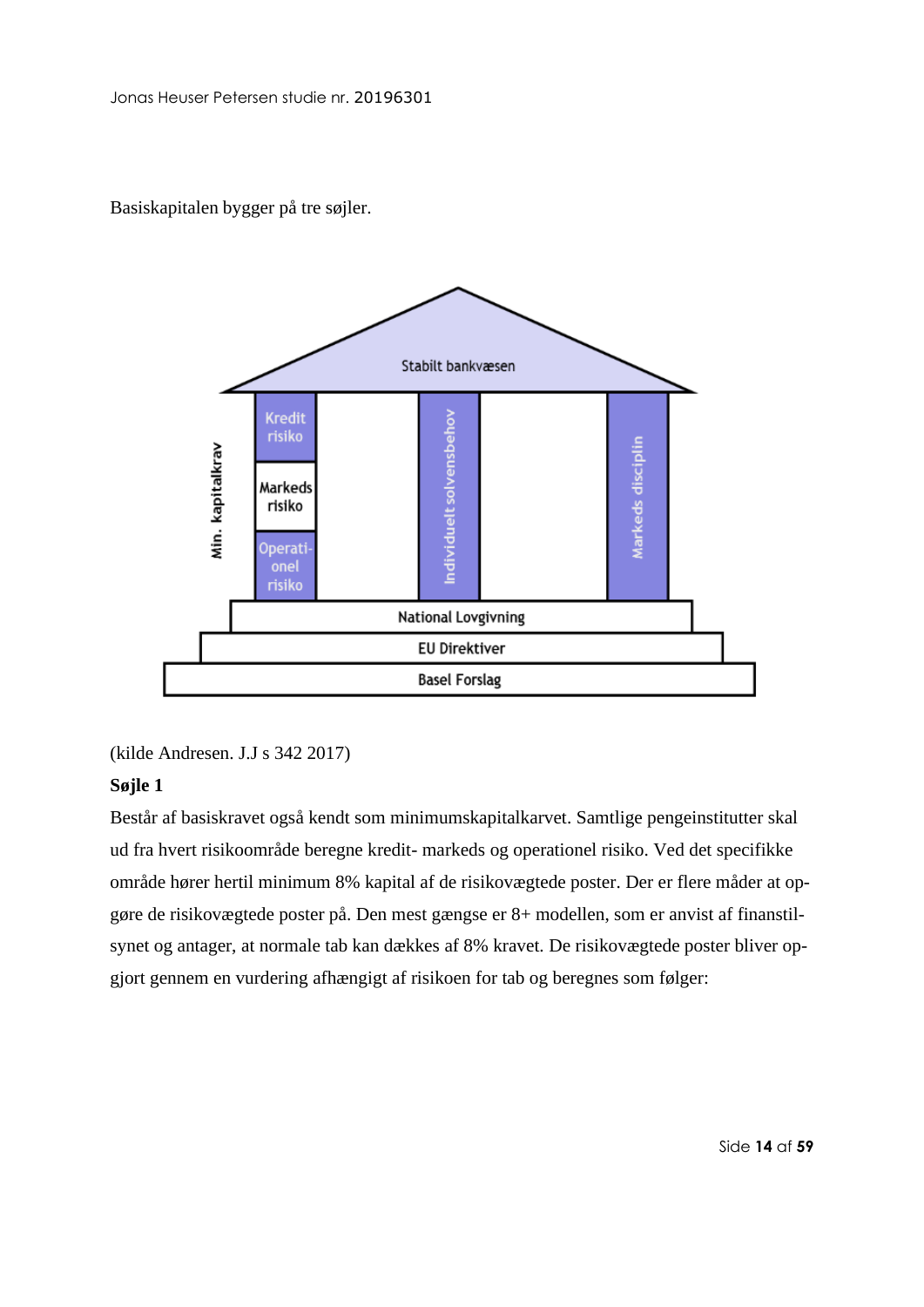$$
\frac{\text{Basiskapital}^* \cdot 100}{\text{Riskovægtede poster}} = \min 8\%
$$

(pba finanstilsynets indberetningsguide)

Søjle 1 kan yderligere inddeles i tre risikovægtede poster disse er kredit-, markeds, og operationelrisiko.

**Kreditrisiko** er risikoen ved tab der opstår, som følge af pengeinstituttets udlånsportefølje og garantier. Altså debitors manglende tilbagebetalingsevne. Der er forskellige måder kreditrisikoen kan opgøres på. Der er standardmetoden eller den interne rating baseret metode også kaldet IRB-metoden. IRB-metoden er som navnet fortæller en intern vurdering fra pengeinstituttets side.

**Markedsrisikoen** har to fremgangsmåder standardmetoden eller den interne metode (VAR). Der skelens i Markedsrisikoen mellem generel og specifik risiko. Den generelle risiko spreder sig over tab på generelle ændringer i markedet. Dette kan være ændringer i markedsrenten, råvarepriser eller valutakurser. Den specifikke risiko rammer på enkelte udsteder. Disse kan blive ramt af dårligere rating der gør at de pludselig har en højere risiko, og der derfor skal afsættes mere kapital for at få dækket risikoen ordentligt.

**Operationelrisiko** kan opgøres enten ved den simple metode (basisindikatormetoden), ved standardmetoden eller den avancerede målemetode. Den Operationelrisiko dækker over uhensigtsmæssigheder og opstået tab, som følge af menneskelige- eller systemfejl, samt risici opstået gennem mangelfulde interne procedurer og udefrakommende forhold. Da operationelrisiko kan bunde i menneskelige fejl, kan den samme fejl ske flere gange på tværs af organisationer. Det er derfor vigtigt at der bliver ved med at blive afsat kapital selv om risikoen er indtruffet. da den efterfølgende stadigvæk vil kunne indtræffe.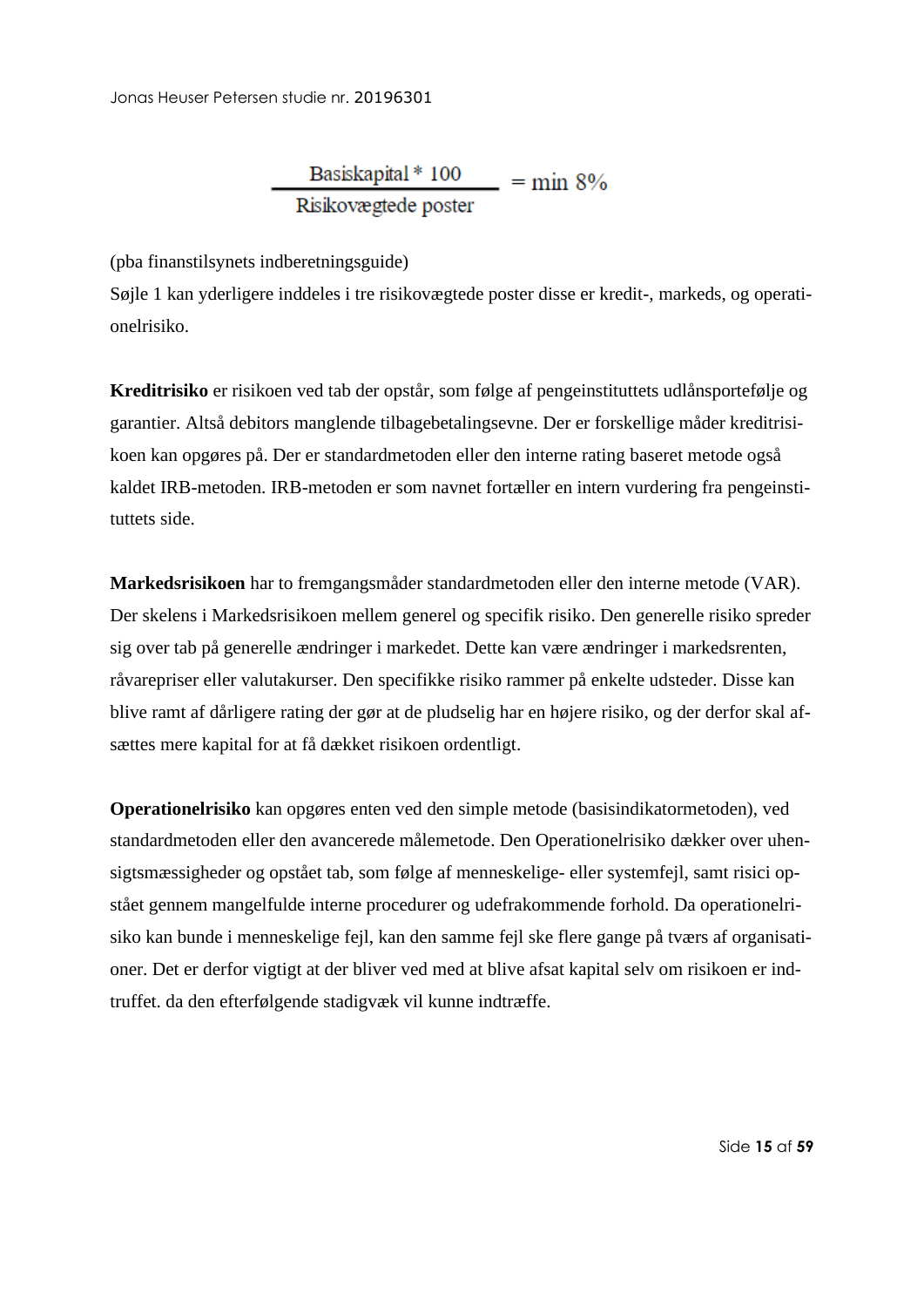Samlet set betyder overnævnte at pengeinstitutterne skal inddele udlån i forskellige kategorier efter risikovægtning. Denne vægtning har et interval fra 0% til 150% alt efter hvor stor en risiko der er tale om.

(kilde Andresen. J.J s 344-346 2017)

**Søjle 2** dækker over pengeinstitutternes individuelle solvensbehov. Det er op til det enkelte pengeinstitut at vurdere om de har særlige risici, som ikke er dækket af de i forvejen afsatte 8%. Det, som udgangspunkt bankens bestyrelse og direktion der fastsætter det yderlige solvensbehov, og netop derfor er det et individuelt solvensbehov. Hvis Finanstilsynet er uenige i det fastsatte niveau, kan de dog gå ind og hæve solvensbehovet i det pågældende pengeinstitut.

**Søjle 3** pålægger de gældende krav til pengeinstitutternes gennemsigtighed i forhold til offentliggørelse, af detaljer ang. risikostyringspolitik, kapitalgrundlaget, kreditpolitik, markedsrisiko og operationelle risici, aflønningspolitik og endelige solvensbehovets størrelse. Samlet set udgøre disse oplysninger pengeinstituttets risikorapport. Formålet med søjle 3 er at skabe gennemsigtighed for specielt investere og kreditvurderingsbureauer, så disse har fuld gennemsigtighed i den risiko det pågældende pengeinstitut involvere sig i. (kilde Andresen. J.J s 342-343 2017)

#### <span id="page-16-0"></span>4,2 CRD IV (CAPITAL REQUIREMENTS DIRECTIVE).

Grundlæggende medfører CRD 4 skærpede krav til pengeinstitutternes basiskapital. Basiskapital kan deles op i tre underkategorier, Egentligkernekapital, hybridkernekapital og supplerende kapital.

**Egentlig kernekapital** er svarende til egenkapitalen. Denne er opbygget ved enten garantkapital eller aktiekapital. For børsnoterede pengeinstitutter er der tale om aktiekapital. Det er også denne kapital der kan og vil blive nedskrevet først, hvis pengeinstituttet kommer ud med

Side **16** af **59**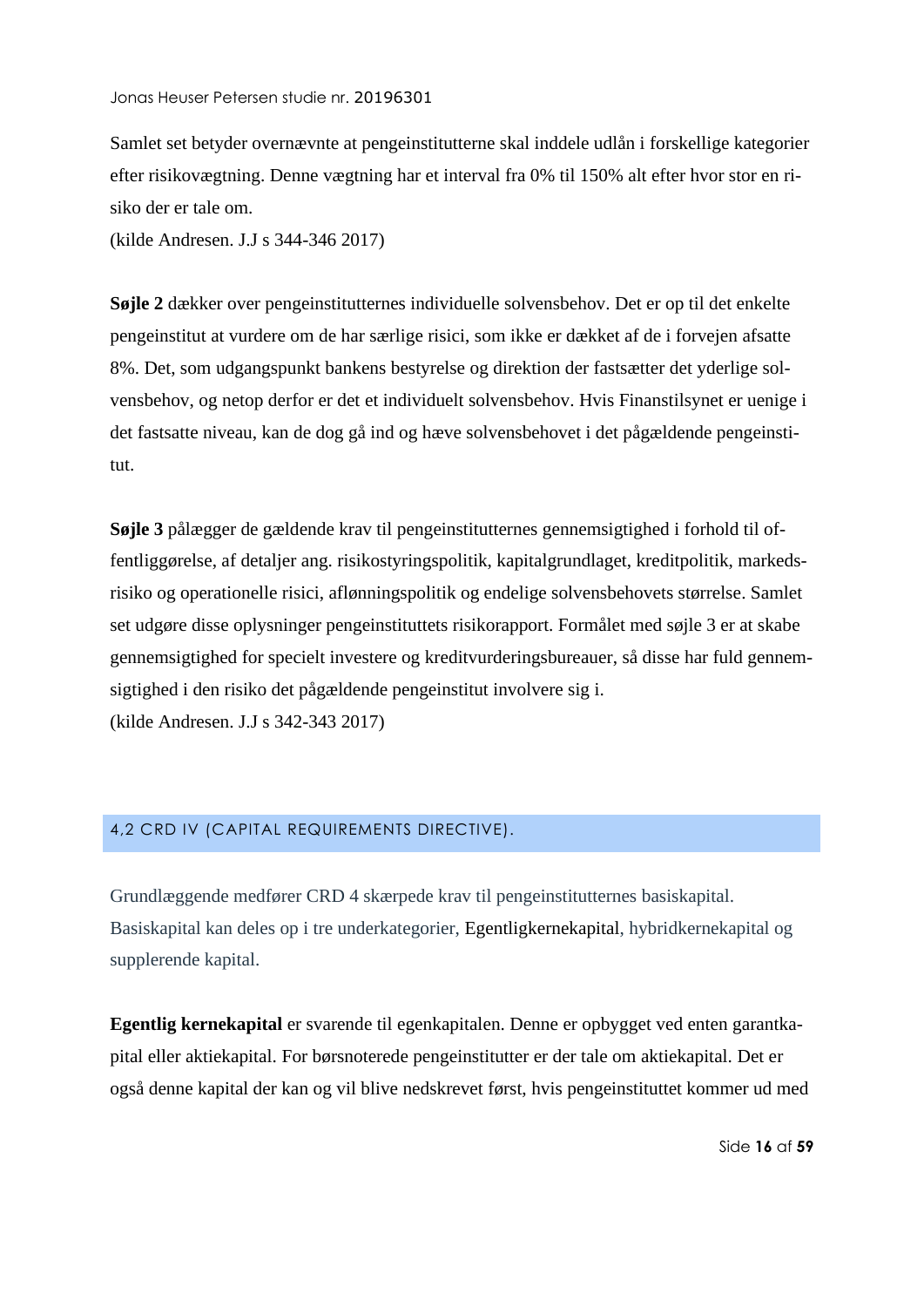et negativt resultat. Denne kapital dækker i første række alle kreditorer før den dækker aktionærer eller garanter.

**Hybridkernekapital** kan opfattes, som en krydsning af aktiekapital og lånekapital i kraft af, hvor meget af den Hybridkernekapital der kan medregnes i kernekapitalen. Derudover er der specifikke indfrielsesvilkår. Dog kan den hybride kernekapital ikke medregnes i kernekapitalen - i stedet medregnes i den supplerende kapital, som oftest er den hybride kernekapital udstedet gennem obligationer.

**Supplerende kapital** også kaldet efterstillet gæld. Supplerer Egentlig kernekapital og Hybridkernekapital. Låneudstederne har dog ved at investere i supplerende kapital accepteret, at de er blandt de sidste til at modtage deres indskudte tilbage ved eventuel konkurs. Dog før den egentlige kernekapital.

(kilde Andresen. J.J s 348-349 2017)

Før 1. januar 2014 var det påkrævet, at den egentlig kernekapital skulle være minimum 2% af de risikovægtede poster. Efter 1. januar 2014 var dette krav hævet til 4,5% samtidige med, at kernekapitalen blev øget til 6%. Det grundlæggende kapitalkarv var dog fortsat uændret på 8%. Ændringen har blot øget kvaliteten af kernekapitalen. Dette påvirker også kravene til den fremtidige hybridekernekapital, da denne ikke længere måtte indeholde incitament til førtidige indfrielse. Pengeinstitutterne skulle have mulighed for frit at annullere rentebetalinger på den hybridekernekapital for en ubegrænset periode, uden kompensation til investorerne af kapitalen. Derudover var der krav, om at hybridkapitalen skulle kunne nedskrives eller konverteres til egentligt kernekapital. Altså den ville kunne konverteres til enten aktier eller garantbeviser under forudsætning af at kernekapitalprocent faldt til under 5,125%.

Supplerende kapital som består af ansvarlig lånekapital, opskrivningshenlæggelser og hybrid kernekapital, som ikke skal medregnes til pengeinstituttets kernekapital, er ligesom hybrid kapital også underlagt, at der ikke længere må indeholde incitamenter til førtidige indfrielse.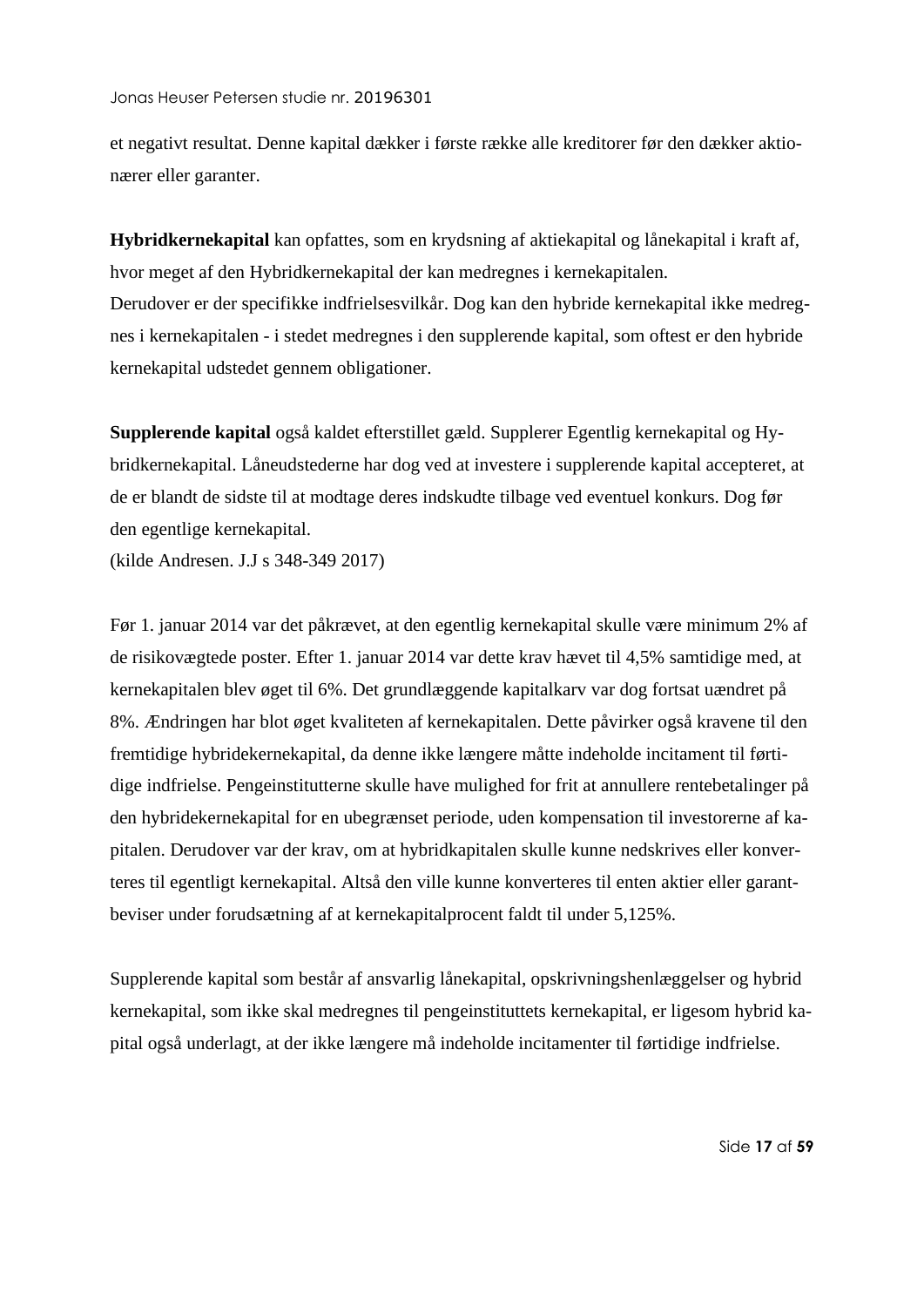Med CRD IV er der blevet introduceret 3 nye kapitalbuffere kapitalbevaringsbufferen, konjunkturbufferen og SIFI-bufferen.

**Kapitalbevaringsbufferen** skal udgøre 2,5% af pengeinstituttets risikovægtede poster, og skal bestå af egentligt kernekapital. Opfylder pengeinstituttet ikke kravet vil det blive begrænset i sine anvendelsesmuligheder af eventuelle overskud. Pengeinstituttet vil ikke have mulighed for at udlodde udbytte til aktinære ej heller uddele bonus til ansatte, og det vil ikke være muligt at betale renter af hybridkapitallen.

**Konjunkturbufferen** formålet med Konjunkturbufferen er at tvinge pengeinstitutterne til at afsætte mere kapital under højkonjunkturer, så der er nok buffer, til at klare sig igennem perioder med lavkonjunktur. Der skal derfor specifikke begivenheder til, for at denne træder i kraft. Det kræver at der er overnormal udlånsvækst. Bufferen er ikke forudbestemt da denne er afhængig af konjunkturen, men den vil ligge mellem 0 – 2,5% af de risikovægtede poster. Alt efter vurdering fra de offentlige myndigheder.

**SIFI-bufferen** systemiske vigtige institutter skal have minimum 1% af de risikovægtede aktiver i yderligere buffer og det kan sagtens være højere. Der er som udgangspunkt ikke nogen øvre grænse blot en nedre. For at blive udpeget som SIFI-pengeinstitut vurdere finanstilsynet over en periode på to år om en af følgende gør sig gældende.

- Virksomhedens balance udgør mere end 6,5 % af [BNP](https://da.wikipedia.org/wiki/BNP)
- Virksomhedens udlån udgør mere end 5 % af sektorens samlede udlån
- Virksomhedens indlån udgør mere end 3 % af sektorens samlede indlån

#### <span id="page-18-0"></span>4,3 LIKVIDITET

Likviditet er et udtryk for evnen til at betale. Begrebet kobles sammen med omsættelighed og netop disse to termer er relevante for pengeinstitutter da de jf. §152 LFV skal overholde krav om at have en forsvarlig likviditet. Som minimums skal udgøre 15% af de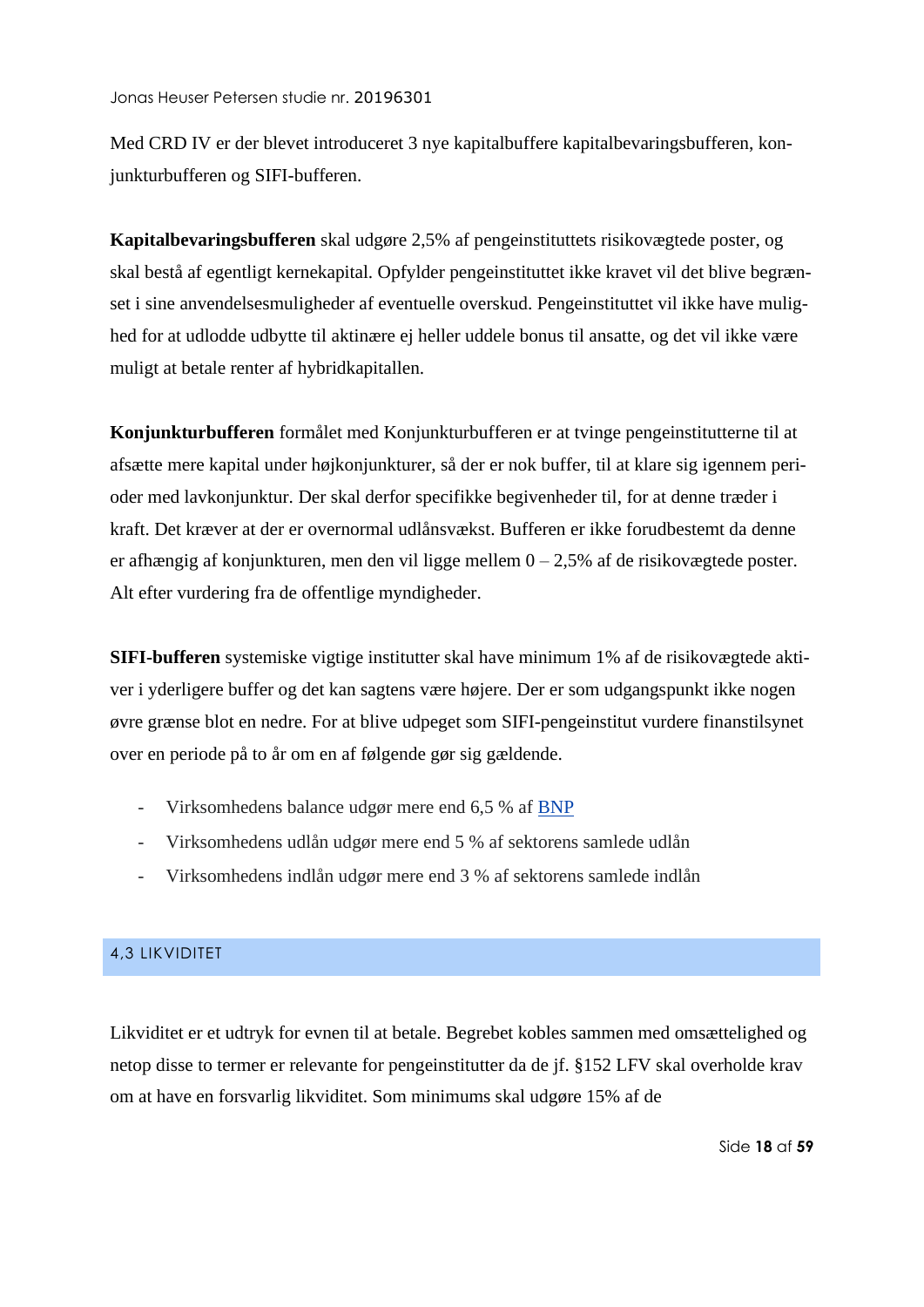gældsforpligtigelser der skal betales på anfordring eller med en løbetid inden for en måned og 10% af de samlede gældsforpligtelser. Dog skal der modregnes efterstillede kapitalindskud (hybrid kernekapital). Grundlaget for opretholdelsen af en forsvarlig likviditet blandt pengeinstitutter er sikringen af deres betalingsevne, således at de altid kan tilbage betale indskyderen deres penge.

Altså betyder likviditetskravet, at pengeinstitutter er nødt til at have likviditet for at dække risikoen for at indskydere vil have deres midler tilbage, at en enkelt indskyder kræver sine midler udbetalt er ikke noget problem, men hvis mange indskydere kræver dem tilbage samtidige bliver det kaldt en "bank run". Dette kan skabe alvorlige problemer for pengeinstituttet i kraft af, at der simpelthen ikke er penge nok i kontantbeholdningen til at dække samtlige indskyderes midler på samme tid.

Til pengeinstituts likviditet medregnes følgende:

- Kassebeholdningen
- Sikre og likvide anfordringstilgodehavender hos kreditinstitutter og forsikringsselskaber
- Sikre og let sælgelige, ubelånte værdipapirer og kreditmidler

#### (jf. §152 stk. 2 LFV)

Der er altså tre grundlæggende former for aktiver til opretholdelse af en forsvarlig likviditet, hvis en forsvarlig likviditet ikke overholdes og ikke bringes i orden inden for otte dage, skal dette straks indberettes til finanstilsynet. Derefter bliver der fra finanstilsynets side givet en frist til at bringe likviditetsforholdet i orden. Lykkedes det ikke pengeinstituttet at frembringe ny likviditet, så likviditetskravet genoprettes, vil det ikke længere være muligt at drive selvstændigt pengeinstitut i Danmark. Dette ville vise at pengeinstituttet havde for stor risiko på de risikovægtede poster konkret i form af likviditetsrisiko.

#### <span id="page-19-0"></span>4.4 BANKPAKKERNE

Bankpakkerne er resultatet af politikernes løbende indgriben i den finansielle sektor. Formålet med bankpakkeren er at sikre den finansielle stabilitet i landet. Når der er finansiel stabilitet,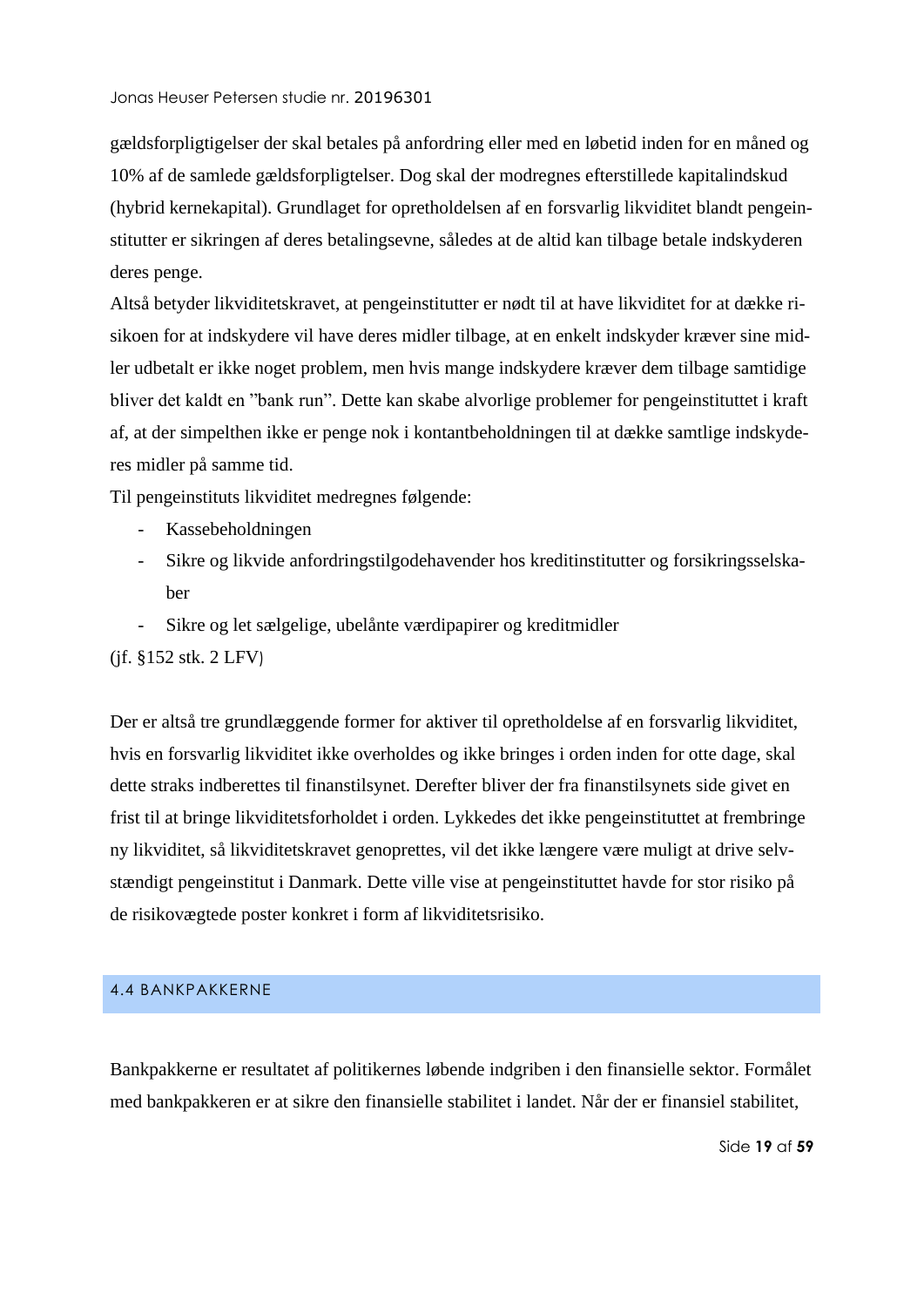skaber det grobund for vækst i samfundet. Jeg vil i dette afsnit redegøre for indholdet i de forskellige bankpakker.

**Bankpakke I** blev vedtaget i oktober 2008, som forlængelse af en truende betalingsstandsning i dengang Roskilde Bank. Problemerne var store, og de almindelige indskydere stod til at tabe deres indsatte penge. Dette skabte stor uro og usikkerhed på det finansielle marked, som nærmest frøs til is. Der var ikke nogen finansielle institutioner der ville låne ud til andre finansielle institutioner af frygt for, at pengene ikke kunne betales tilbage. Som direkte konsekvens heraf vedtog politikerne "lov og finansiel stabilitet" også kaldet bankpakke I. Bankpakke I forsøgte, at åbne op for finansiering ved at give en 2-årig statsgaranti der sikrede alle pengeinstitutternes simple kreditorer og indskydere. Derved garanterede staten at disse ikke ville lide tab ved eventuelle konkurser. Derudover bliver der oprettet afviklingsselskabet *Finansiel stabilitet*, hvis opgave det er at afvikle nødlidende pengeinstitutter. Omkostningerne til Garantien blev betalt af de tilsluttende banker der simpelthen dækkede tab for hinanden for at sikre, at det finansielle marked blev ved med at være "åbent".

**Bankpakke II** februar 2009, ikke længe efter første bankpakke, blev bankpakke II vedtaget aftalen var gjort op i fire hovedpunkter.

- Staten åbnede op for, at der kunne ansøges om statslige kapitalindskud der kunne søges af alle solvente kreditinstitutter.
- Mulighed for eksportlåneordning i eksportkreditfonden
- Styrkelse af finanstilsynet
- Nye regler for aflønning af kreditinstitutternes direktion

Det primære for mål med Bankpakke II, var at åbne op for pengeinstitutternes kreditpolitik. Derfor stillede staten en låneramme på 75 mia. kr. til rådighed for alle pengeinstitutter der havde en kernekapitalprocent på minimum 12%. låneindskuddet blev sidestillet med hybrid kernekapital. Det blev dog tilskyndede til indfrielse efter tre år.

Samtidige med at bankpakke II blev lanceret, fulgte ændringer i forhold til Indskydergarantifonden satsen. Dækning blev fastsat til 750.000 kroner (eller 100.000 Euro). Den ubetingede statsgaranti forsvandt, og for at bibeholde pengeinstitutternes adgang til optagelse af lån der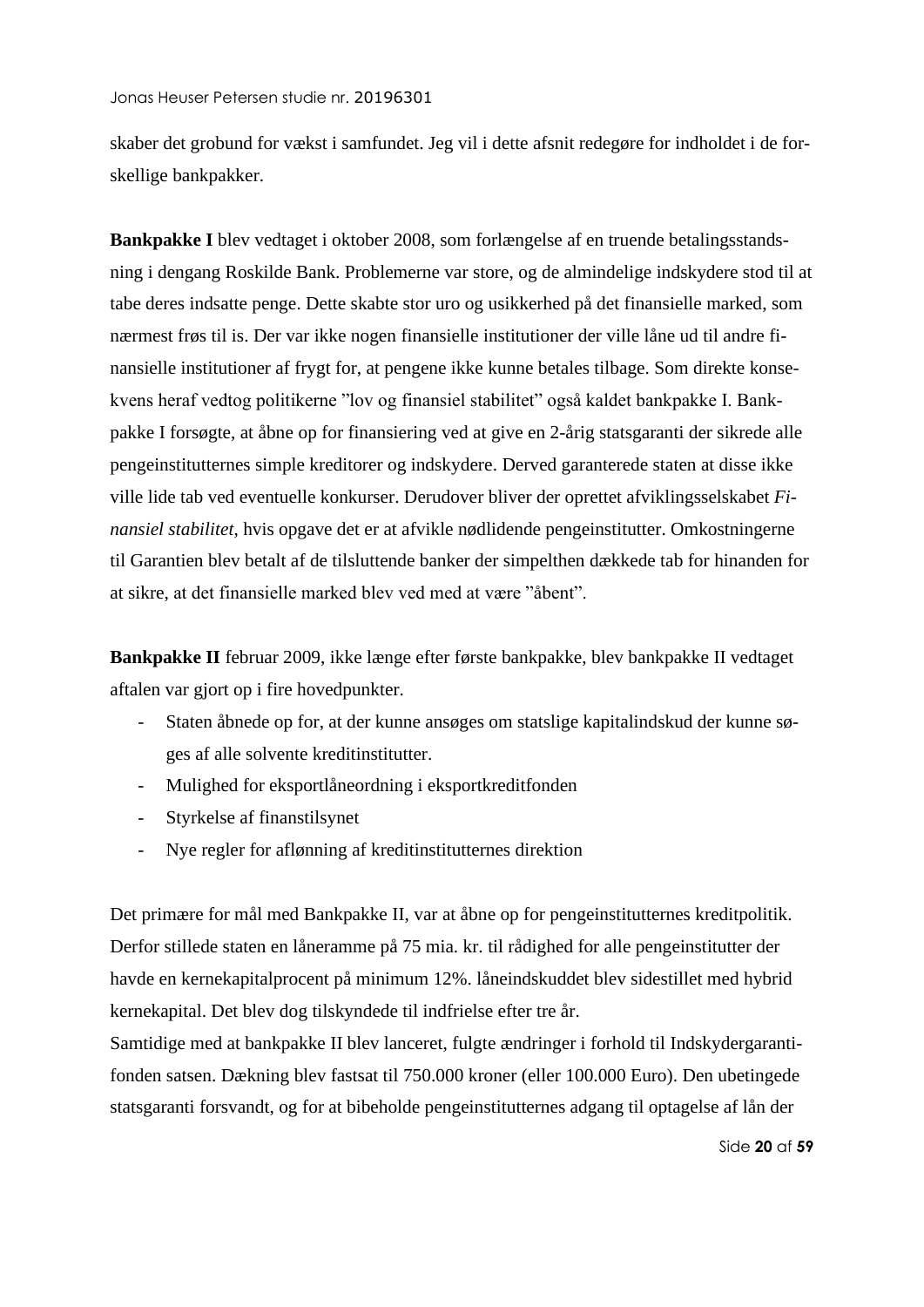kunne styrke likviditeten, kunne pengeinstitutterne søge om individuel statsgaranti gældende tre år frem.

**Bankpakke III** indførte en fast afviklings ordning for nødlidende pengeinstitutter. Denne videreførte finansielstabilitets muligheder, for at afvikle og overtage driften af et nødlidende pengeinstitut. Således, at der ved beslutning om afvikling blev oprettet et datterselskab. Dette kunne videreføre aktiviteterne fra tidligere hovedselskab. Hovedpointen med aftalen var, at kunderne ikke fra den ene dag til den anden skulle ud og finde nyt pengeinstitut, men i stedet kunne fortsætte i deres nuværende indtil afviklingen var ordnet.

**Bankpakke IV** formålet med bankpakke IV var at begrænse almindelige kreditroeres tab. Dette gjordes ved at gøre det attraktivt for sunde pengeinstitutter, at overtage nødlidende pengeinstitutter i form af en pengemedgift. Medgiftsordningen betød, at et sundt pengeinstitut der overtog et nødlidende, ville blive ydet en medgift af finansiel stabilitet. Således at det overtagende pengeinstitut ikke skulle stille ringere end *finansiel stabilitet* selv ville stå, hvis de skulle håndtere afviklingen.

Dette ville mindske risikoen for at almindelige kreditorer skulle lide større tab. Bankpakke IV spiller også ind i ønsket om, at den finansielle sektor skulle medvirke til at finde løsninger på nødlidende pengeinstitutter, hvor de sunde pengeinstitutter medvirker til at tage hele eller dele af aktiverne fra de nødlidende pengeinstitutter, som bonus for dette åbnede bankpakken for ansøgning af forlængelse af individuelle statsgarantier ved fusioner

**Bankpakke V** havde tre hovedpunkter. Det første punkt omhandlede opsplitningen af FIHerhvervsbank, hvor ejendomsdelen blev skilt fra og overtaget af finansiel stabilitet. Årsagen var nødvendigheden af at skabe sikkerhed angående FIH-erhvervsbanks finansieringssituation. Punkt to var oprettelsen af Landbrugets Finansieringsbank der skulle sikre fortsat udvikling i landbruget. Tredje punkt var at øge vækstfondens og eksportkredit fondens muligheder for at yde garantier og lån til virksomheder.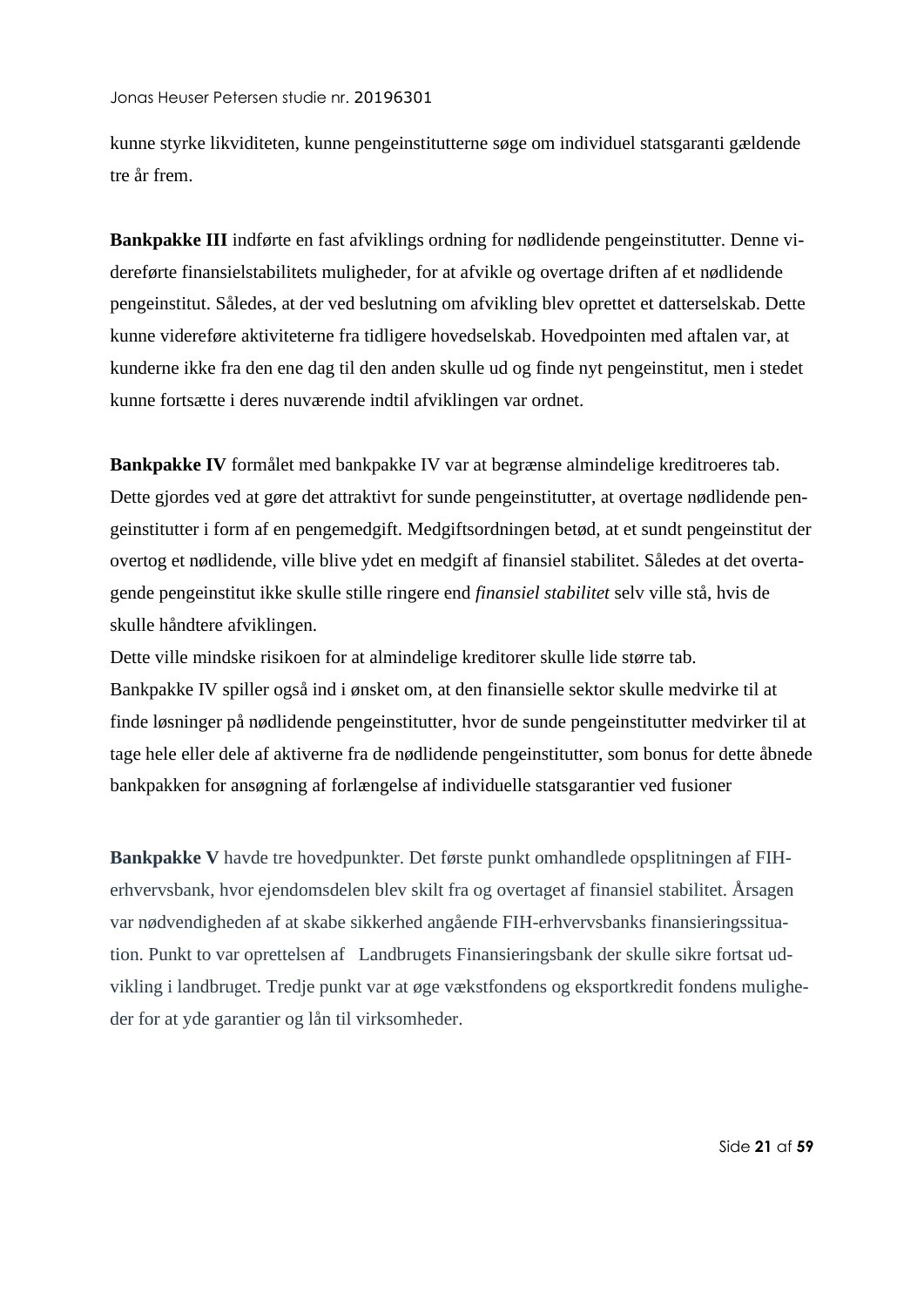**Bankpakke VI** er den bankpakke der fastsatte kriterierne for at kunne blive udpeget, som SIFI-institut. systemisk vigtigt finansielt institut. Altså et finansielt institut der er så vigtigt for landets samfundsøkonomi, at det ikke ville kunne afvikles efter de normale regler for bankafvikling. Det er heraf de skærpede likviditets- og kapitalkravene til de store danske penge- og realkreditinstitutter udspringer fra. Alt dette for at gøre dem robuste nok til at modstå fremtidige økonomiske kriser.

(Finansdanmark U.Å og Finansiel stabilitet U.Å)

**Tilsynsdiamanten** er et værktøj opstillet af finanstilsynet, hvis formål det er at angive en række grænseværdier inden for forskellige risikoområder, som pengeinstitutterne som udgangspunkt skal holde sig inden for. Grænseværdierne sikrer at pengeinstitutterne ikke påtager sig for voldsom risiko, samtidige med, at den giver mulighed for, at der kan blive drevet en profitabel og sund pengeinstitutvirksomhed.



(kilde finanstilsynet tilsynsdiamanten-for-pengeinstitutter 2021)

De fire pejlemærker af tilsynsdiamanten er.

- Summen af store engagementer < 175 % CET!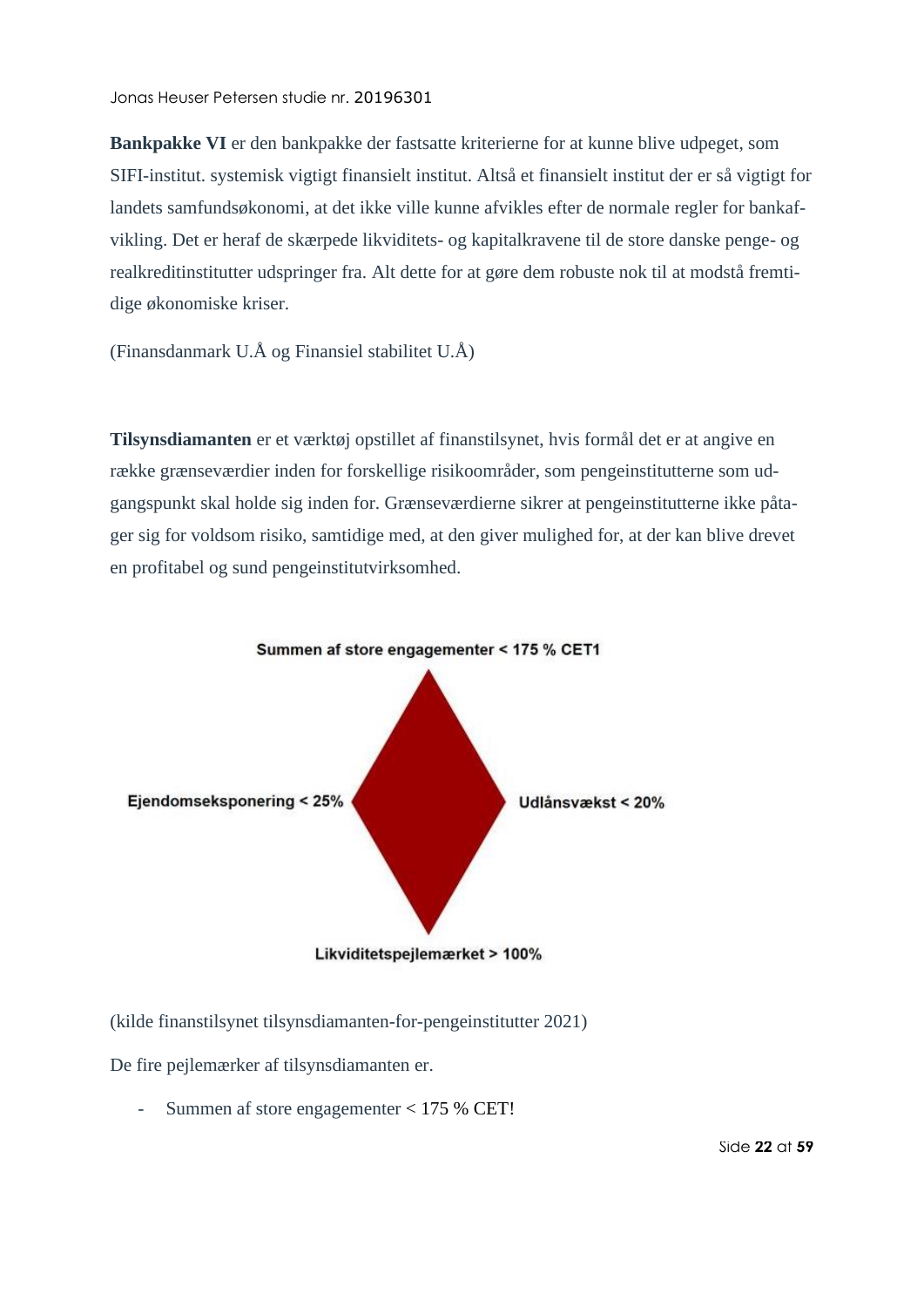- Udlånsvækst < 20%
- Ejendomseksponering < 25%
- Likviditetspejlemærket <100%

Hvis et dansk pengeinstitut ønsker at undgå, at få en påtale når finanstilsynet har været på besøg er det en god ide at følge pejlemærkerne fra tilsynsdiamanten. Og dermed sikre pengeinstituttet er inden for de konkrete foreskrevne værdier.

Jeg har nu gennemgået krav til Basiskapital samt risiko, kapitalkrav CRD IV, likviditet, de forskellige bankpakker og Tilsynsdiamanten. Der er flere relevant regler og nøgletal det har dog ikke har været muligt at gennemgå grundet opgavens begrænsede omfang. Derfor har jeg udvalgt disse for at give et indblik i den historie og de regler pengeinstitutterne i dag arbejder under.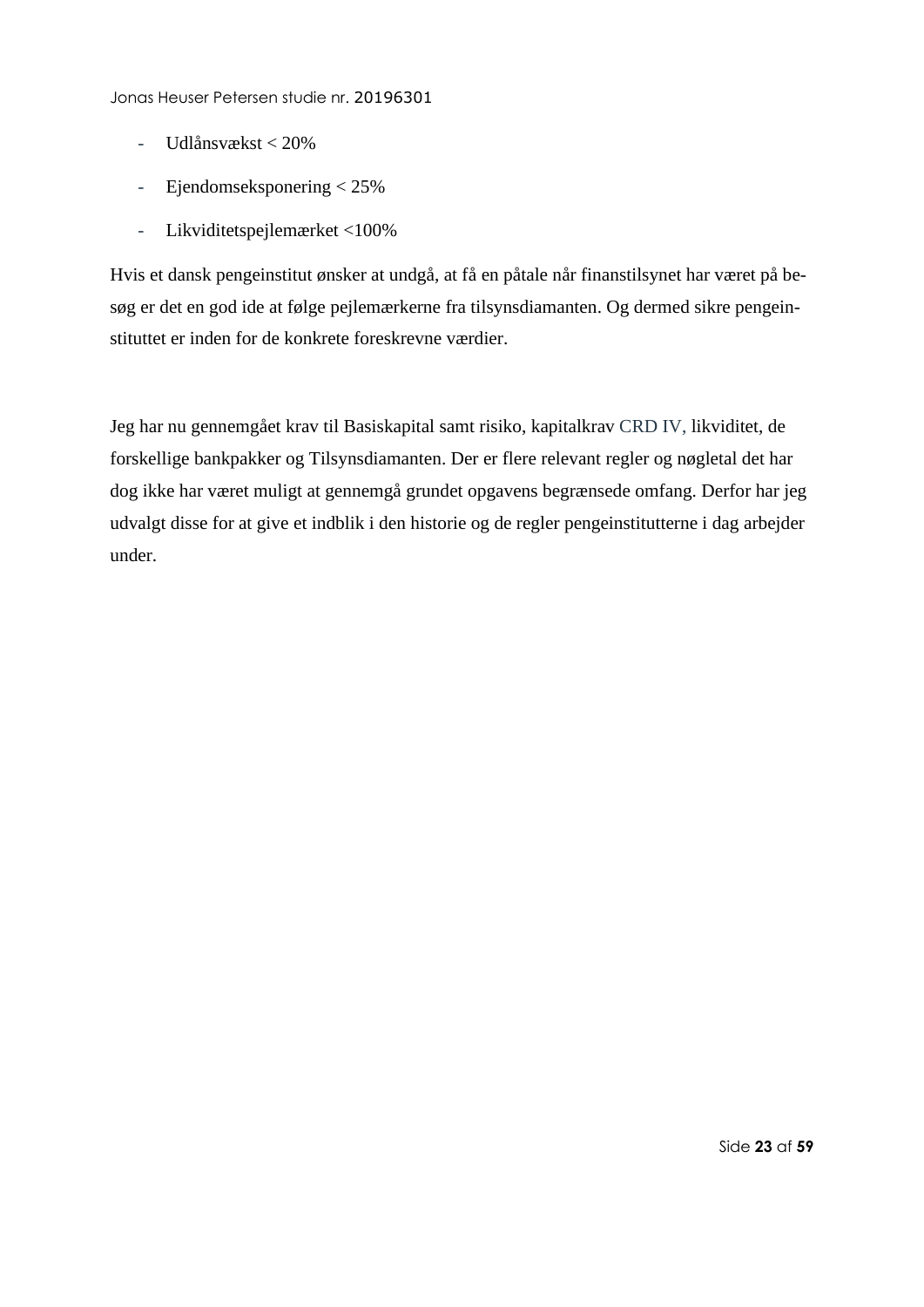# <span id="page-24-0"></span>**5 ANALYSE**

Jeg vil i dette afsnit analysere på en række nøgletal, der vil give mig indblik i den historiske og nutidige situation for de to pengeinstitutter. Jeg vil dele nøgletalsanalysen op i indtjeningsevne og risikofaktorer. I starten af hvert emne vil jeg give en kort introduktion til nøgletallet og herefter fremlægge resultat samt analyse af tallene. Afslutningsvis vil jeg foretage en WACC-analyse for at få indblik i omkostningerne for Kapital. Derefter vil jeg lave en samlet delkonklusion for nøgletalsanalysen. Herefter vil jeg begynde at analysere på den eventuelle fusion og ligeså komme frem til en delkonklusion ud fra fusionsanalysen.

#### <span id="page-24-1"></span>5.1 NØGLETALSANALYSE

Nøgletalsanalysen tager udgangspunkt i bankernes års regnskaber samt risikorapporter for perioden 2017 til 2021. Jeg vil kort opsætte de faktiske formler på de forskellige nøgletal under hvert afsnit, men selve beregningerne vil være medlagt som bilag. Ligeså vil jeg også vedlægge de relevante årsregnskaber og risikorapporter under bilag.

Jeg vil, for at analysere på nøgletallene for de sidste fem år, tage udgangspunkt i fem specifikke tal.

- Årets resultat
- ROA Return on Assets
- ROE Return on Equity
- WACC
- ICGR

Samlet set giver de indsigt og grundlag for en vurdering af hvordan nøgletallene har udviklet sig og via hvilke parametre.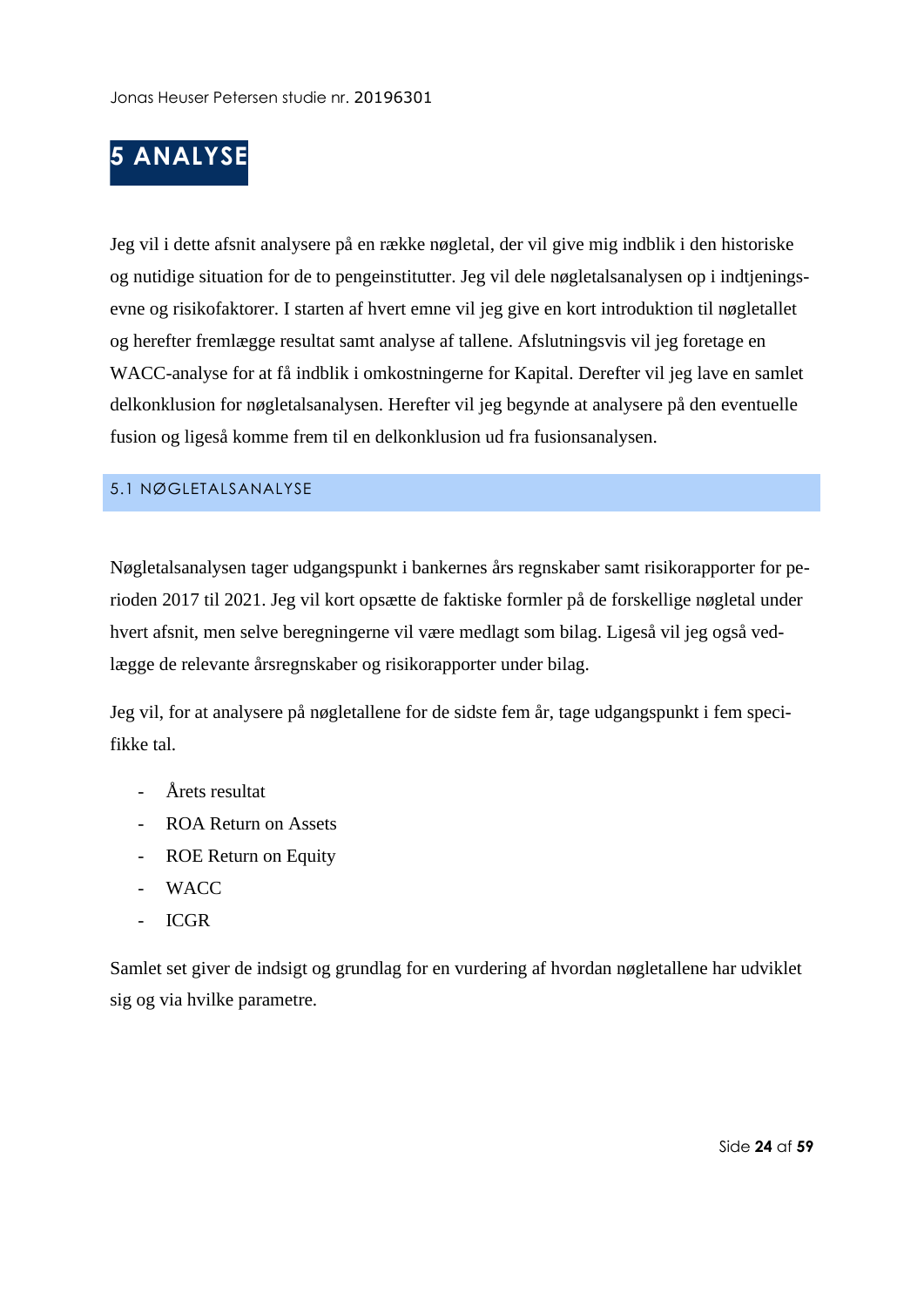#### <span id="page-25-0"></span>5,2 ÅRETS RESULTAT

Årets resultat bliver udarbejdet ved at opgøre indtægter og omkostninger, disse to tal minusset med hinanden giver bundlinjen årets resultat. Dette påvirkes af mange forskellige faktorer, men på trods af dette, er det et vigtigt resultat i årsregnskaber. Det er nemlig det meste konkrete og konkrete svar på, hvordan året er gået for virksomheden, og giver et godt udgangspunkt til at vurdere profitabiliteten af virksomheden. Efter dette er blevet læst kan man give sig i kast med at analysere, hvorfor resultatet er, som det er, og hvilke parametre der har påvirket resultatet i positiv og negativ retning.

I analysen af årets resultat har jeg valgt at differencerne mellem resultat før nedskrivninger og efter nedskrivninger af årets resultat. Før nedskrivninger viser, hvor gode pengeinstitutterne har været til at skabe omsætning og overskud. Hvor resultatet efter nedskrivninger, også kaldet basisresultat, er det resultatet, der viser om banken realt har evnet at tjene penge på deres forretning.

For at kunne sammenligne resultaterne i Årsregnskaberne omskriver jeg NFB fra 1.000 kr. til mio.

| Årets resultat | 2017 | 2018  | 2019  | 2020  | 2021  |
|----------------|------|-------|-------|-------|-------|
| mio. basis-    |      |       |       |       |       |
| indtjening     |      |       |       |       |       |
| <b>SPKS</b>    | 320  | 205,9 | 310,2 | 351,6 | 454,7 |
| <b>NFB</b>     | 55,8 | 35,9  | 46,5  | 48,4  | 55,6  |

(kilde tilblivelse af årsrapporter fra SPKS og NFB 2017 – 2021)

#### **SPKS**

har et betragteligt fald fra 320 millioner i 2017 til 205,9 millioner i 2018. I 2019 har det dog rettet sig, og er tilbage på samme niveau, som i 2017. Det bliver derfra bedre og bedre i og særligt i 2021, hvor der bliver lavet et rekordresultat. Det interessante ved resultatet fra 2021, er, at det faktisk er det år i periode, hvor der er blevet tjent færrest penge på Renteindtægter,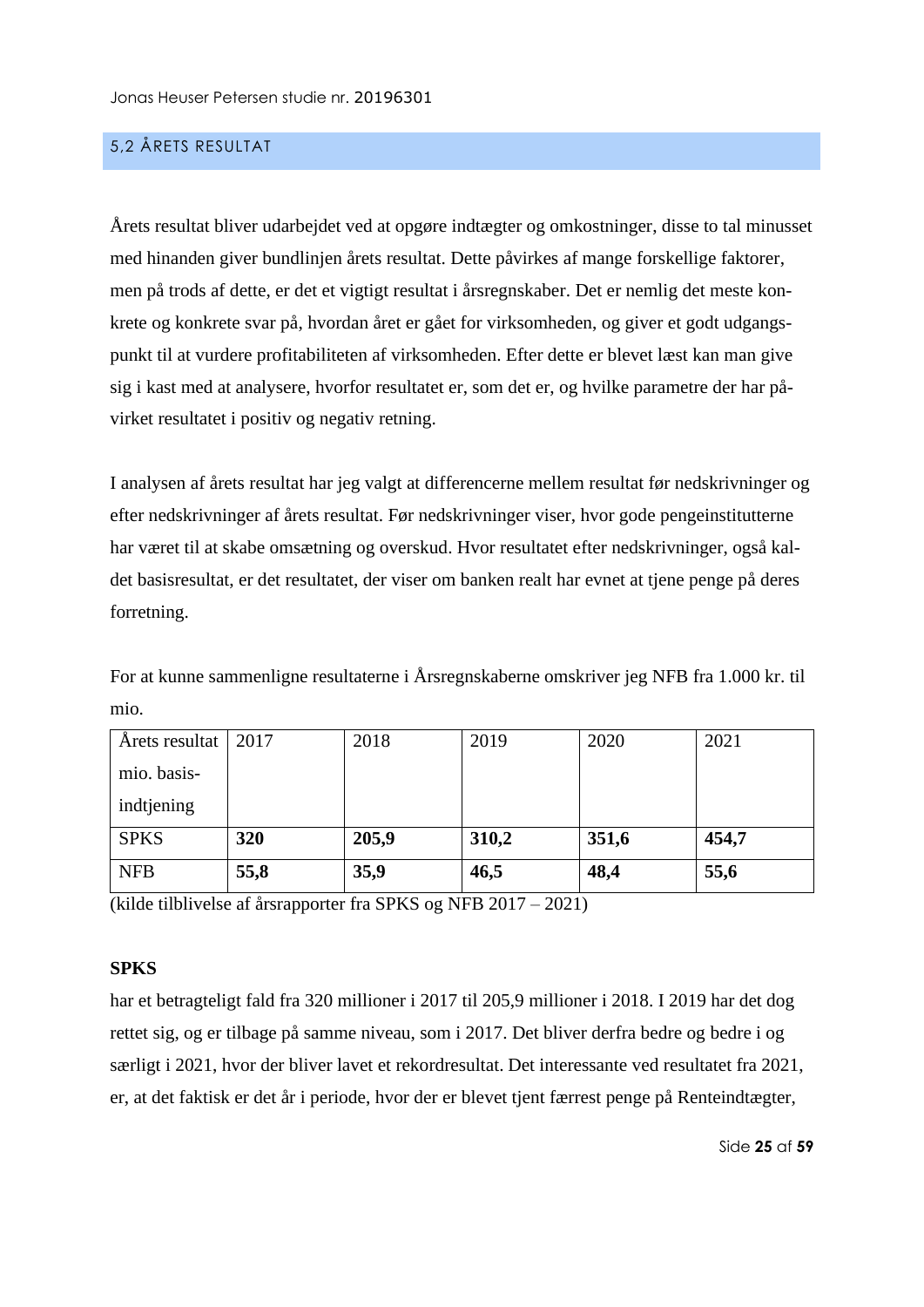opgjort efter den effektive metode. Det vil sige at SPKS er begyndt at tjene flere penge på andre områder end de mere traditionelle bankforretninger. En af de store poster er Gebyrer og provisionsindtægter. Denne er steget fra 449 til 635 på 5 år, det vil sige at gebyrer og provisionsindtægter er steget med lige knap 30% over perioden, hvilket også bidrager klart til det forbedrede resultat.

#### **NFB**

Har ligesom SPKS haft et kraftigt fald 2017 til 2018. Det er dog her ikke gået lige så godt med at få resultatet til at stige, det er først i 2021 at resultatet igen rammer samme niveau, som det lå på i 2017.

Det er specielt personaleposten der er steget kraftigt fra 017 hvor der blev brugt 122 millioner til at bruge 140 millioner i 2018. Stigningen fortsætter, i 2021 er denne oppe på 150, hvor rente og gebyr indtægter i samme periode går fra 174 til 206.

| Årets resultat | 2017 | 2018 | 2019 | 2020 | 2021 |
|----------------|------|------|------|------|------|
| efter skat     |      |      |      |      |      |
| mio.           |      |      |      |      |      |
| <b>SPKS</b>    | 257  | 208  | 227  | 229  | 444  |
| <b>NFB</b>     | 53,2 | 35,6 | 42,5 | 30,1 | 74,7 |

(kilde tilblivelse af årsrapporter fra SPKS og NFB 2017 – 2021)

#### **SPKS**

Sammenholdt med resultatet efter skat kan det ses, at i 2018 og 2021 ikke har været store nedskrivninger i forhold til det forventede, mens der særligt i 2020 har der været sat 160 af til afskrivninger. Året efter er tallet -25 til afskrivninger, altså er der blevet sat for meget til side til afskrivninger. COVID-19 har ikke ramt dansk økonomi så hårdt som først frygtet.

#### **NFB**

Har på trods af cirka samme resultat i basisindtjeningen i 2017 og 2021 klaret det væsentligt bedre i resultat efter skat. Her har der været sat lige knap -25 til afskrivninger, hvilket giver et resultat efter skat der er næsten 50% højere end ved basisindtjeningen. Der blevet afsat mere til afskrivninger end der realt har været behov, da COVID-19 ikke har haft så negativ påvirkning som frygtet.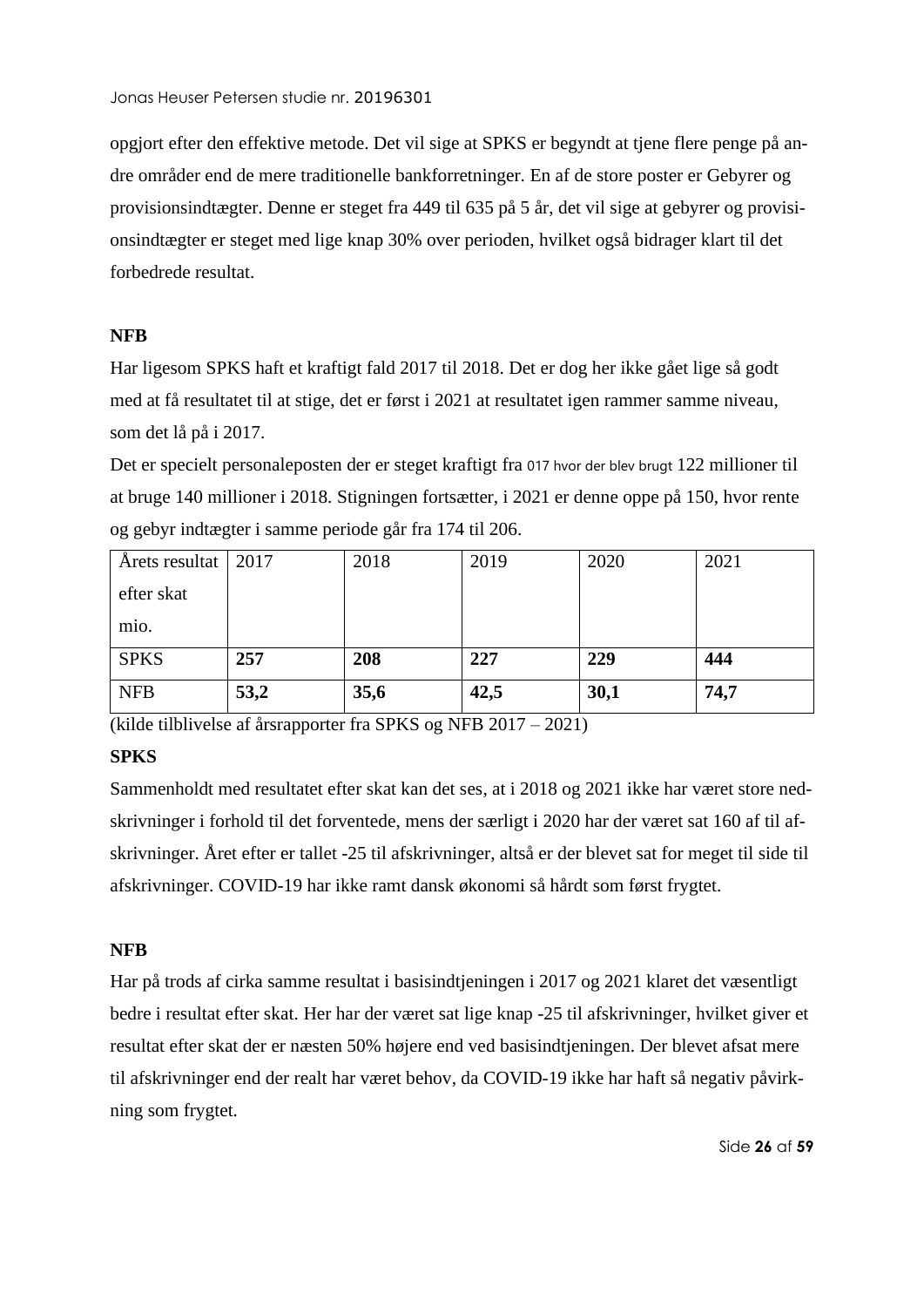#### <span id="page-27-0"></span>5,3 ROA RETURN ON ASSETS

ROA return on assets, eller på dansk afkastningsgraden, er et udtryk for virksomhedens evne til at skabe overskud ud fra aktiver der er investeret i virksomheden - altså virksomhedens evne til at forrente og bruge det investerede kapital

Nøgletallet beregnes som:

### $\label{eq:resultate} Result at~efter~skat~*~100$ Aktiver

og viser, hvor meget der tjenes på aktiverne uanset deres finansiering.

| <b>ROA</b>  | 2017                   | 2018 | 2019 | 2020 | 2021 |
|-------------|------------------------|------|------|------|------|
| <b>SPKS</b> | $\gamma$<br>⊥,∠        | 0,9  | 0,9  | 0,9  | 1,6  |
| <b>NFB</b>  | $\overline{ }$<br>л, і | 1,0  | 1,0  | 0,7  | 1,6  |

(kilde tilblivelse af årsrapporter fra SPKS og NFB 2017 – 2021)

#### **SPKS**

I ROA ses samme mønster som i årets resultat. 2017 var et godt år med en ROA på 1,2% efterfulgt af nogle udmærket år, hvor ROA ligger stabilt på 0,9. for at stige til et godt år i 2021 med en ROA på 1,6% sammenholdt med markedsrente vil 1,1% i gennemsnitligt afkast siges at være acceptabelt.

#### **NFB**

Ligeså gør det sig gældende med NFB. 2017 giver en ROA på pænt 1,7 og de efterfølgende to år 1% i 2020 rammer den lavt med 0,7% for i 2021 at give 1,6% gennemsnitligt for den fem årige periode ligger ROA på 1,2% så NFB har faktisk været 0,1% bedre til at tjene penge på deres aktiver i forhold til SPKS.

Side **27** af **59**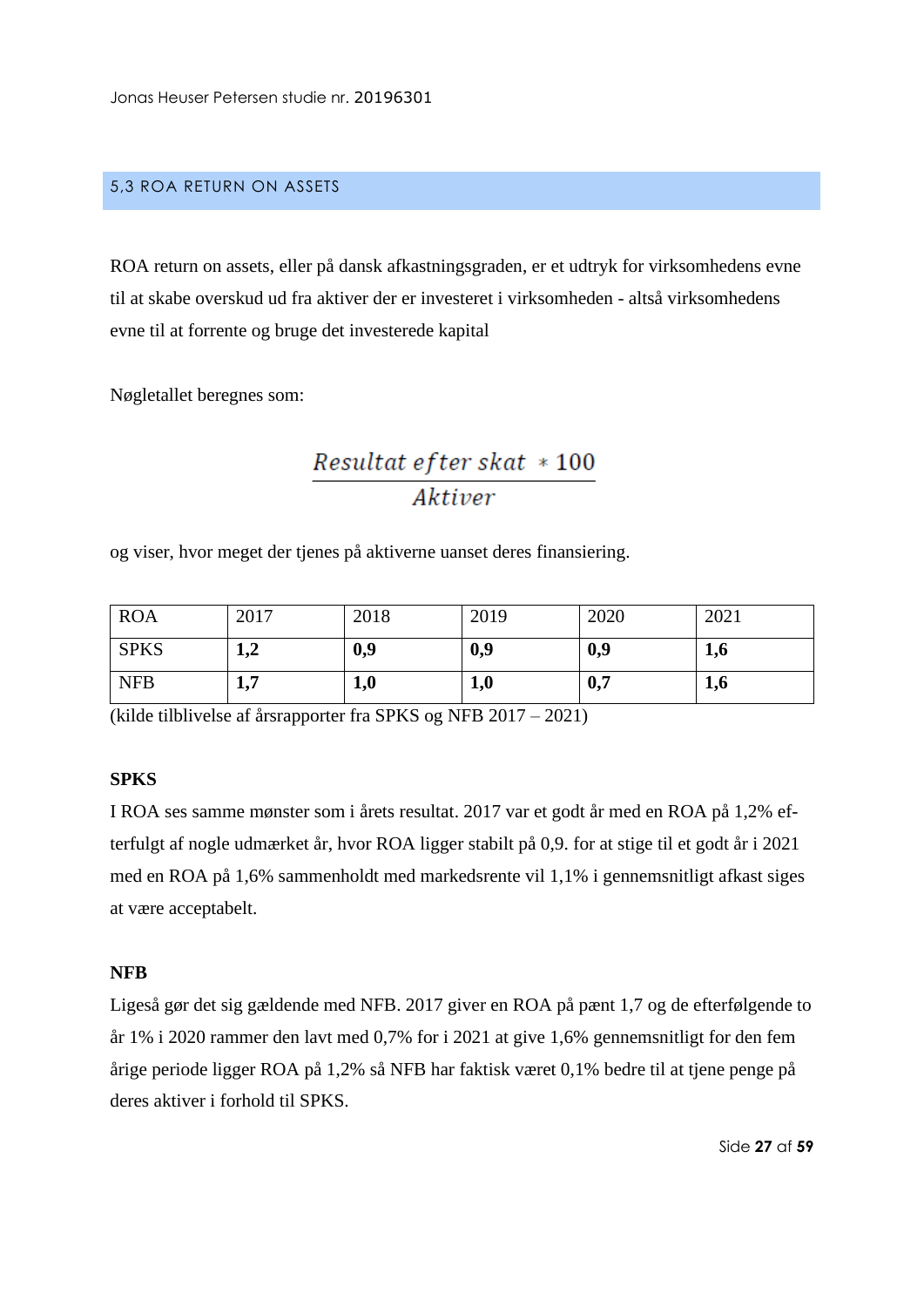I forhold til ROA er det vigtigt at pointere at banker er lånefinansieret og har dermed "mange" aktiver hvilket giver et relativt lavt resultat. Banker kan dog sagtens have god rentabilitet baseret på afkastningsgrader omkring 1%

#### <span id="page-28-0"></span>5,4 ROE – RETURN ON EQUITY

ROE return on equity eller på dansk egenkapitalforrentning er et udtryk for, hvordan egenkapitalen bliver forrentet. Altså hvor god er pengeinstituttet til at skabe afkast på deres egenkapital og dermed øge værdien af deres forretning.

Nøgletallet beregnes som:

## Resultat efter skat \* 100 Egenkapitalen

Egenkapitalforrentning har stor betydning for investorer og aktionærerne, når de skal placere deres penge, ønsker de at placere dem til det højst mulige afkast og den lavest mulige risiko. Egenkapitalforrentning giver et håndgribeligt tal, hvor de kan se kapitalens forrentning og holde det op imod andre virksomheder med samme risiko profil.

| <b>ROE</b>  | 2017 | 2018       | 2019       | 2020 | 2021 |
|-------------|------|------------|------------|------|------|
| <b>SPKS</b> | 9,5  | 72<br>يھ ر | 72<br>صو م | 6,9  | 12,4 |
| <b>NFB</b>  | 14,6 | q          | 10         | 6,3  | 13,9 |

(kilde tilblivelse af årsrapporter fra SPKS og NFB 2017 – 2021)

#### **SPKS**

ROE har i perioden ligget i intervallet mellem 6,9% og 12,4% hvor bunden igen falder sammen med COVID-19 og toppen falder sammen med, at der har været for meget afsat til

Side **28** af **59**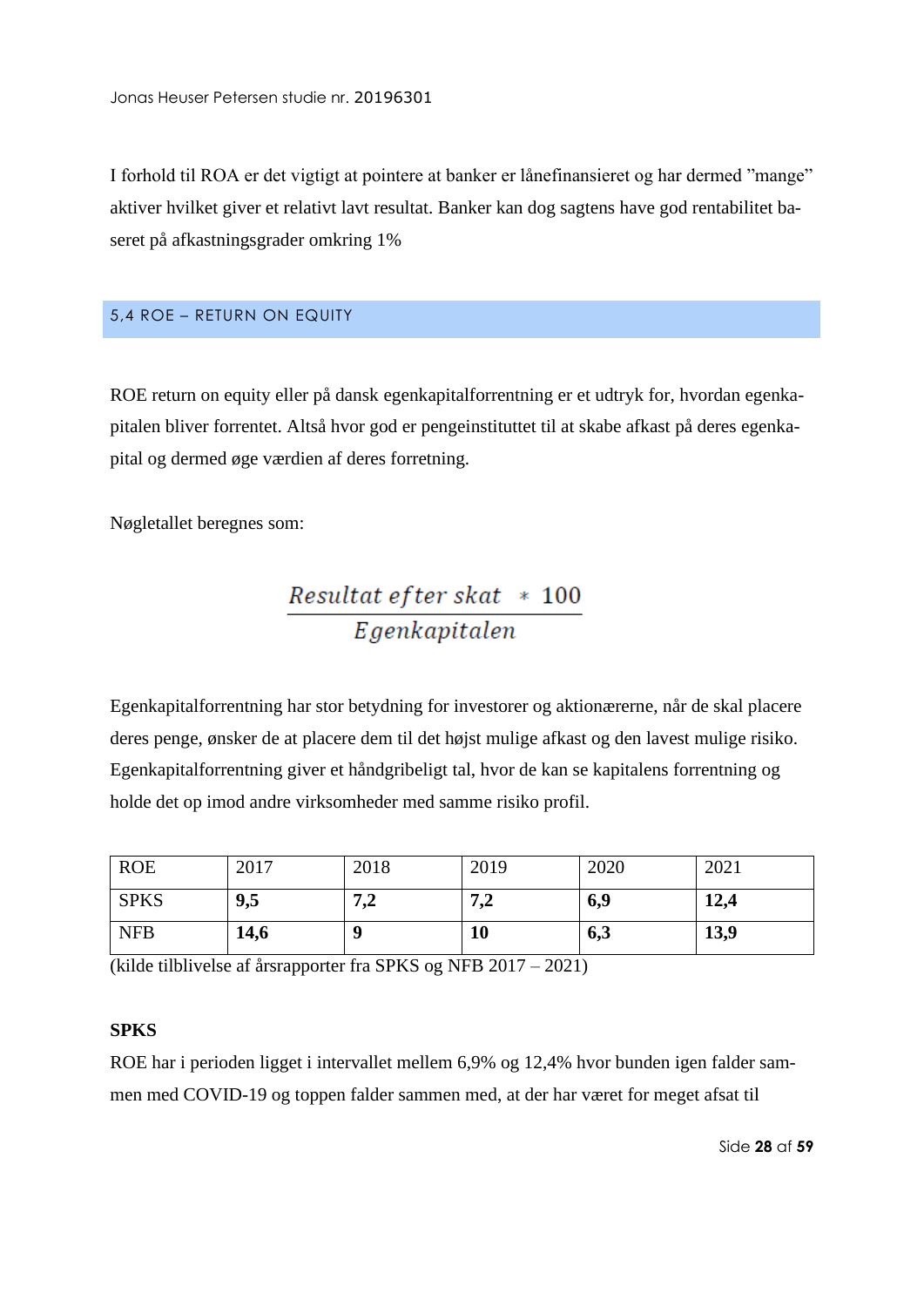afskrivninger. Gennemsnitligt har SPKS over en femårige periode givet 8,64% forrentning af egenkapitalen, hvilket må siges at være tilfredsstillende uden af være prangende.

Det må siges, at SPKS har holdt et stabilt niveau uden de store udsving før COVID-19 kom til. For investorer eller aktionærer der ønsker lav risiko til en højere forrentning end markedsrenten vil det være idealt at kigge på sådanne pengeinstitutter.

#### **NFB**

ROE har i perioden ligget i intervallet mellem 6,3 og 14,6, ligesom med SPKS er den laveste forrentning sket i forlængelse af COVID-19, hvorimod det bedste år var 2017. Med en forrentning på 14,6% og 13,9% i 2021 er det absolut også et særdeles pænt resultat, sammenholdt med markedsrente, og tilsat risikofaktor plejer det forventede afkast til aktiemarkedet at ligge mellem 5 og 7% (ungmedpenge 28.12.2021). Over perioden har NFB haft et gennemsnitligt afkast på 10,76, hvilket ligger over det forventede markedsafkast på aktier. I modsætning til SPKS har NFB større udsving, dog med højere afkast over perioden, hvilket muligvis vil kunne gøre investoren og aktinære, der ikke bryder sig om udsving, påpasselige med at investere i pengeinstituttet.

I forhold til ROE på begge pengeinstitutter må det siges at være pæne forrentninger af deres egenkapital og begge virksomheder skaber pæne overskud.

Forventningerne til de fremtidige afkast ligger på 5,7% med en standardafvigelse på 13,3% (shareholders 01.11.2021), hvilket vil sige, at det er pæne afkast, hvis de vel og mærke kan blive ved med at holde deres gennemsnitlige forrentning.

#### <span id="page-29-0"></span>5,5 WACC

WACC, Weighted Average Cost of Capital of new funds eller på dansk gennemsnitlige omkostninger for ny kapital, er et tal der udtrykker prisen for at anskaffe fremmedkapital til virksomheden. Årsagen til, at det ønskes at fremskaffe ny kapital i pengeinstitutter er, at anvende denne til at drive udlånsvirksomhed. Derfor er det relevant, hvad der er af omkostninger ved

Side **29** af **59**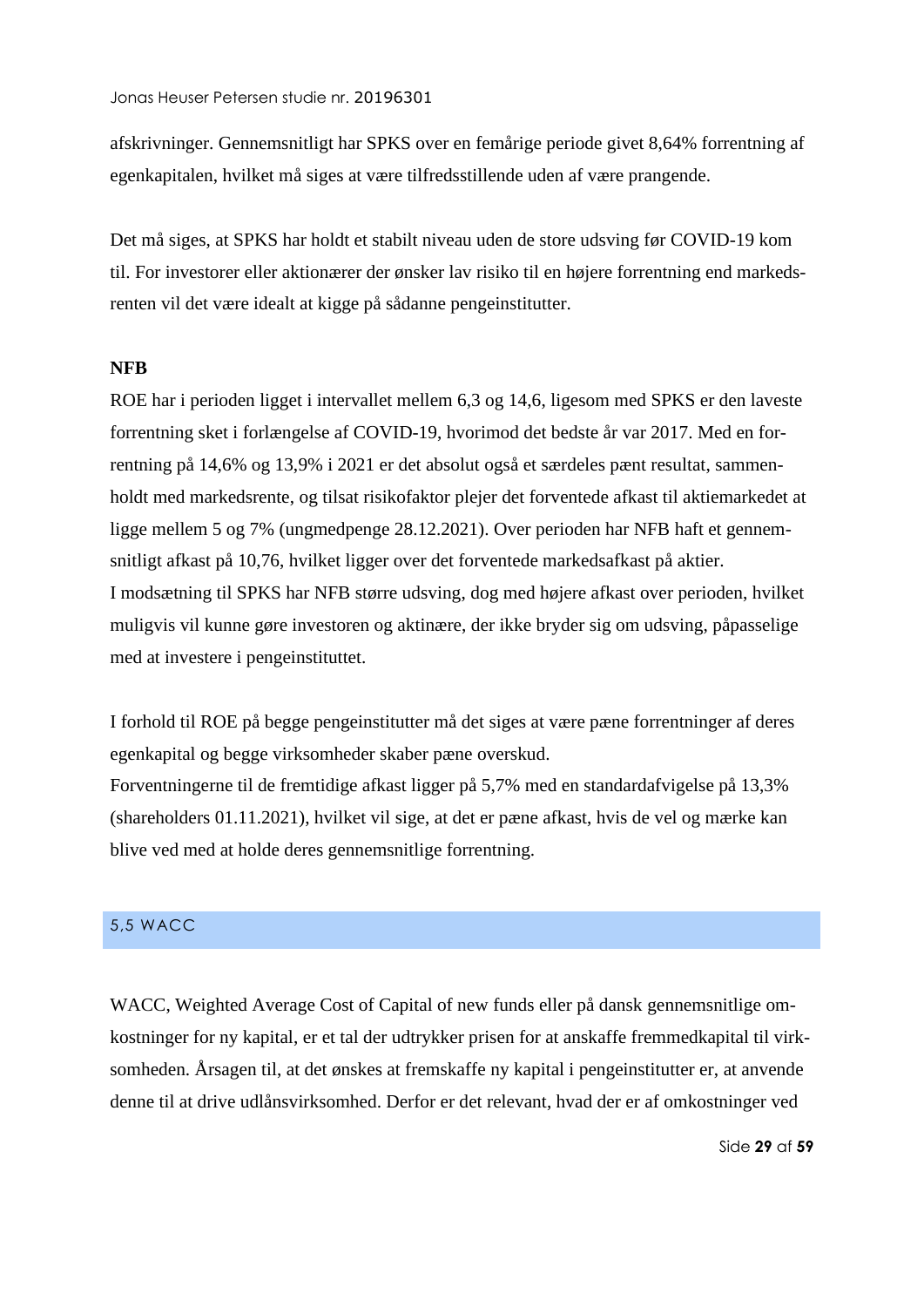at anskaffe den nye kapital. Desto billigere det er at anskaffe desto mere profit vil der være på udlånsvirksomheden eller desto billigere vil man kunne drive udlånsvirksomhed for. Der er tre hovedfaktorer i anskaffelsen af fremmede kapital: lån gennem andre pengeinstitutter, udstedelse af obligationer eller indlån fra kunder.

Desto lavere WACC er desto bedre muligheder har pengeinstitut på at skabe overskud på deres udlånsvirksomhed.

$$
k_w = k_d(1 - T)L + k_e(1 - L)
$$

where

 $k_w$  = weighted average cost of capital of new funds  $k_d$  = cost of interest-bearing liabilities  $T =$  corporate tax rate  $L =$  ratio of liabilities to assets  $k_e$  = cost of equity

WACC-formlen kan deles op i to hoveddele.

Den første del:

(**KD**) giver omkostningsprocenten på de rentebærende passiver som lån i nationalbanken, indlån og obligationsudstedelse. Altså giver (KD) renten på de rentebærende passiver.

(**T**)Derefter skal der fortrækkes (T) som er skat af renterne.

(**L**) udtrykker pengeinstituttets gearing simpelt forklaret egenkapital i forhold til passiver.

Anden del af formlen tilskrives.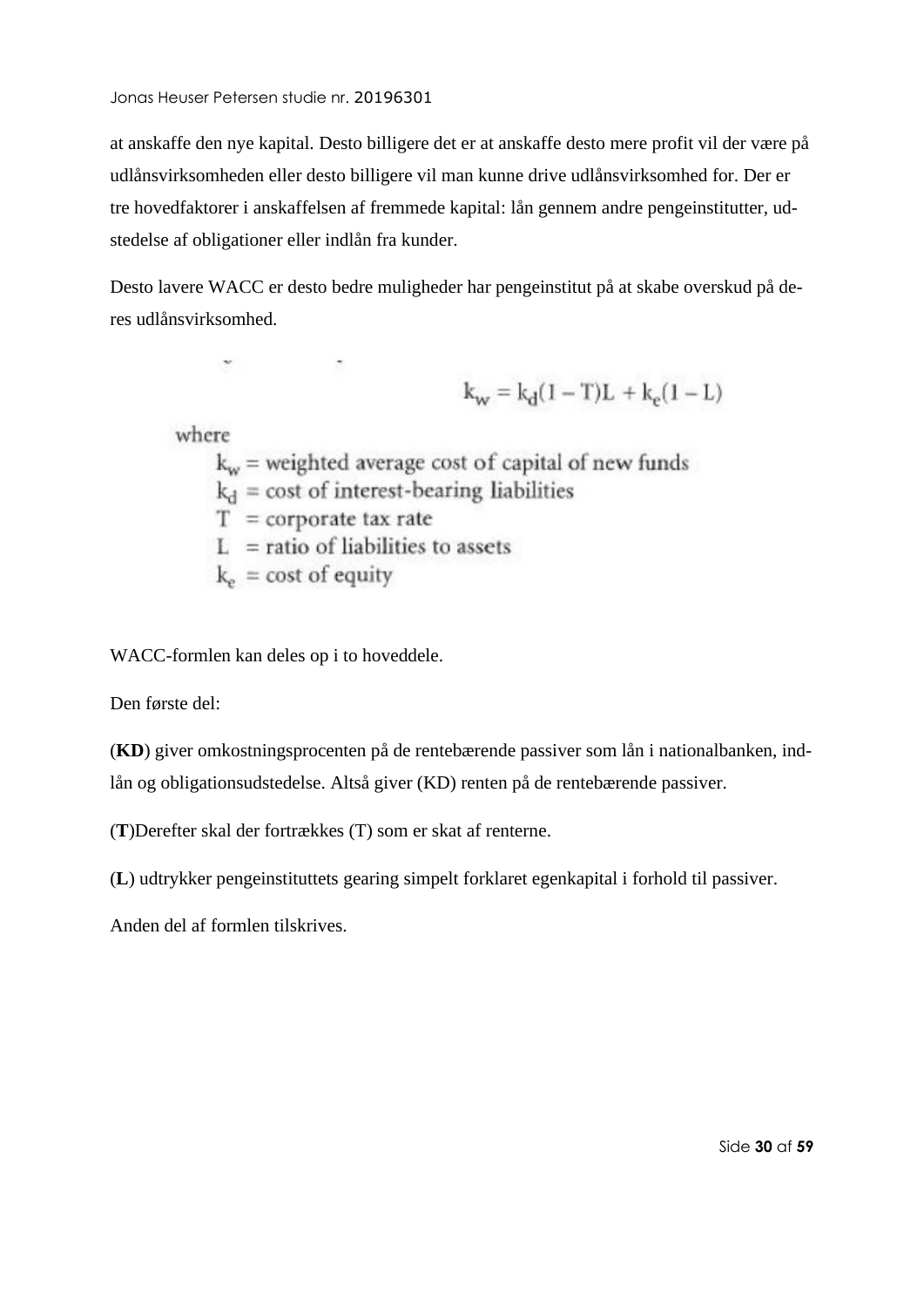$$
k_e = rf + b(k_m - rf)
$$

where

 $rf$  = the risk-free rate of interest on Treasury bills  $b = stock$  market beta of a stock  $k_m$  = expected return on the stock market

(**KE**) dette dækker over kravet til egenkapital og tager udgangspunkt i den risikofrie rente (RF) hvor der bliver tillagt en risikopræmie

.**RF**. udtrykket for den risikofrie rente er også det der bliver kaldt pengemarkedsrenten. Denne henviser til den rente man kan modtage for sine midler uden at løbe nogen risiko. Denne bliver fastsat ud fra en 10-årige dansk statsobligation. Denne fastsætter jeg til 0 da den ved sidste tjek var -0,19%. Grundet usikre tider i rentemarkedet med en krig i Ukraine og stor inflation er der ikke noget stabilt tal.

**β. Beta** er udtrykket for systemisk risiko der ikke kan bortdiversificeres. Denne har jeg sat til 1. Det er et udtryk for hvor meget aktivet ændres sig som følge af stigning eller fald i rentemarkedet. En beta højere end 1 vil have kraftigere udsving, mens en beta der er lavere end 1 vil have mindre udsving som følge af markedet.

**KM** udtrykker det forventede afkast man kan få på aktiemarkedet. Her vil den risikofrie rente sættes op imod, som udgangspunkt sætter man KM til den dobbelte af den risikofrie rente når denne er 0 er der ikke meget mening - i stedet brugere jeg de tidligere nævnte 5,7% forventninger.

Side **31** af **59** WACC er et tal der udtrykker et samlet indblik i, hvad pengeinstitutterne betaler for sin kapital derfor er det attraktivt at have en så lav WACC som muligt, da man derved har færre udgifter til fremmedkapital. Som nævnt tidligere kan man enten tjene mere eller sætte en mere konkurrencedygtig pris på sin udlånsvirksomhed. Som tommelfinger regel henvises der til, at WACC bør være lavere end pengemarkedsrente plus risikotillæg der ville man tage udgangspunkt i CIBOR 3, men denne er dog svær at opnå da den i de sidste par år har været negativ.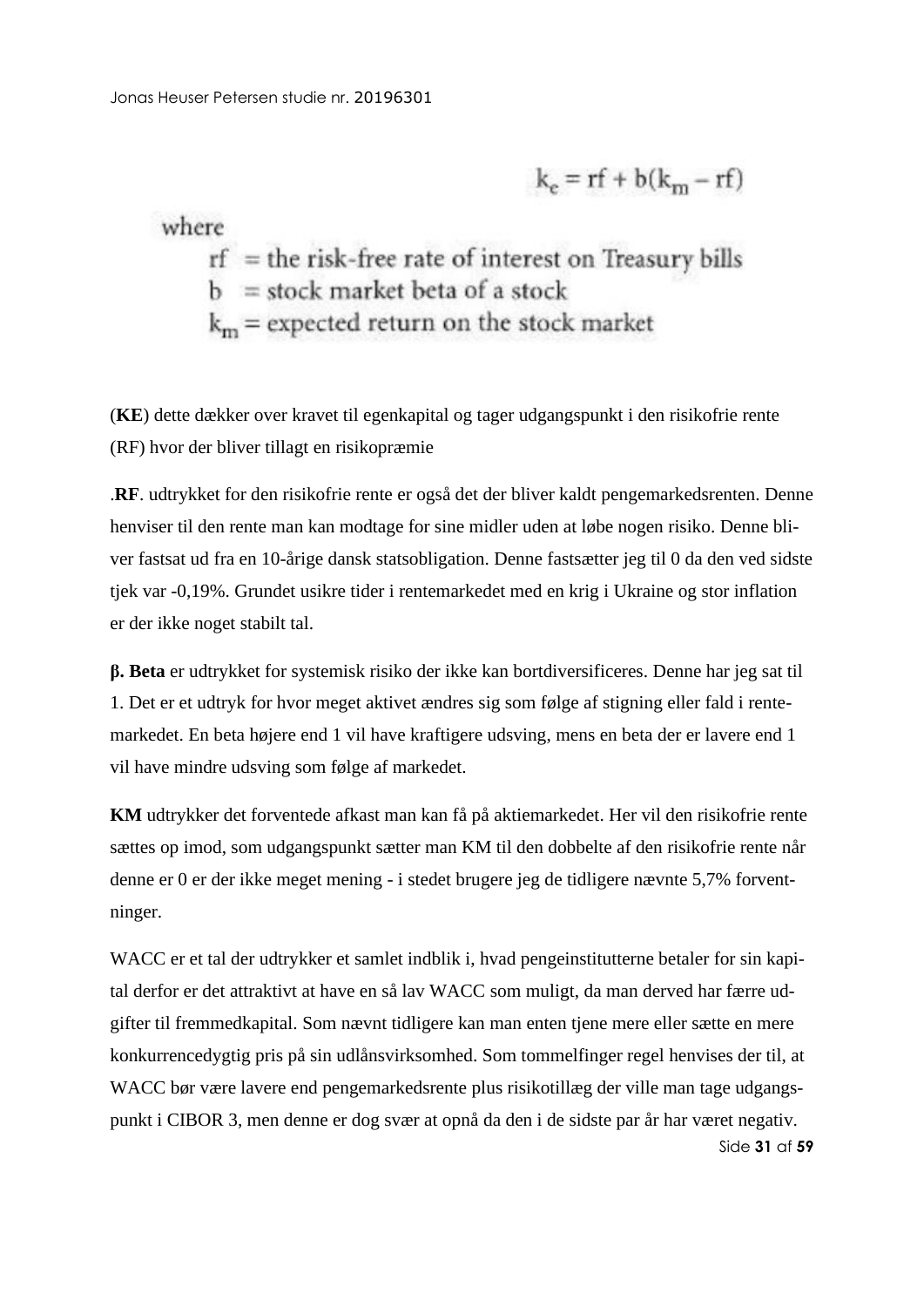| <b>WACC</b> | 2017     | 2018     | 2019     | 2020     | 2021     |
|-------------|----------|----------|----------|----------|----------|
| <b>SPKS</b> | $0,98\%$ | 0,91%    | 0,86%    | $0,84\%$ | $0,91\%$ |
| <b>NFB</b>  | 1,00%    | $0,82\%$ | $0,74\%$ | 0,76%    | $0,82\%$ |

(kilde tilblivelse baseret på årsrapporter fra SPKS og NFB 2017 – 2021 se bilag for beregninger)

#### **SPKS**

SPKS har på intet tidspunkt i løbet af de sidste fem år betalt 1% eller over for fremmet kapital, men bevæget sig i et spænd på 0,98 til 0,84. Den gennemsnitlige pris for fremmedkapital over periode har ligget på 0,9% altså bliver den kapital der lånes for at drive udlånsvirksomhed forrentet med 0,9% der så skal trækkes fra den rente SPKS tjener på at have kapitalen udlånt.

#### **NFB**

NFB har i løbet af de sidste fem år betalt i et interval fra 1% til 0,74% den gennemsnitlige betaling for perioden ligger på 0.82% hvilket må siges at være tilfredsstillende. Særligt i årene 2019 og 2020 har pengeinstituttet kunne låne kapital billigt på markedet til henholdsvis 0,74% og 0,76%.

Specielt NFB har virkelige fået presset deres renteudgifter ned. I perioden er de gået fra 11,047 til 5,546 altså lige knap en halvering i udgifter, til sammenligning har SPKS rykket sig fra 64 til 50 i samme periode, hvilket da også kan ses på resultatet. Det må her siges at NFB er bedre til at optage lån i markedet sammenlignet med SPKS.

Begge har dog acceptable niveauer af WACC i et forsøg på at få sænket WACC yderligere ville man skulle kigge på at sænke omkostninger til egenkapitalen evt. ved at tage overskud og placere dette i aktiver frem for at føre det ind i egenkapitalen eller udbetale det til aktionæren Hvordan aktionærerne vil reagere på, det er dog svært at argumentere for.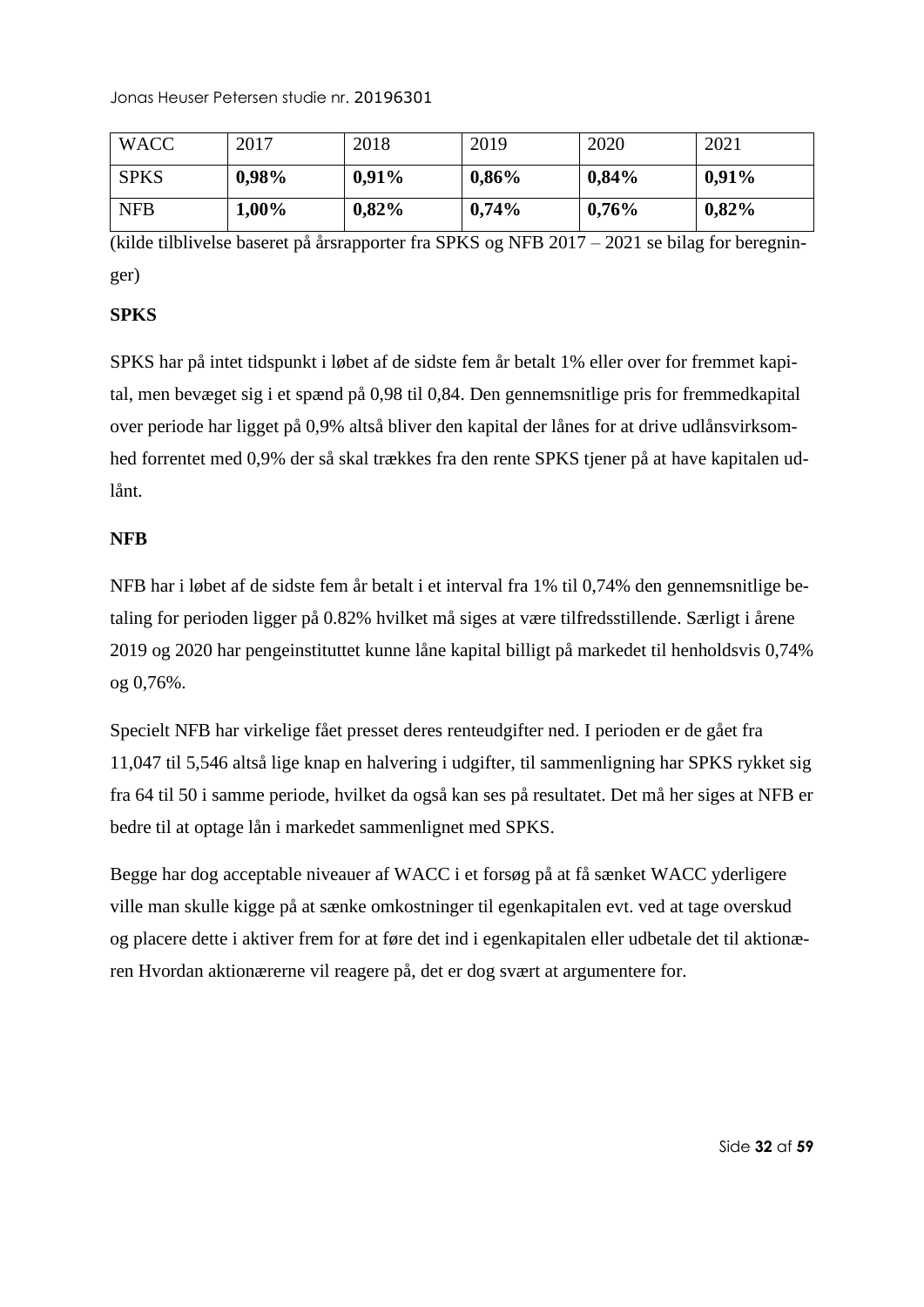#### <span id="page-33-0"></span>5,6 ICGR

ICGR eller Internal Capital Generation Rate er et tal der indikerer, hvorvidt pengeinstituttet kan genere egenkapital. ICGR er et relevant nøgletal da det viser, hvor meget udlånet kan hæves med, samtidige med at man bibeholder sin solvens.

Pengeinstitutter har historisk set taget imod indlån fra personer, institutionerne og virksomheder der havde overskud af disse, for derefter at låne dem ud til andre der havde behov for finansiering. Indskyderne har modtaget en rente for deres indestående og pengeinstitutterne har taget en rente for at låne ud, dette har været kerneforretningen og er det stadigvæk for de fleste pengeinstitutter. Der er dog nogle der er gået andre veje, og nærmest ikke tjener deres penge ved ind og udlån. Men i stedet driver deres indtægter ved at investere de indsatte penge eller dækker omkostningerne ved at tjene gebyrer.

ICGR viser, hvor meget mere udlån der kan sættes i gang, hvis der kommer et behov for det i markedet. Samtidige forholder de sig solvente forudsat, at det er samme risikogrupper deres porteføljer i forvejen er sammensat af. Fordelen ved en Høj ICGR er altså, at det er muligt for pengeinstituttet fortsat at kunne drive forretning i perioder med manglende kapital og ligefrem kunne øge deres forretningsomfang. Hvorimod pengeinstitutter med lav ICGR kan have problemer med at øge deres udlån, hvis efterspørgslen kommer, og derfor enten er nødt til at sige nej til mere forretning eller at anskaffe kapital til en højere end normal omkostning - dette vil påvirke fortjenesten på den stigende forretning.

ICGR kan påvirkes positivt ved at mindske eksponeringen af risikovægtede poster eller simpelthen sørge for, at der er bedre stillet sikkerhed som garanti for de udlånet midler. En af de mere kendte eksempler på dette er: Danske Banks hævning af udbetaling på boligkøb fra 5% til 10% i egenbetaling. Ved at hæve egenbetalingen bliver risikoen for ikke at kunne indhente det udlånet mindre, da boligen vil have mere buffer ved evt. tvangssalg.

En høj ICGR gør det samtidige nemmere for pengeinstitutterne at handler på interbankmarkedet. En høj ICGR betyder en forbedret forhandlingsevne og derved lavere risiko og derved lavere rente for låntageren. Der er ikke nogen konkrete numeriske værdier det bliver anbefalet at ICGR skal ligge på, en tommelfingerregel er dog at ICGR skal kunne dække den årlige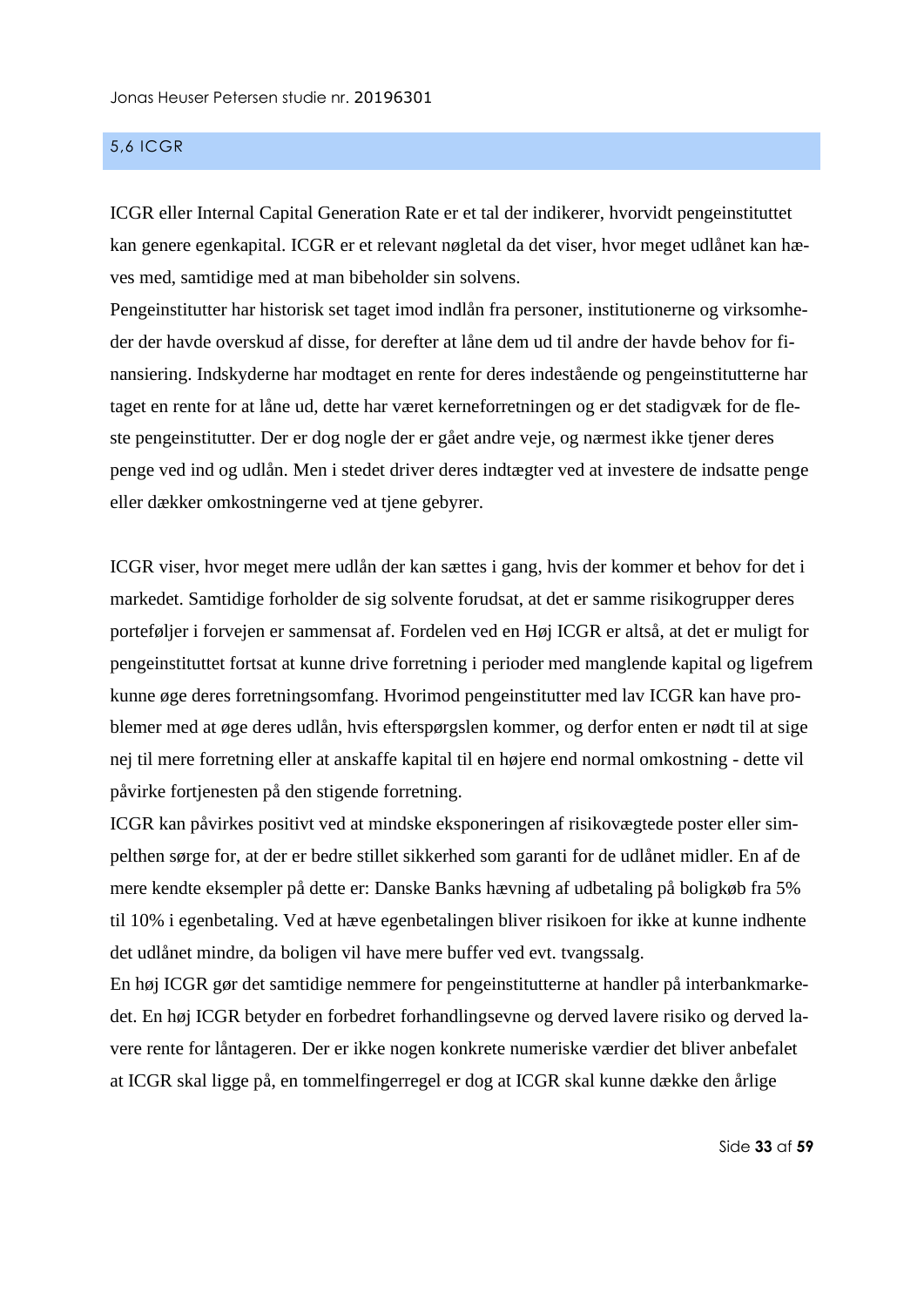renteudgift til indlånskunder sammenholdt inflationen. Dette vil give muligheden for at bibeholde deres balance på et uændret niveau.

Formlen for ICGR.

$$
ICGR = \frac{1}{Capital\ ratio} \quad X \quad return\ on\ assets \quad X \quad earnings\ retention\ ratio
$$

| <b>ICGR</b> | 2017   | 2018  | 2019     | 2020     | 2021   |
|-------------|--------|-------|----------|----------|--------|
| <b>SPKS</b> | 9,14%  | 6,75% | $7,00\%$ | $6,77\%$ | 11,69% |
| <b>NFB</b>  | 13,65% | 8,78% | 9,48%    | 5,72%    | 12,47% |

Ovenstående tabel er en indikator på hvor god SPKS og NFB har været til at vækste med det overskud de generere.

#### **SPKS**

Fra perioden 2017 frem til 2021 er SPKS ICGR steget fra 9,14% til 11,69% det er en stigning på 28%, hvilket betyder at bankens mulighed for at øge udlånet i forhold til deres risikovægtede poster er steget med 28% i forhold til 2017 niveauet. I 2021 vil det faktisk være muligt at øge udlånet med 11,69% og stadigvæk holde sig inden for solvenskravet. Gennemsnitligt for perioden har SPKS haft mulighed for at øge deres udlån med 8,27% det tegner ligesom tidligere et bilede af at 2017 og 2021 har været gode år for SPKS.

#### **NFB**

For perioden 2017 og frem til 2021 er NFB ICGR faldet fra 13,65% til 12,47% det betyder at ICGR i perioden er faldet med 8,64% altså var der bedre muligheder for NFB at handle på interbankmarkedet i 2017 samtidige med at de i 2017 også ville have kunnet hæve deres udlån mere i forhold til 2021. De vil dog stadigvæk i 2021 kunne hæve deres udlån med samme risikoportefølje med 12,47%. Gennemsnitligt for perioden har NFB haft en ICGR på 10,02% det tegner ligesom tidligere et bilede af at 2017 og 2021 har været gode år for NFB.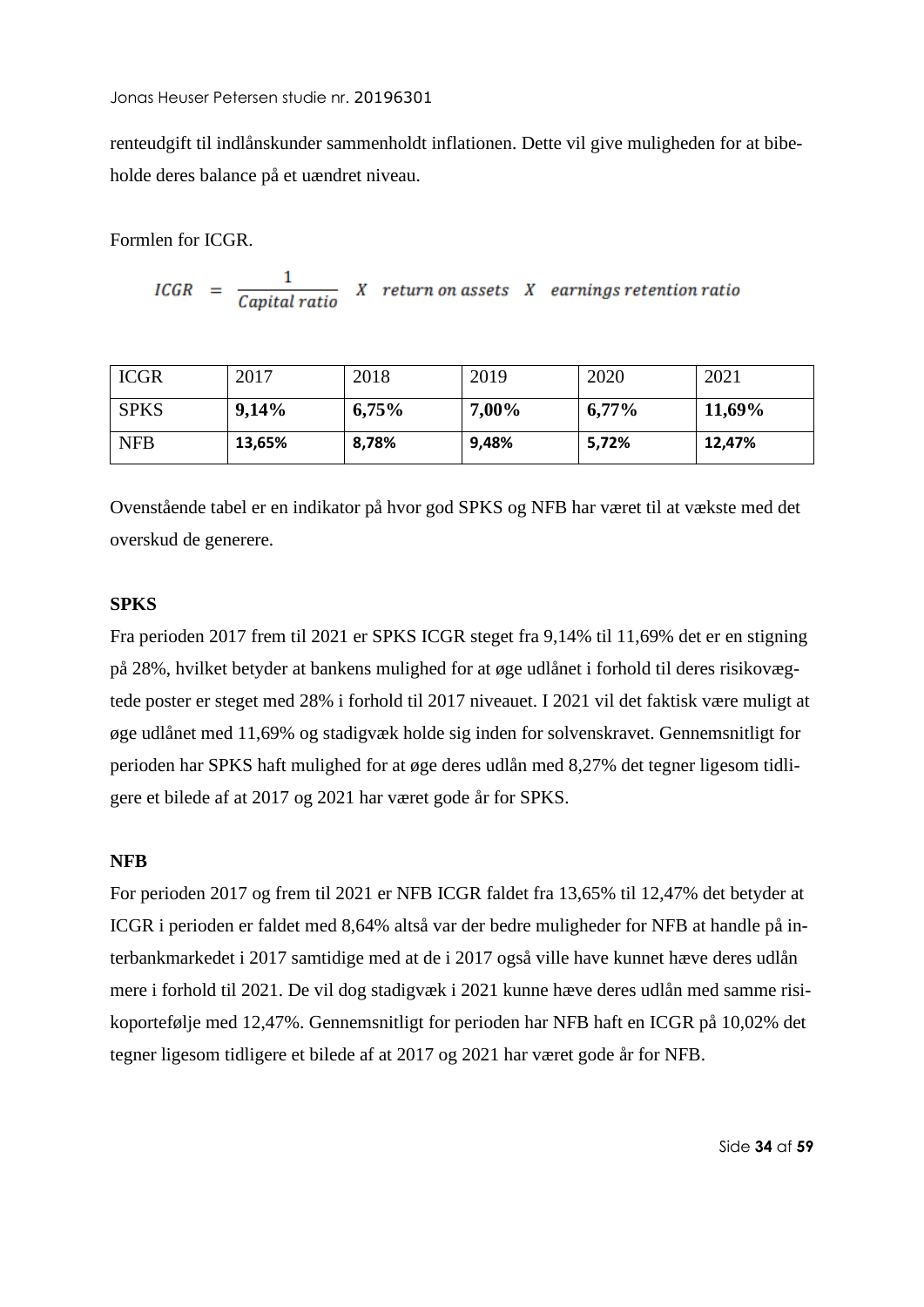NFB har over perioden har en betydelig bedre ICGR end SPKS lige knap to procentpoint højere end SPKS, hvilket må siges at være et pænt stykke over denne høje ICGR. NFB giver flere handlemuligheder for at øge deres udlån samtidige med, at de står stærkere på interbankmarkedet.

#### <span id="page-35-0"></span>5,7 I/O

I/O indtjening pr. omkostningskrone er et tal der konkret viser, hvor meget indtjening pengeinstituttet generer på bundlinjen sammenholdt med omkostningskronerne. Altså, hvis der er en I/O på 1 tjener pengeinstituttet 1 kroner for, hver 1 krone de bruger.

#### Formlen for I/O

 $I/O: \frac{Network\ of\ gebyrindtægter + kursregularinger + andre\ ord. indtægter}{Udgifter\ til\ personale\ og\ adm. +afskrivninger + andre\ ord. udgifter + (-)nedskrivninger}$ 

| <b>ICGR</b> | 2017 | 2018      | 2019 | 2020          | 2021      |
|-------------|------|-----------|------|---------------|-----------|
| <b>SPKS</b> | 1,34 | 1,28      | 19J  | 1,25          | 17<br>1,7 |
| <b>NFB</b>  | 1,5  | 1ว<br>⊥,∠ | 1,3  | ่ 1 ว<br>ے, د | 1,7       |

#### **SPKS**

SPKS har i perioden fra 2017 til 2021 hævet deres indtjening pr. omkostningskrone fra 1,34 til 1,7. Det vil sige at banken i 2021 tjente 1,7 kroner, for hver krone de brugte. Gennemsnittet over periode er 1,374. Altså er der de sidste fem år gennemsnitligt blevet tjent 1,374 kroner per omkostningskrone.

#### **NFB**

NFB har i perioden fra 2017 til 2021 hævet deres indtjening pr. omkostningskrone fra 1,5 til 1,7. Det vil sige, at banken i 2021 tjente 1,7 kroner, for hver krone de brugte. Gennemsnittet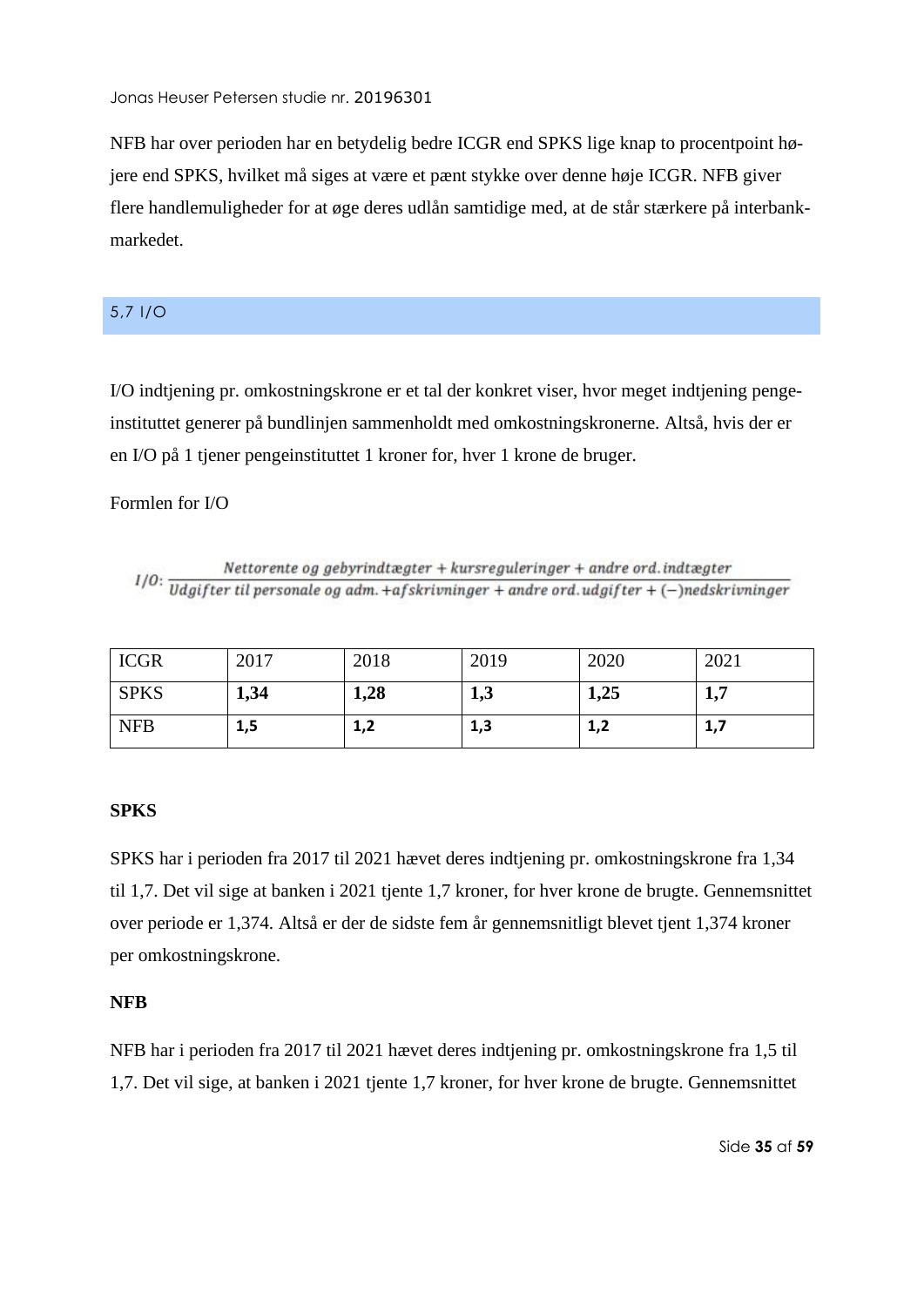over periode er 1,38. Altså er der de sidste fem år gennemsnitligt blevet tjent 1,38 kroner per omkostningskrone.

Det imponerende ved disse tal er, at bankerne ligger så tæt op ad hinanden. De tjener altså meget tæt på det samme pr. omkostningskrone de bruger over perioden. Ligeså kan de samme udslag ses både i SPKS´s og NNF's I/O for 2017 og igen i 2021.

#### <span id="page-36-0"></span>5,8 DELKONKLUSION NØGLETALSANALYSE

#### **SPKS**

SPKS kommer godt ud af COVID-19. Resultatet efter skat har taget et flot nyk op ad fra 257 i 2017 op til 444 i 2021 på trods af udfordringer med negative renter og general usikkerhed i markedet. Banken er begyndt at bruger færre penge på indestående efter skærpningen af negative renter og er for alvor begyndt, at finde indtægter ud over de grundlæggende bankvirksomheder der indbefatter ind og udlån. Deres Gebyrer og provisionsindtægter er steget fra 449 til 635 over den femårige periode, hvilket også har skabt et pænt resultat i forhold til deres ROE. Deres WACC holder en fin kadence over periode og følger markedsudviklingens tendenser. Deres ICGR giver plads til flere forretninger, hvis behovet skulle opstå, samtidig hjælper det på forhandlingsstyrken på interbankmarkedet. Deres Indtjening pr. omkostningskrone har været stabil over periode og været virkelig flot i 2021, hvilket ovenstående igen bekræfter. Samlet set går det rigtig fint for SPKS

#### **NFB**

NFB kommer også godt ud af COVID-19, resultatet, efter skat, stiger fra 53,7 i 2017 til 74,7 i 2021. Det er særligt nedskrivninger på udlån der har været forventet højere end det faktuelle resultatet har skabet et væsentligt bedre resultat end året forinden. Dette koblet med en god grundlæggende WACC giver god grobund for fortsat udvikling af resultatet fremadrettet. ICGR er et pænt stykke over SPKS og giver også her masser af muligheder, for at skabe ekstra forretninger. Der er plads til at hæve udlånet, uden at gå på kompromis med deres solvens.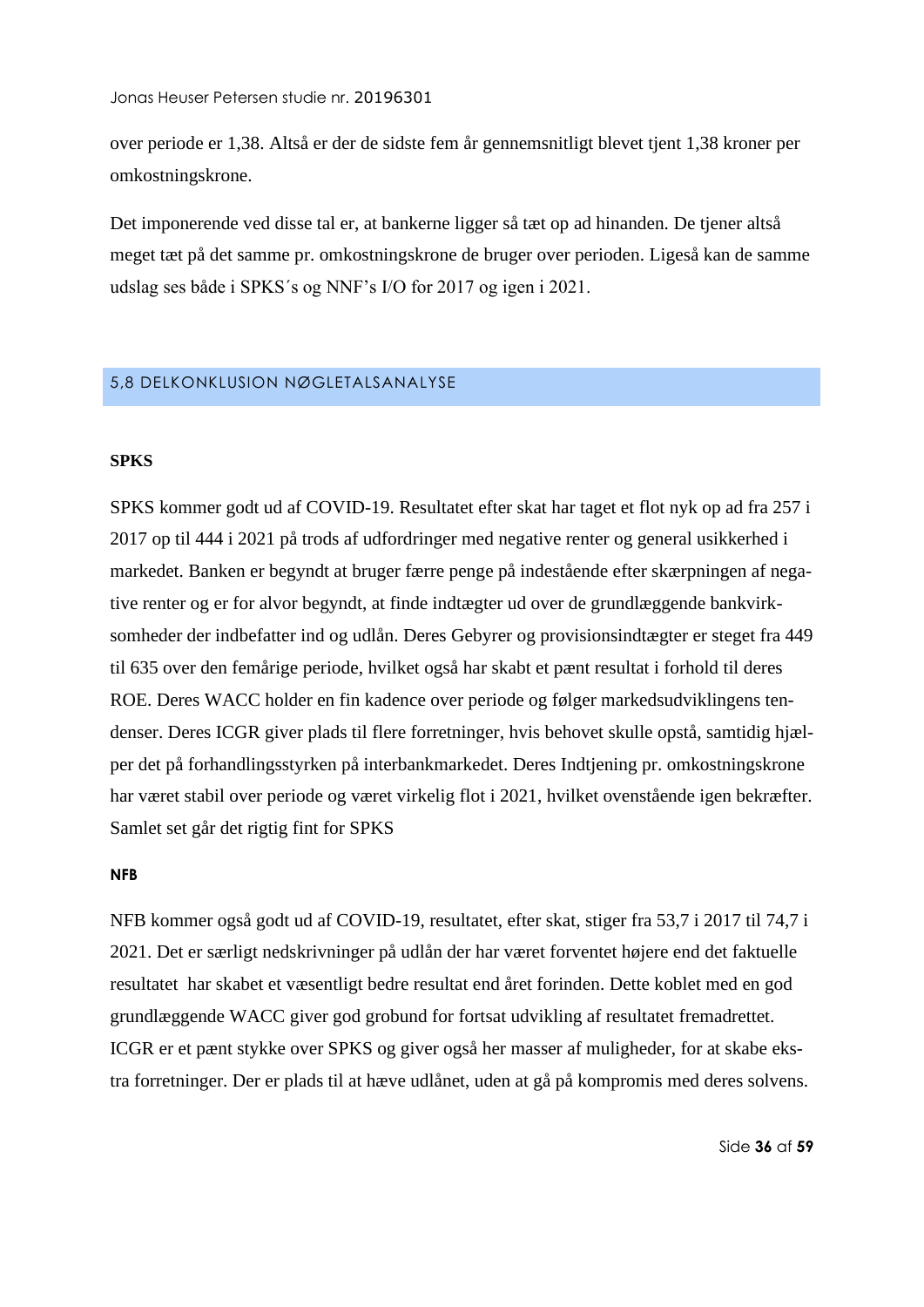Indtjeningen pr. omkostningskrone har ligget stabilt med et pænt resultat for 2021. Samlet set går det rigtig fint for NFB

Alt i alt er begge banker kommet ud af COVID-19 med styrket bundlinje og fin indtjening specielt sammenholdt med markedsrenten. Spørgsmålet er, hvor stor en effekt det vil have når virksomhederne skal til at betale deres COVID-19 lån tilbage til Staten, og hvordan det vil påvirke de fremtidige nedskrivninger på udlån. På trods af NFB er bedre på WACC og ICGR er der nærmest ingen forskel i deres I/O. Forudsætningen burde være, at når WACC og ICGR er så pæne, at det burde kunne skabe bedre resultat på I/O. Dette har dog ikke været tilfældet, begge pengeinstitutter kommer ud med pæne resultater for perioden.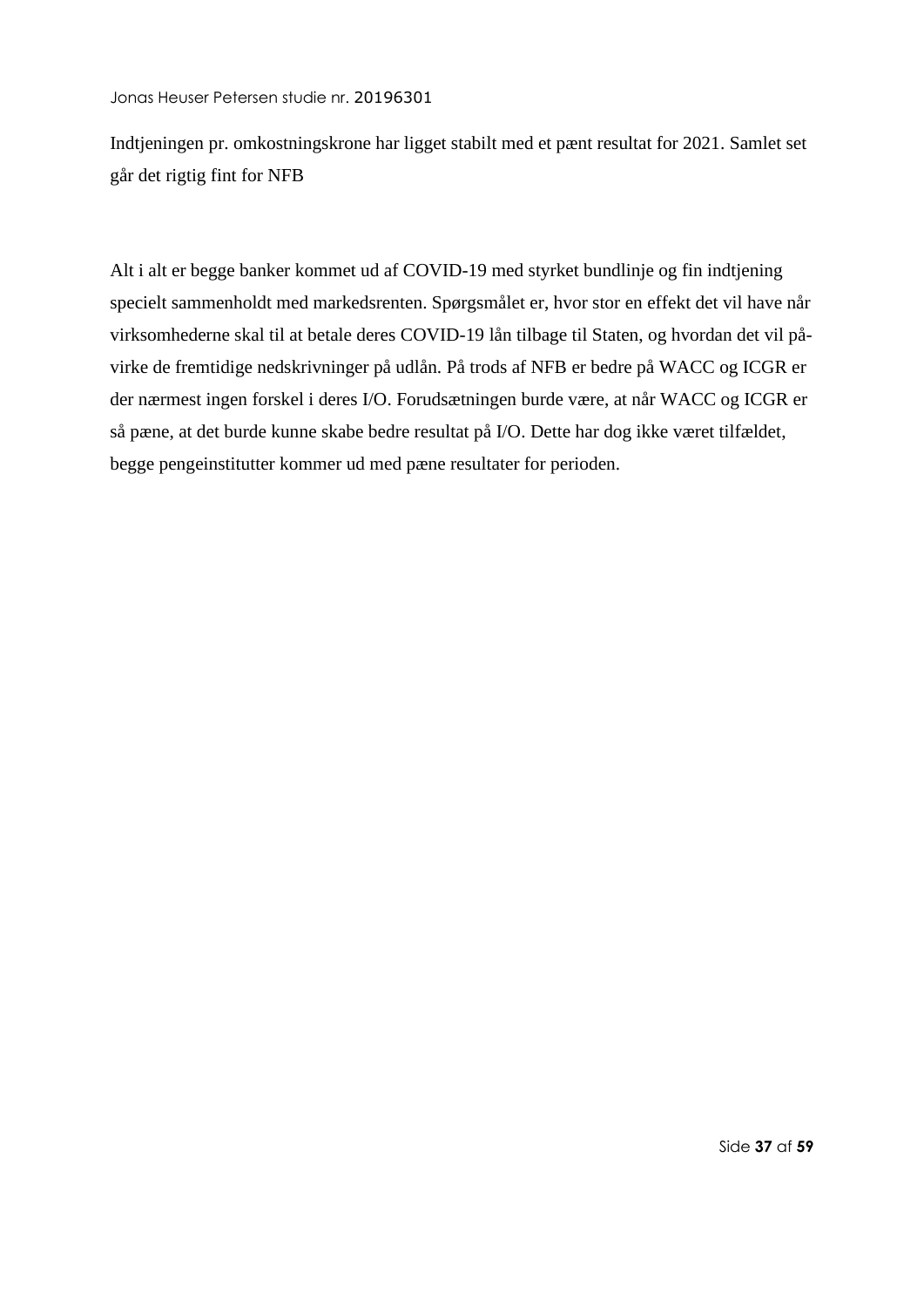# <span id="page-38-0"></span>**6 FUSION**

Efter at have gennemgået de relevante lovgivninger samt nøgletalsanalyse for pengeinstitutterne individuelt, vil jeg nu gennemgå, hvordan en potentiel fusion ville kunne komme til at se ud. Jeg vil gennemgå fusioneret bank, resultatopgørelsen for den SPKS, Synergi, kapitalforholdene herunder også CRD IV, værdiansættelse og til sidst en gennemgang af forudsætningerne for organisk vækst. Gennem dette vil jeg kunne besvare min problemformulering og analysere mig frem til en endelig konklusion.

#### <span id="page-38-1"></span>6.1 FUSIONERET BANK

SPKS har i dag 40 filialer og ca. 550 ansatte. De dækker, som navnet antyder, Sjælland og Fyn. NFB har 8 filialer og ca. 115 fuldtidsansatte, og dækker Odense og Nordfyn. Målt på omsætning, balance, ansatte og filialer er SPKS væsentligt større end NFB. Det vil derfor give bedst mening, at SPKS bliver det fortsættende pengeinstitut. NFB vil passe fint ind i markedet med SPKS da Sparekassen Sjælland-Fyn i forvejen dækker Fyn. Der vil derfor ikke være nogen grund, til at skifte navn for det fortsættende pengeinstitut. NFB vil skifte navn til Sparekassen Sjælland Fyn. Den konkrete fremgangsmåde hvorved, at bankerne ville fusionere ville foregå gennem et egentligt opkøb. SPKS ville købe alle aktierne i NFB og derefter overfører både aktiver og passiver over på deres egne bøger, som udgangspunkt ville betalingen fungere ved tegning af nye aktier i den nye fusionerede bank.

#### <span id="page-38-2"></span>6.2 SYNERGIEFFEKTER

Side **38** af **59** Det primære formål for banker ved at fusionere er, enten at skabe stordriftsfordele på en række områder, så de derved kan få lavere omkostninger i forhold til, hvis de enkeltvis skulle administrere egne opgaver. Særligt administrative opgaver såsom compliance og AML er tunge poster for mindre såvel som store pengeinstitutter. En anden årsag til en fusion kan være et pengeinstitut der ikke klarer sig optimalt eller direkte er i problemer, her kan et andet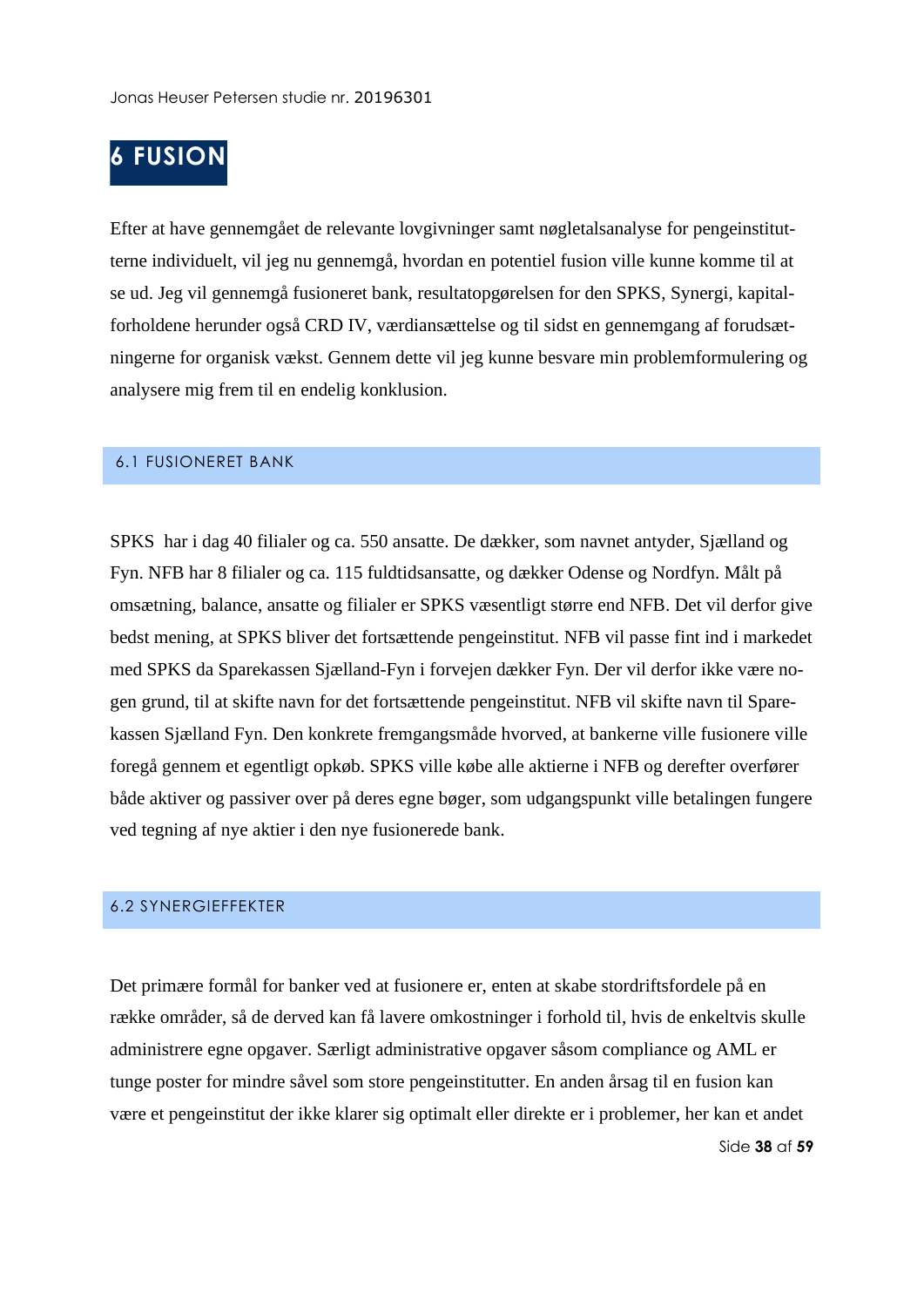pengeinstitut der klarer sig "godt" overtage forretningen inden finansiel stabilitet er nødt til at træde til og opkøbe pengeinstituttet. Med henblik på fusion af SPKS og NFB er begge pengeinstitutter dog yderst velfungerende med pæne tal på bundlinjen det er derfor ikke nogen redning, men en fusion der ville kunne skabe bedre grobund for yderligere vækst ved sammenfald af filialer og opgaver særligt administrative stillinger. Det vil jeg i dette afsnit gennemgå

**Personale og administration** udgiften for SPKS i 2021 for personale var på 723 mio. fordelt på 548 fuldtidsansatte. Et regnestykke vil se således ud: 723/548 = 1,31 mio. koster en ansat i gennemsnittet Der er selvfølgelig forskel på dette, alt efter hvilken stilling der varetages og om der er ledelsesansvar. Det er dog dette tal jeg vil arbejde videre ud fra.. I 2021 var omkostningerne til personale for NFB 82 mio. fordelt på 115 fuldtidsansatte. Det vil altså sige 150/115 = 1,30 mio. bruger NFB på personale og administration hvilket er utrolig tæt på SPKS.

**Filialer** men hensyn til filialer er der ikke det store overlap. NFB er spredt mere ud i lokale byer i det Nordfynske, mens SPKS er beliggende i Odense Langeskov og Middelfart (Middelfart er fra 2022 ikke længere en "normal" filial, men blot en møde filial, hvor der kan afholdes møder efter aftale. Det vil altså sige at der ikke er nogle rådgivere, der har deres faste gang i Middelfart afdelingen. Det vil derfor være oplagt at lukke mødefilialen og rykke over i NFBs "gamle" lokaler i Middelfart. Odense ville være den eneste reelle filial der blev slået sammen under et tag, da det også er NFB`s største filial. Der ville skulle foretages en vurdering af, hvorvidt der er plads nok til at samle både SPKS og NFB i en af lokationerne, eller om der skulle findes nye lokaler. Hjemmearbejdspladser har dog også hjulpet på pladsmangel, men er ikke nødvendigvis nok til at huse begge afdelinger der huser både privat og erhverv.

Besparelser ved personalesammenfald og filialer vil være tydeligst at mærke under personaleposten. Som tidligere pointeret, vil netop compliance og AML-opgaver nyde godt af stordriftsfordele frem for at have mindre pengeinstitutter, hvor der ikke nødvendigvis er ressourcer til at ansætte personale til kun at se på compliance, eller at det bliver for dyrt at få gjort dette fyldestgørende. Derudover vil det naturligt også betyde en opløsning af

Side **39** af **59**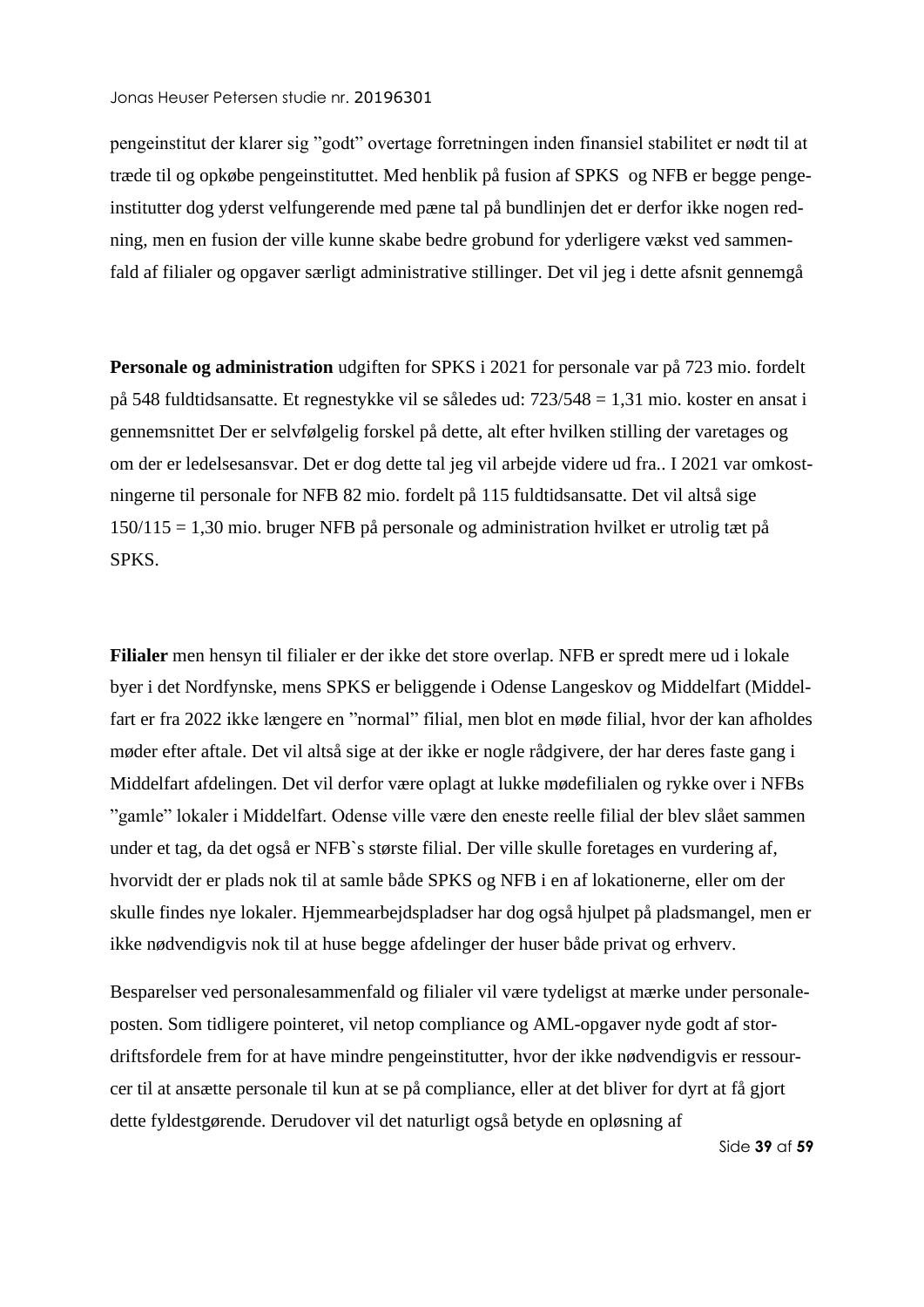bestyrelsesposter i NFB, det er dog et udgangspunkt at 3 poster i bestyrelsen går med over i SPKS-bestyrelse for at gøre brug af deres ekspertise og inkorporér deres viden i den fusioneret bank. Der er lige nu ni bestyrelsesmedlemmer hos NFB og hvis 6 af dem stopper vil det betyde en reduktion i omkostninger på lige knap 85 t da den gennemsnitlige bestyrelsespost i SPKS giver 399. t om året vil der ikke være det store at spare der. Middelfart og Odense vil blive slået sammen, hvorved der vil være nogle ledere der vil blive tilbudt at blive rådgivere i stedet, det vil betyde en lønnedgang der trods alt vil kunne mærkes samtidige vil der muligvis blive lagt nogle porteføljer sammen i disse afdelinger der også kan betyde afskedigelse selv ved lave antal har det trods alt en betydning på 1,3 mio. hvis der ved sammenlægningen bliver opsagt 15 mennesker vil det betyder 19,5 mio. samtidige vil der også være stabsfunktioner som løn og andre administrative opgaver der vil kunne effektiviseres her vil et bud ligge på omkring 20 mennesker der vil kunne afskediges uden at driften tager skade = 26 mio. altså vil der efter første regnskabsår kunne spares 45,5 mio. omvendt kunne de ekstra ansatte også sættes til mere aggressivt at skabe flere forretninger det har indtil videre ikke været et udtryk i hverken NFB eller SPKS forretningsmodel eller værdi grundlag derfor vil jeg ikke tage udgangspunkt i dette.

#### <span id="page-40-0"></span>6,2 RSULTATOPGØRELSE FUSIONERET BANK.

Jeg vil i dette afsnit opgøre resultatopgørelsen af den nye Sparekassen Sjælland-Fyn. Jeg vil fremskrive mine forventninger til det fusionerede pengeinstitut tre år frem, og jeg vil starte med at gennemgå nøglepunkterne, og argumentere for udviklingen i disse. Jeg vil som udgangspunkt anvende gennemsnittet for de sidste femårs regnskab til at fremskrive medmindre jeg finder grundlag for andet.

**Netto rente- og gebyrindtægter.** Forudsættes at stige med baggrund i de stigende renter i samfundet, og stigningerne fra den Europæiske centralbank. Dette skulle gerne give mulighed for at forbedre indtjeningen og for de næste tre år og fjerne negative renter i Nationalbanken. Jeg forventer dog ikke at der inden for de næste tre år igen vil komme positive renter i

Side **40** af **59**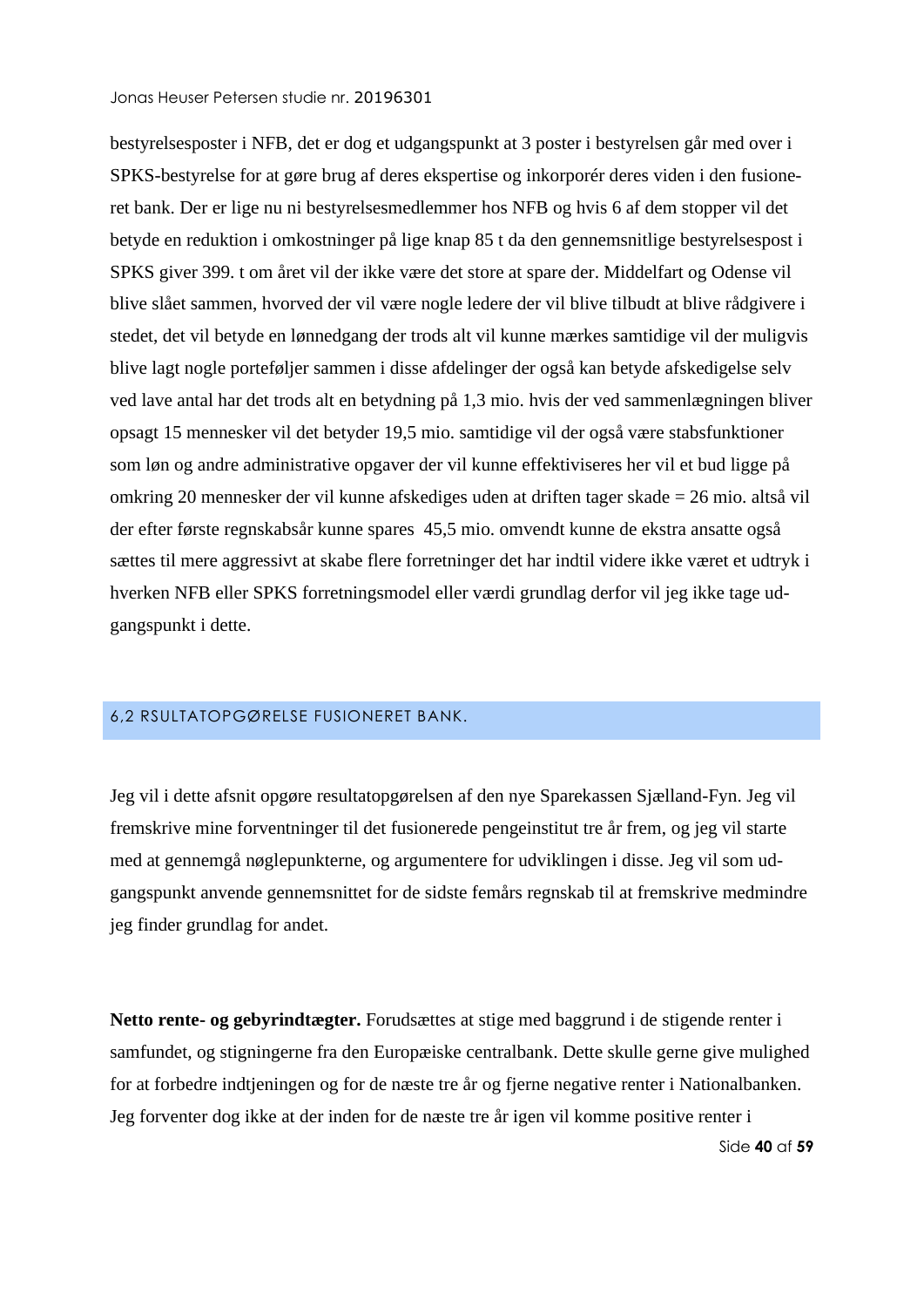nationalbanken, så det ikke ender med at pengeinstituttet igen skal til at betale positive renter for indestående. Derfor skulle der gerne være stigninger i renteindtægter og faldende omkostninger til rente udgifter især Gebyrer og provisionsindtægter er værd at kigge på her er der, som tidligere nævnt sket en kraftig stigning i SPKS-indtjening, og hvis den samme model bliver lagt oven på NFB må det forudsætte at der også vil ske en tilsvarende stigning i for den del af pengeinstituttet.

**Udgifter til Personale og Administration samt andre driftsudgifter** vil i første budget år stige, for efterfølgende at falde. Det er specielt ved stordrift på compliance og AML-området det gør sig gældende, ligeså med andre driftsudgifter da der er filialer og hovedsæder der vil kunnen bliver slået sammen i et vist omfang som redegjort for i foregående afsnit.

**Afskrivninger** forventes ikke at differensers fra de foregående år

**Kursregulering** forventes at følge samme niveau som de foregående år og vil derfor ikke bliver påvirket hverken negativt eller positivt.

**Nedskrivning på udlån** nedskrivningen på udlån har sidste år været rigtig pæn da COVID-19 ikke har ramt så hårdt risikoen er at det begynder at blive relevant når de statsudstedet CO-VID-19 lån skal til at betales tilbage i 2022

| resultatopgørelse (1.000  | <b>SPKS</b> | <b>NFB</b>     | fusioneret | 2022     | 2023     | 2024       |
|---------------------------|-------------|----------------|------------|----------|----------|------------|
| kr.                       |             |                |            |          |          |            |
| netto rente- og gebyrind- | 1.217.528   | 206.996        | 1.424.524  | 1524241  | 1630938  | 1745103,15 |
| tægter                    |             |                |            |          |          |            |
| udgifter til personale og | 723.059     | 150.119        | 873.178    | 890641.6 | 863454,4 | 880723,47  |
| administration            |             |                |            |          |          |            |
| andre driftsudgifter      | 19.686      | 117            | 19.803     | 19803    | 18.417   | 18.417     |
| afskrivninger             | 35.758      | 9.962          | 45.720     | 47548.8  | 49450.75 | 51428,78   |
| kursregulering            | 29.578      | 13.062         | 42.640     | 36400    | 37856    | 39370.24   |
| nedskrivninger på udlån   | $-24.770$   | $-24.969$      | $-49.739$  | 120.000  | 100.000  | 75.000     |
| resultat af kapitalandele | 22.008      | $\overline{2}$ | 22.010     | 22890,4  | 23806,02 | 24758,25   |

Side **41** af **59**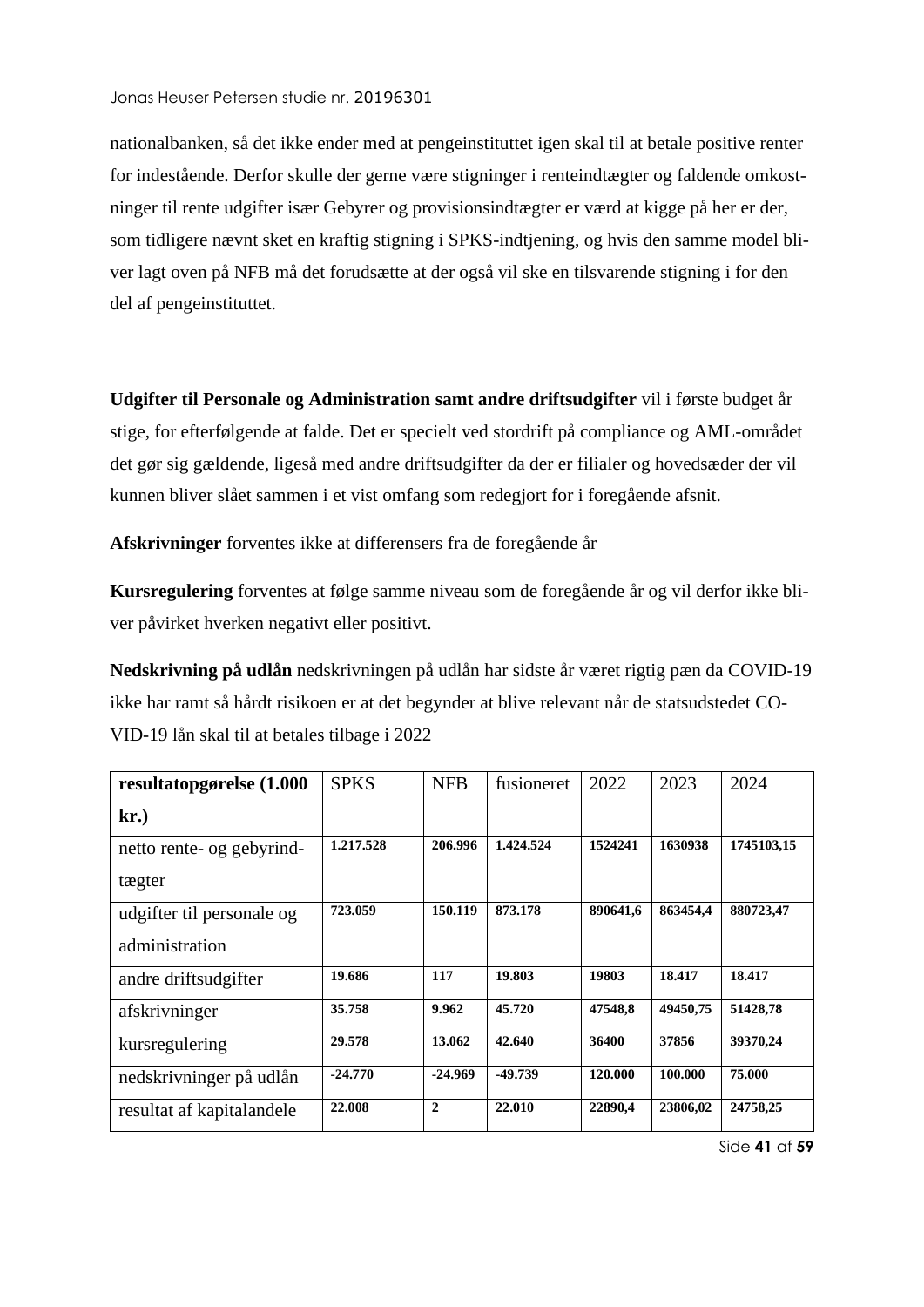| resultat før skat | 515.381 | 84.831 | 600.212 | 505.538  | 661.278  | 783.663   |
|-------------------|---------|--------|---------|----------|----------|-----------|
|                   |         |        |         |          |          |           |
| skat              | 113.384 | 18.663 | 132.047 | 111218.3 | 145481.1 | 172405.77 |
| årets resultat    | 401.997 | 66.168 | 468.165 | 394.319  | 515.797  | 611.257   |

(Egen tilskrivning baseret på årsrapporter se billag 4)

Overstående fremskrivninger af forventede resultatopgørelse viser, at det fusionerede pengeinstitut vil have et mindre fald i resultatet i første budgetår. Dette vil være forsaget af ekstra udgifter til både ekstra driftsudgifter og fratrædelsesgodtgørelser i forbindelse med fusionen. De efterfølgende år vil derimod vise pæne stigninger, som ligger over perioden for de sidste fem år. Dette bunder i stigende renteindtægter, stigning i andre driftsindtægter og besparelser som følge af fusionen, hvor der bliver sparet på personale bygninger og generelt får lavere administrationsomkostninger.

#### <span id="page-42-0"></span>6.3 KAPITALFORHOLD

Jeg vil i dette afsnit gennemgå pengeinstitutternes individuelle kapitalforhold og derefter sammenlægge dem i det fusionerede pengeinstitut.

| <b>SPKS Mio</b>         | 2017      | 2018      | 2019      | 2020      | 2021      |
|-------------------------|-----------|-----------|-----------|-----------|-----------|
| samlet risikoesponering | 16.973    | 17.639    | 17.343    | 16.799    | 17,017    |
| SPKS 1.000 kr.          |           |           |           |           |           |
| egentlig kernekapital   | 1.834.331 | 2.311.182 | 2.442.949 | 2.721.591 | 2.991.615 |
| hybrid kernekapital     | 575,000   | 385.892   | 385.892   | 385.862   | 385.888   |
| kernekapital            | 2.409.331 | 2.697.074 | 2.828.841 | 3.107.453 | 3.377.503 |
| supplerende kapital     | 405.520   | 458,000   | 678,000   | 569.669   | 620.072   |
| kapitalgrundlag         | 2.783.353 | 3.141.681 | 3.492.090 | 3.667.259 | 3.987.687 |
| kapitalprocent          | 16.3%     | 17,7%     | 20.1%     | 21,8%     | 23,3%     |
| kernekapitalpreocent    | 14%       | 15.1%     | 16,2%     | 18,4%     | 19,7%     |

Herefter vil jeg holde det fusionerede pengeinstitut op mod CRD IV kravene.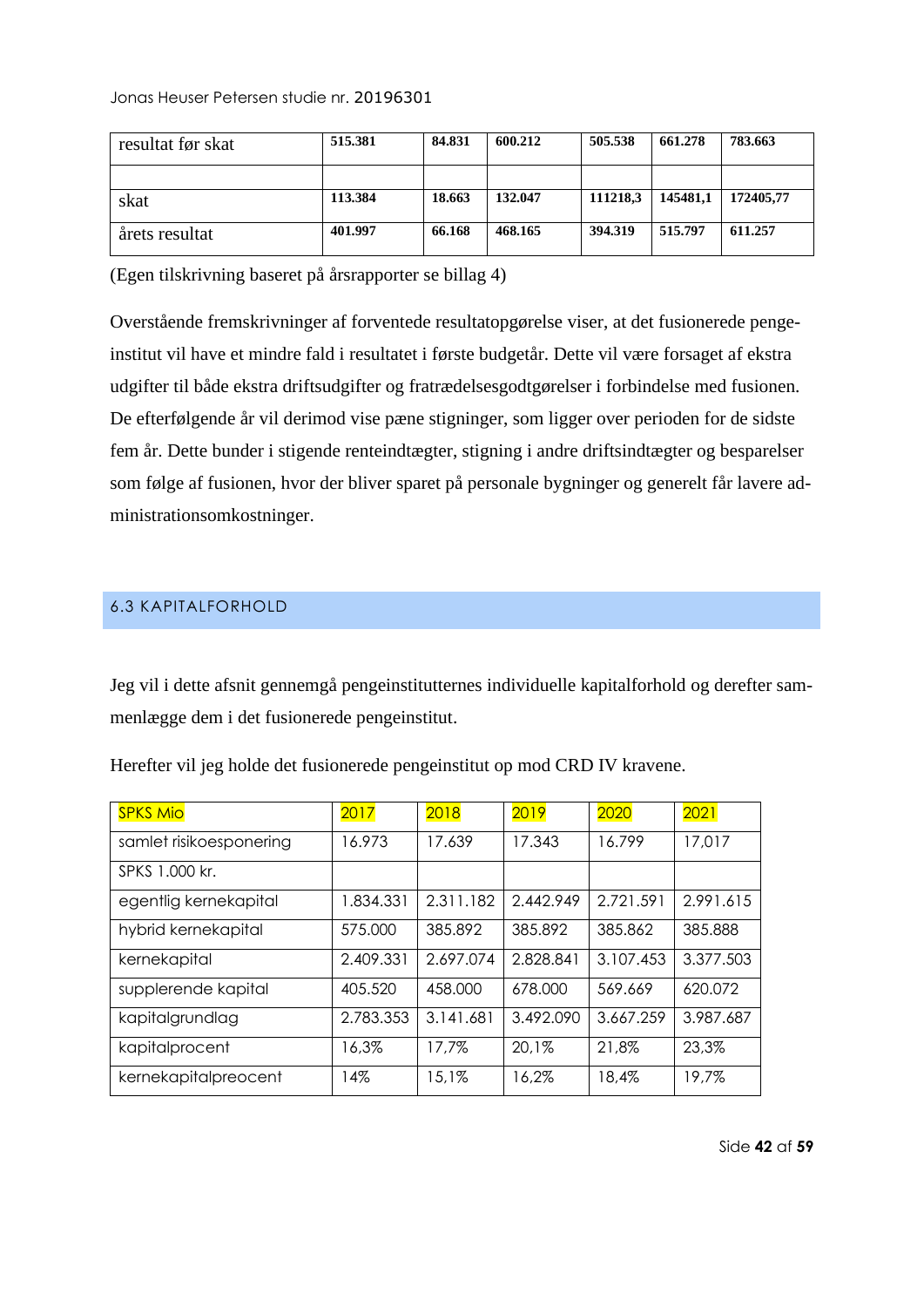| egentlig kernekapitalpro- | 10,7%   | $3\%$ | 4%    | 16,1% | 7,5%     |
|---------------------------|---------|-------|-------|-------|----------|
| cent                      |         |       |       |       |          |
| Overdækning               | $7.2\%$ | 8,2%  | 10,6% | 1,7%  | $13,6\%$ |

(egen tilskrivning baseret på SPKS årsrapporter)

#### **SPKS**

I skemaet ovenover ses der en udvikling der følger med det stigende krav til kapital, samtidige med, at der er en betydelig overdækning. I perioden spænder overdækningen fra det laveste på 7,2% til 13,6% på sit højeste. I perioden er overdækningen steget med 89%, hvorimod risikoesponering ligger på nogenlunde sammen niveau gennem hele perioden. Kapitalgrundlaget er i perioden steget fra 2.783.353 til 3.987.687 svarende til en stigning på 43%. Den hybride kernekapital er løbende blevet udfaset fra 575.000 til 385.000, i stedet er der forøget både egentlig kernekapital samt supplerende kapital. Den egentlige kernekapital er steget fra 1.834.331 til 2.991.615 hvilket svarer til 63% den supplerende kapital er gået fra 405.520 til 620.072 hvilket viser en stigning på 52%.

| NFB mio                      | 2017    | 2018     | 2019     | 2020    | 2021    |
|------------------------------|---------|----------|----------|---------|---------|
| samlet risikoesponering      | 2.392   | 2.382    | 2.518    | 2.567   | 2.535   |
| NFB 1.000 kr.                |         |          |          |         |         |
| egentlig kernekapital        | 331.377 | 330.389  | 362.859  | 384.396 | 452.028 |
| hybrid kernekapital          | 0       | $\Omega$ | $\Omega$ | 50.000  | 50,000  |
| kernekapital                 | 331.377 | 330.389  | 362.859  | 434.396 | 502.028 |
| supplerende kapital          | 39.873  | 39.963   | 54.439   | 54.569  | 54.698  |
| kapitalgrundlag              | 365.813 | 370.352  | 417.298  | 488.965 | 556.726 |
| kapitalprocent               | 15%     | 15.5%    | 16,6%    | 19%     | 22%     |
| kernekapitalpreocent         | 13,9%   | 13,9%    | 14.4%    | 16,9%   | 19,8%   |
| egentlig kernekapitalprocent | 13,9%   | 13,9%    | 14,4%    | 15%     | 17,8%   |
| Overdækning                  | 5.1%    | 3,8%     | 3,3%     | 7.2%    | 9%      |

(egen tilskrivning baseret på NFB årsrapporter)

#### **NFB**

I skemaet ovenover ses en tilsvarende udvikling hvor de stigende kapitalkrav løbende bliver implementeret. I perioden spænder overdækningen fra 3,3% på det laveste til 9% på sit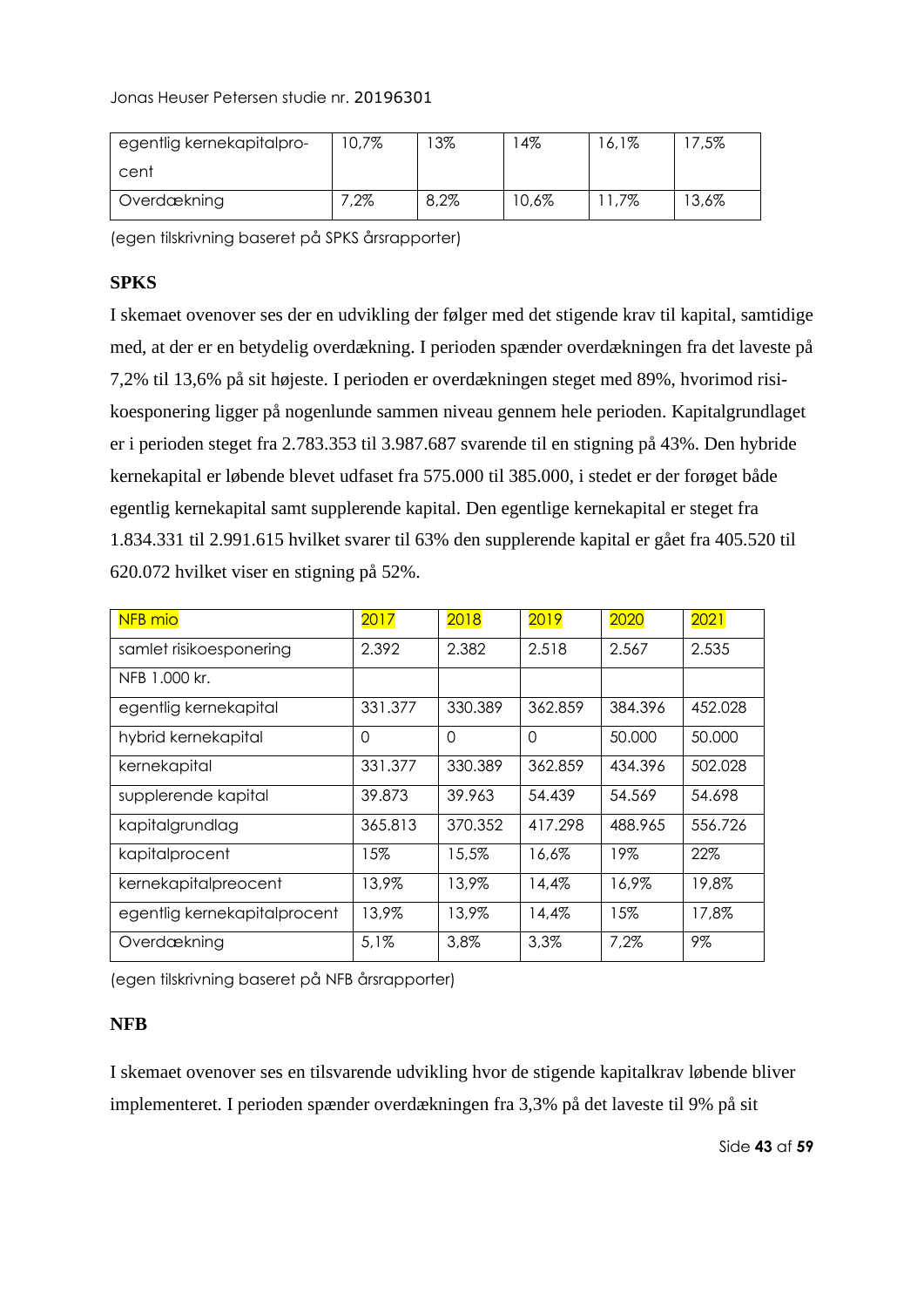højeste. I perioden er overdækningen steget med 76%, hvorimod risikoesponering ligger på nogenlunde sammen niveau, dog med en større stigning end SPKS. Kapitalgrundlaget er i perioden steget fra 365.813 til 556.726 svarende til en stigning på 52%. Den hybride kernekapital er steget fra ikke eksisterende til 50.000 i 2020 de udstedet obligationer er udstedt for at hjælpe med vækst og stigende kapitalt krav oplyser NFB. Dette ses, at der kom mere fokus på kapitalkrav da NFB går fra en overdækning på 3% til 7,2% på et år. Den egentlige kernekapital er steget fra 331.337 til 452.028 hvilket svarer til 36% den supplerende kapital er gået fra 39.873 til 54.698 hvilket viser en stigning på 37%.

| fusioneret SPKS mio.         | 2021      |
|------------------------------|-----------|
| samlet risikoesponering      | 19.552    |
| SPKS 1.000 kr.               |           |
| egentlig kernekapital        | 3.443.643 |
| hybrid kernekapital          | 435.888   |
| kernekapital                 | 3.879.531 |
| supplerende kapital          | 674.770   |
| kapitalgrundlag              | 4.544.413 |
| kapitalprocent               | 23,2%     |
| kernekapitalpreocent         | 19,8%     |
| egentlig kernekapitalprocent | 17,6%     |
| overdækning                  | 13,5%     |

(egen tilskrivning baseret på SPKS og NFB årsrapporter

Da NFB er den mindre part i fusionen og har et kapitalgrundlag der svarer til lige omkring 1/8 del, vil det ikke påvirke det fusionerede kapitalforhold meget. Hvis NFB nu havde haft direkte dårlige kapitalforhold ville det kunne påvirke den fusionerede bank, men med fine tal og en pæn overdækning er der ikke den store ændring fra SPKS kapitalgrundlag før en evt. fusion og efter fusion.

Overdækningen vil stadigvæk ligge på et relativt højt niveau på 13.5%, den egentlige kernekapitalprocent vil ligge på 17,6% og kapitalprocent ligger på 23,2%. Det ligger pænt inden for rammen af SPKS strategiske mål, der hedder at SPKS skal have et robust fundament på minimum 17% kapitalprocent og 13% i egentlig kernekapitalprocent (SPKS årsregnskab 2021).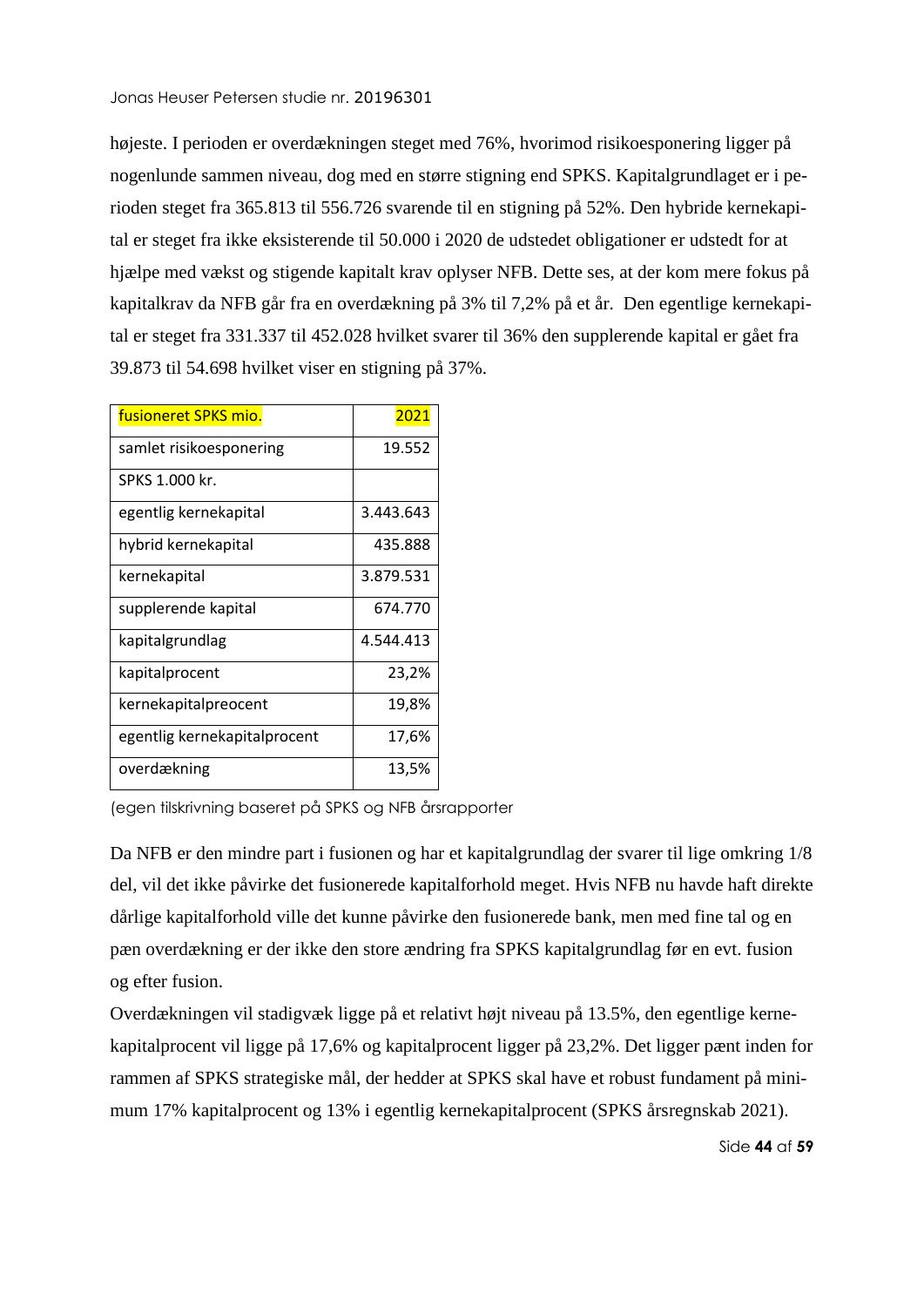#### <span id="page-45-0"></span>6,3,1 CRD IV

Jeg vil i dette afsnit gennemgå situationen i forhold til CRD IV for den fusionerede bank for at vurdere, hvordan CRD IV kravene vil påvirke bankens kapitalgrundlag.

Som tidligere gennemgået kom CRD IV med nye satser og ekstra buffere der skulle gøre de danske pengeinstitutter endnu mere robuste, hvilket også er tilfældet. Det må dog konstateres at SPKS og NFB er robuste nok allerede i 2021 her har de en overdækning af deres kapitalkrav på henholdsvis 13,6% for SPKS og 9% for NFB - fusioneret vil overdækningen være 13,5%.

SPKS har en målsætning om en minimumsoverdækning på 2,5% holdt op imod summen af de tre søjler "Overdækningen skal ses i forhold til summen af (i) søjle I krav, (ii) søjle II tillæg (8+ tillæg) og (iii) forventet kombineret bufferkrav de enkelte år (2,5 % pr. 30. juni 2020 som følge af nulstilling af den kontracykliske kapitalbuffer og med en maksimumgrænse på 5,0 %)" (sparekassen Sjælland Fyn årsrapport 2021). en overdækning på 13,5% må dog vurderes at være i overkanten. Da det er kapital der står passivt, som buffer i stedet for, at være aktiv arbejdende kapital.

Denne kapital kunne bruges, til at øge indtjeningen på den ene eller anden måde. De kunne bruge ved at investere i nye systemer der ville gøre det muligt at drive mere effektivt bankvæsen, flere kampagner for at anskaffe nye kunder. Det kunne blive brugt på at hæve udlån ved evt. at tilbyde lavere rente på specifikke lån, så disse blev mere interessant for kunderne at låne. Det kunne også tænkes at kapital stod klar til et evt. opkøb af en anden finansiel virksomhed, hvis chancen nu skulle vise sig.

Derudover er der ikke meget at sige i forhold til SPKS, som fusioneret bank og implementeringen af CRD IV. CRD IV betyder større buffer krav, og mere "kvalitets" kapital, hvilket som tidligere nævnt, betyder flere penge der skal ligge passivt, og være klar, til at kunne dække eventuelle kriser. Alt andet lige må det siges at give en sund og solid banksektor, der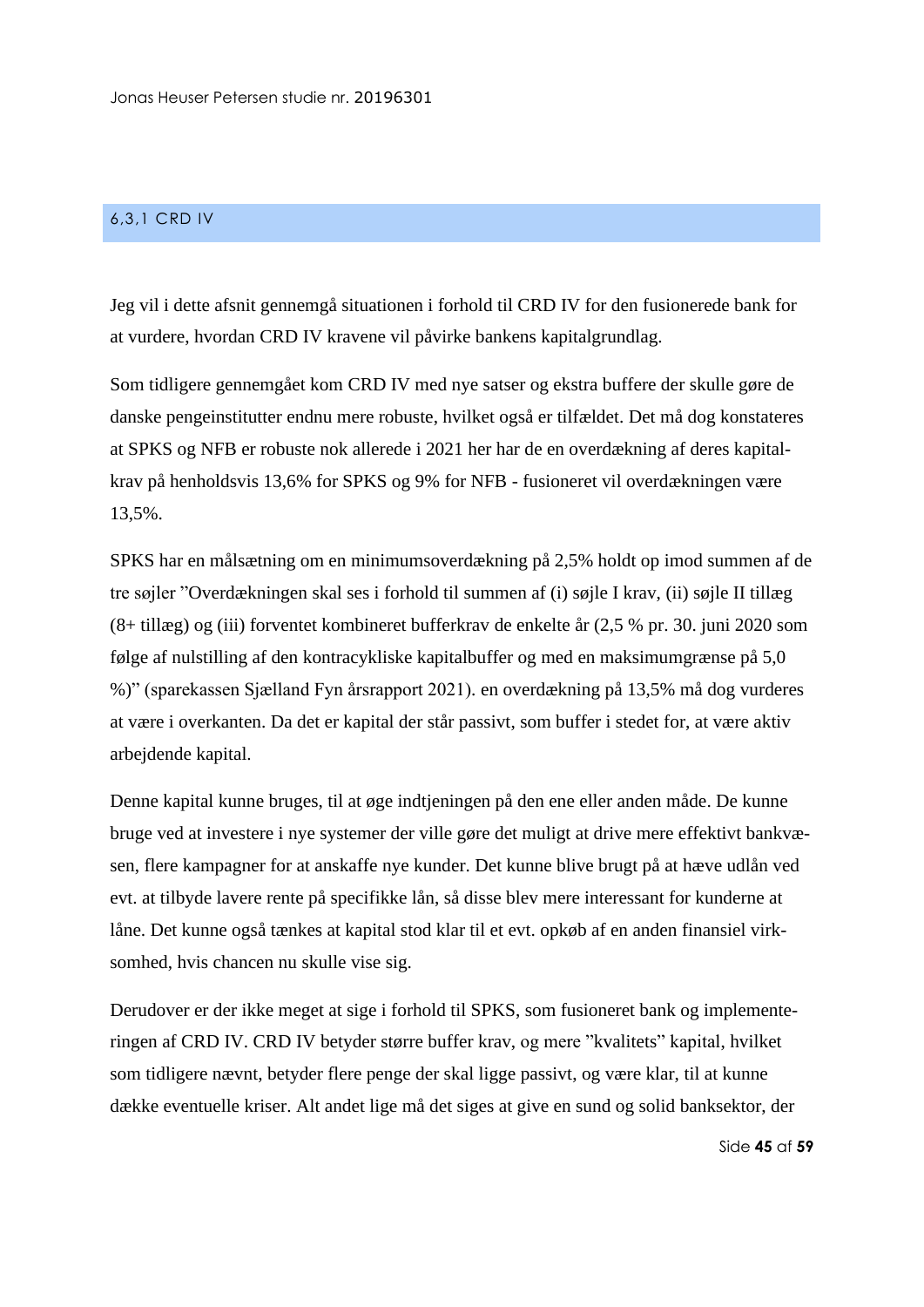kan klare store og uventede tab på bøgerne, før det skader deres forretning og stabilitet. Stabilitet er godt for forretningen i de fleste virksomheder såvel som det omkringliggende samfund.

#### <span id="page-46-0"></span>6.4 VÆRDIANSÆTTELSE

Ved en fusion er det relevant at værdiansætte det ikke fortsættende pengeinstitut, da der er flere interessenter der skal tilgodese og kunne se værdien i sådan en aftale. Aktionærerne i NFB skal vurdere, at det er en tilfredsstillende pris og det samme skal aktionærerne i SPKS. Ligeså skal de ansatte i NFB hellere ikke føle at deres arbejde ikke er værdsat. Hvis de føler de bliver solgt for billigt kan det skabe gnidninger ved overtagelsen, da det vil være mere modstand end nødvendigt. Det er derfor vigtigt at finde en fair værdiansættelse alle parter kan være tilfredse med. For at finde den vil jeg først gennemgå SPKS og NFB-børskurs, antallet af aktier, egenkapital og samlet børsværdi. Herefter vil jeg lave en analyse af kurs indre værdi også forkortet K/I samt en Excess Return Valuation analyse forkortet P/I.

Pengeinstitutternes tal ser således ud. (jeg har taget udgangspunkt i kursen d 01.02.2022 da krigen i Ukraine har sat aktiemarkederne verden over under et nyt pres der ikke er en gennemsnitlig krise).

| værdi       | <b>Børskurs</b> | Antal aktier | egenkapital         | <b>B</b> ørsværdi |
|-------------|-----------------|--------------|---------------------|-------------------|
| <b>SPKS</b> | <b>204</b>      | 17.210.177   | 3.796 MDKK          | 3.510,87 MDKK     |
| <b>NFB</b>  | 275             | 1.642.860    | <b>599.610 KDKK</b> | 451.786,50 KDKK   |

(egen tilskrivning på baggrund af Nordnet.dk)

Som det fremgår af ovenstående tabel, har SPKS en kurs der hedder 204 kroner per aktie, hvor NFB har en kurs der hedder 275 kroner per aktie. Dette er ikke ens betydning med at NFB har en højere værdi end SPKS da dette også fremgår i børsværdien og med mente for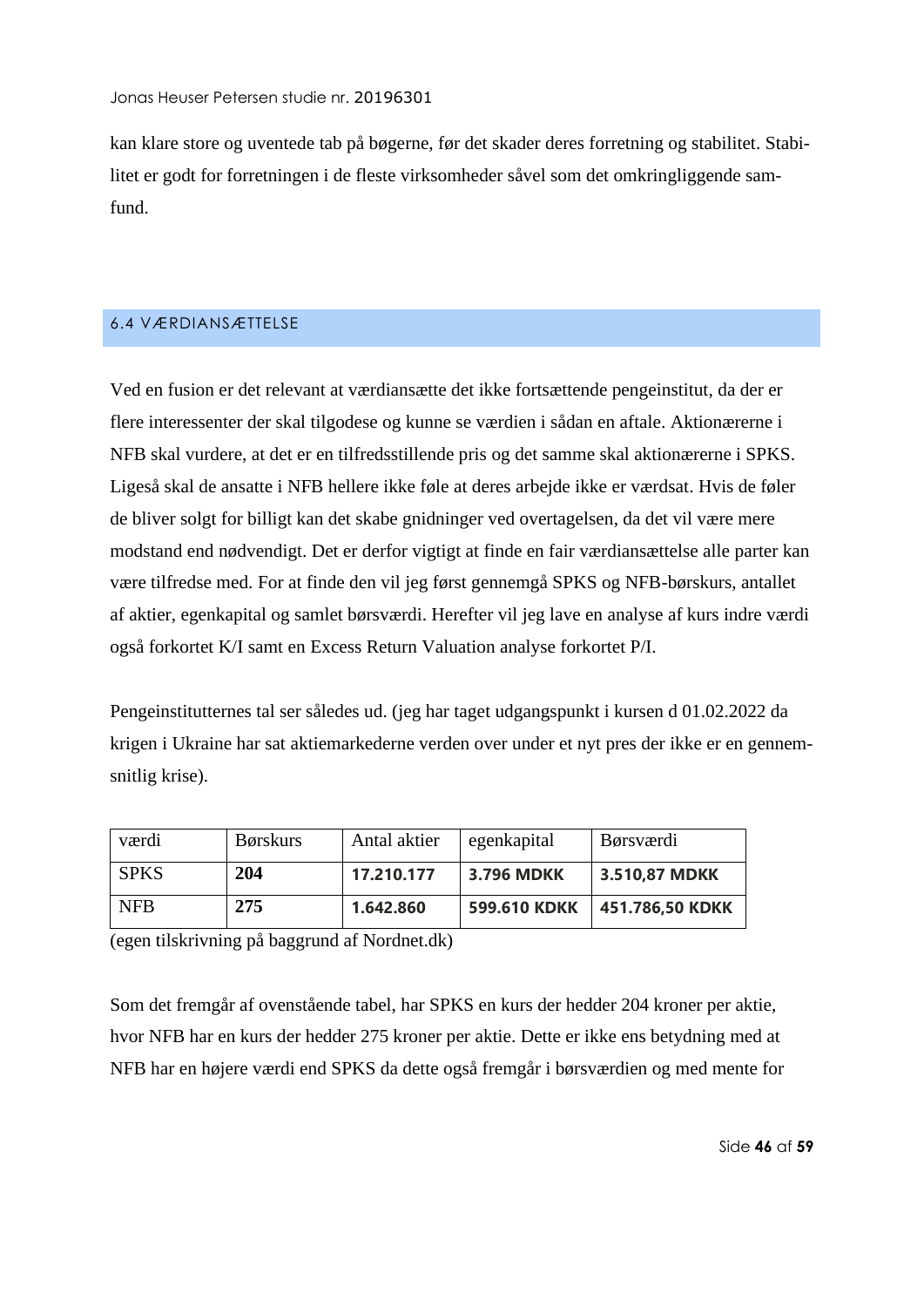antallet af aktier, for at finde en mere konkret værdi vil jeg beregne K/I og P/I for begge pengeinstitutter.

#### <span id="page-47-0"></span>6,4,1 K/I

Kurs indre værdi anvendes når man skal vurdere, hvorvidt en aktie er over eller undervurderet. Tallet viser, hvad det koster at købe 1 kr. bogført værdi i virksomheden. Er K/I lavere end 1 vil det betyde, at det er billigere at købe 1 kr. bogført værdi end hvad der er af værdi i selskabet. Hvis det er tilfældet, er der ofte en årsag til at markedet ikke vil betale 1 kr. for 1 kr. bogført værdi i virksomheden. Er K/I derimod højere end 1 betaler investorerne mere end 1 kr. for 1 kr. bogført værdi.

Formlen for beregning af K/I  $K/I = Aktuelle aktiekurs/ (egenkapitalen/antal aktier)$ **SPKS**

**K/I = 204/(3.796.000.000/17.210.177) = 0,93**

#### **NFB**

#### **K/I = 275/(599.610.000/1.642.860) = 0,75**

Ud af ovenstående kan man se, at SPKS faktisk er tæt på 1 med 0,93, altså giver en aktie værdi for mere end de 204 kroner den koster.

NFB er dog set fra et investeringssynspunkt vurderet ud fra K/I en billig aktie her vil man få 25% "gratis" bogført værdi ved køb af aktien til kurs 275.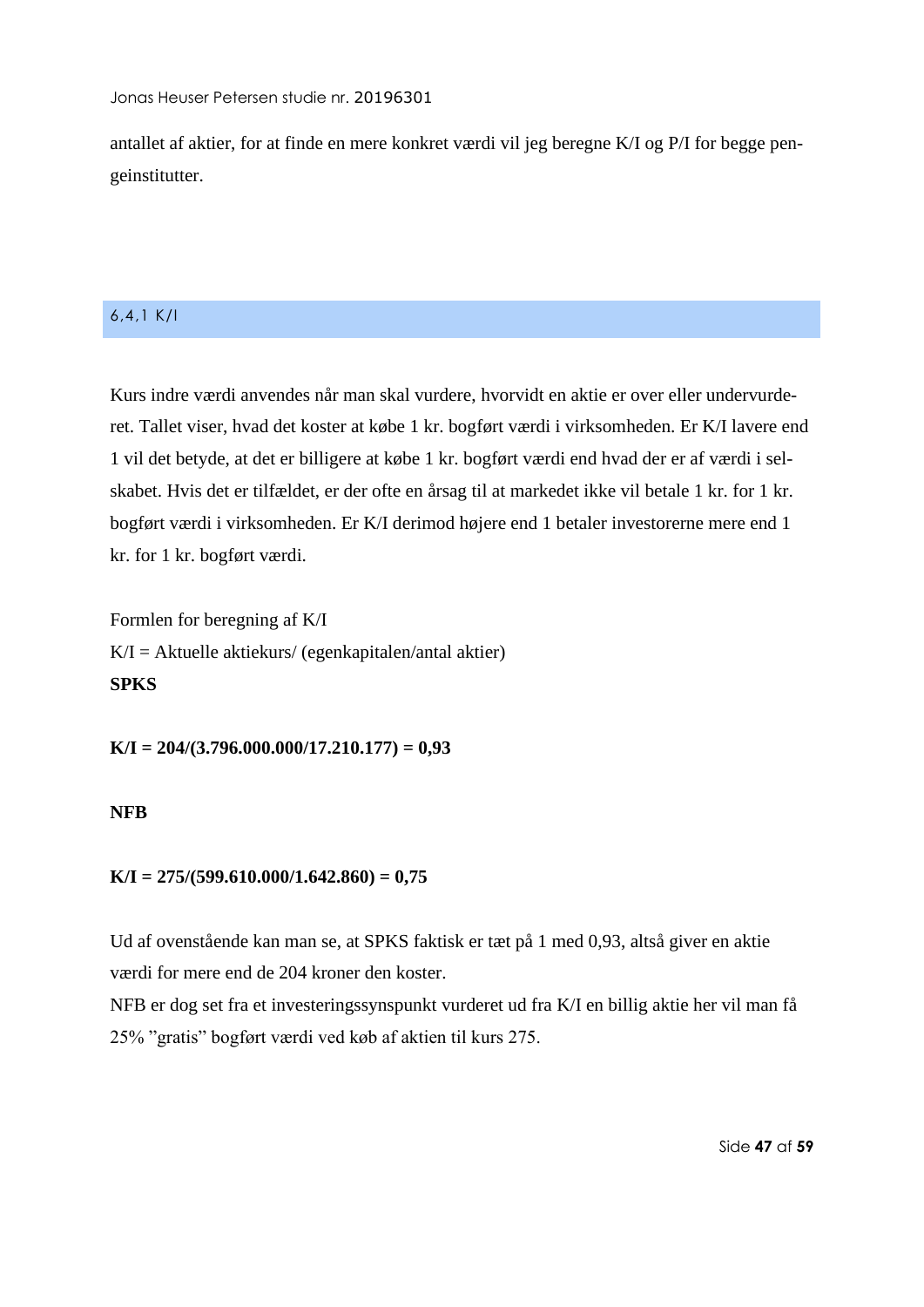K/I er et fint øjebliks billede da globale som nationale markedskræfter kan ændre kursen relativt hurtigt, derfor er det også relevant at kigge på de fremtidige indtjeningsmuligheder for at få et samlet indblik i en værdifastsættelse, dertil bruges Excess Return Valuation analysen.

#### <span id="page-48-0"></span>6, 4,2 EXCESS RETURN VALUATION

Jeg vil, for at få et mere konkret tal at vurdere SPKS og NFB ud fra, gøre brug af Excess Return Valuation (Damodaran Aswath 2009) og sammenholde denne med K/I modellen herigennem vil jeg kunne vurdere prisen i forhold til deres nuværende aktiekurser og komme med et konkret bud for en pris på overtagelsen af NFB`s aktier.

Til forskel for andre virksomheder beregner man i Excess Return Valuation bankens cash flow til egenkapitalen, det vil altså sige at pengeinstitutternes gæld bliver betragtet, som en del af virksomhedens drift, hvilket i bankers tilfælde også er korrekt. Gælden kan sammenlignes med pengeinstituttets varelager det er denne man ofte forvalter for at skabe indtjening og drift i pengeinstituttet. Jeg vil tage udgangspunkt i den gennemsnitlige stigning over de sidste fem år og implementere den fremadrettet med forudsætning om at gennemsnittet for de sidste fem år er konstant også fremadrettet.

Modellen er dog behæftet med usikkerheder, hvilket blandt andet skyldes at pengeinstitutters balancer differencerne væsentligt fra "normale" virksomheders. Passiver hos pengeinstitutter indeholder indestående, som fungerer som pengeinstituttets varelager, som de videre formidler til andre kunder der mangler likviditet. Som tidligere gennemgået er der kommet skrappere kapitalmæssige krav gennem de forskellige bankpakker og ikke mindst de sidste par år med COVID-19 har gjort pengeinstitutterne varsomme med at udbetale udbytte for at ruste sig bedst muligt til netop CRD IV, som vil blive gennemgået efter dette afsnit.

#### **Grundmodellen**

Value of Equity = Equity Capital invested currently + Present Value of Expected Excess Returns to Equity investors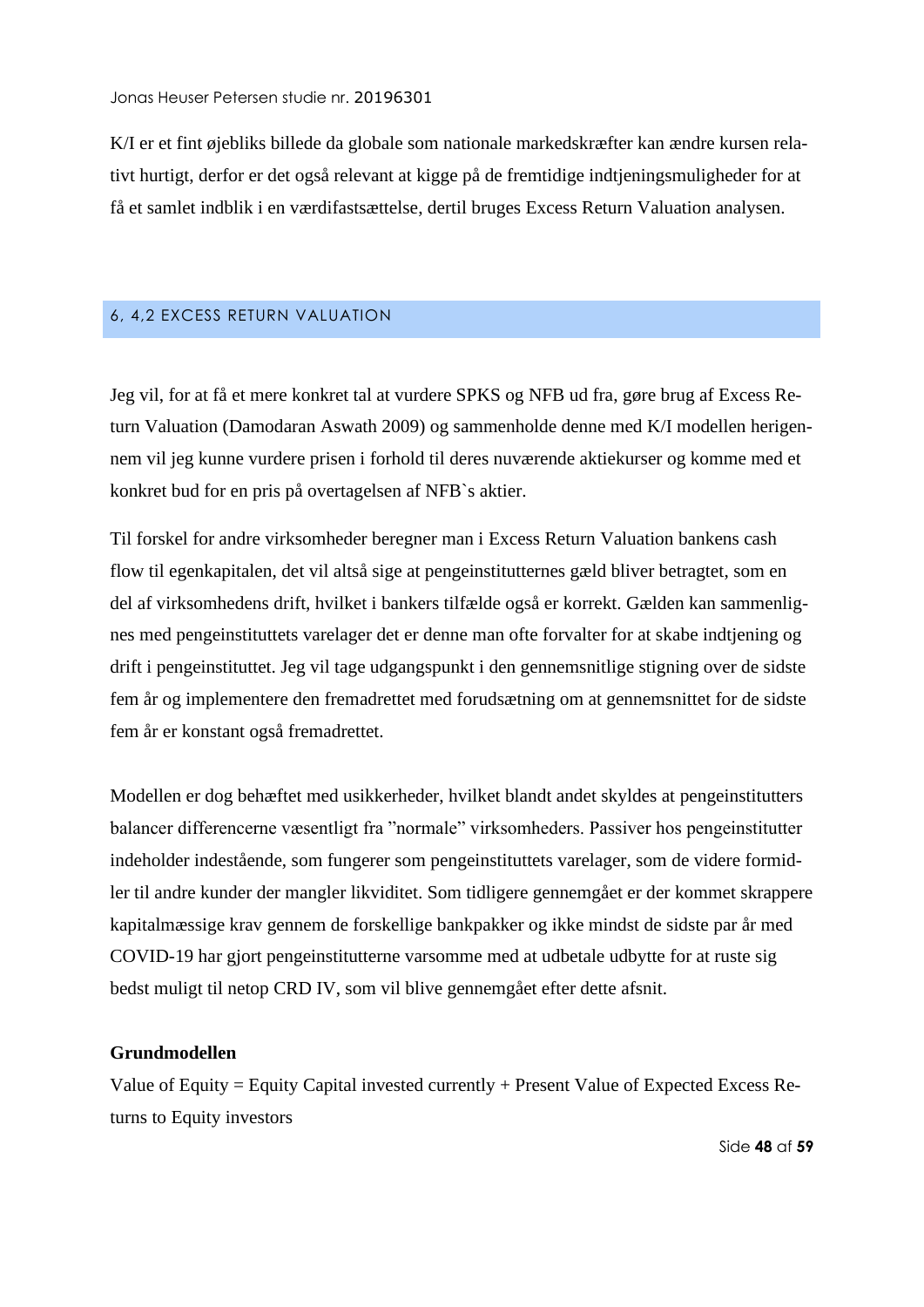(Damodaran Aswath 2009 s 22)

Et af udgangspunkterne for dette vil være med afsæt i CAPM-modellen som beregnes ved den risikofrie rente plus betaværdien gange med markedets risikopræmie, hvor jeg har valgt at de vil tage udgangspunkt i samme værdier, som WACC er beregnet ud fra, Dette giver det bedst mulige sammenligningsgrundlag

**Beta** vil jeg ligesom i min tidligere CAPM-model holde på 1.

**Risikofri rente og markedets risikopræmie** vil jeg kontinuerligt ændre i mine beregninger over de sidste fem år for at fremskrive de forventede ændringer fra den europæiske centralbanks løft af renten der kommer til at sprede sig i det danske samfund som det allerede er sket med realkreditobligationerne der lige nu har en rente på 3%. normalt angives den risikofrie rente ved at anvende en 10-årig statsobligation, som dog de sidste par år har været negativudviklingen som ser ud til at vende, og ECB den europæiske centralbank, som nationalbanken følger i nogen grad, har meldt om flere rentehævninger for at modvirke den truende høje inflation. Jeg vil derfor baseret på vurderinger herom opskrive min risiko fri til 2% som jeg forventer vil være det gennemsnitlige niveau over de fem kommende år. (nationalbanken 2022)

**ROE** vil jeg anvende gennemsnittet for de sidste fem år, som jeg allerede har udregnet. 2021 har været et særdeles godt år for NFB. Dette gør det svært at leve op til en forventning om at de vil kunne bibeholde den kadence fremadrettet og derfor vil det være mere relevant at kigge tilbage på de sidste fem regnskaber og fremskrive de næste fem med et gennemsnit af disse.

**Retention** er et udtryk for, hvor stor en procent af overskuddet der bliver overført til egenkapitalen. NFB har ikke haft noget udbytte i siden 2015 derfor vil jeg bibeholde deres retention på 100% fremadrettet. Mulighed for udbytte i fremtiden er dog til stede da tider med høj vækst giver højere indtjening, og derigennem også større overskud der kan udbetales til aktionærerne. De skærpede kapitalkrav og COVID-19 har dog sat en effektiv stopper for udbytte betaling i NFB.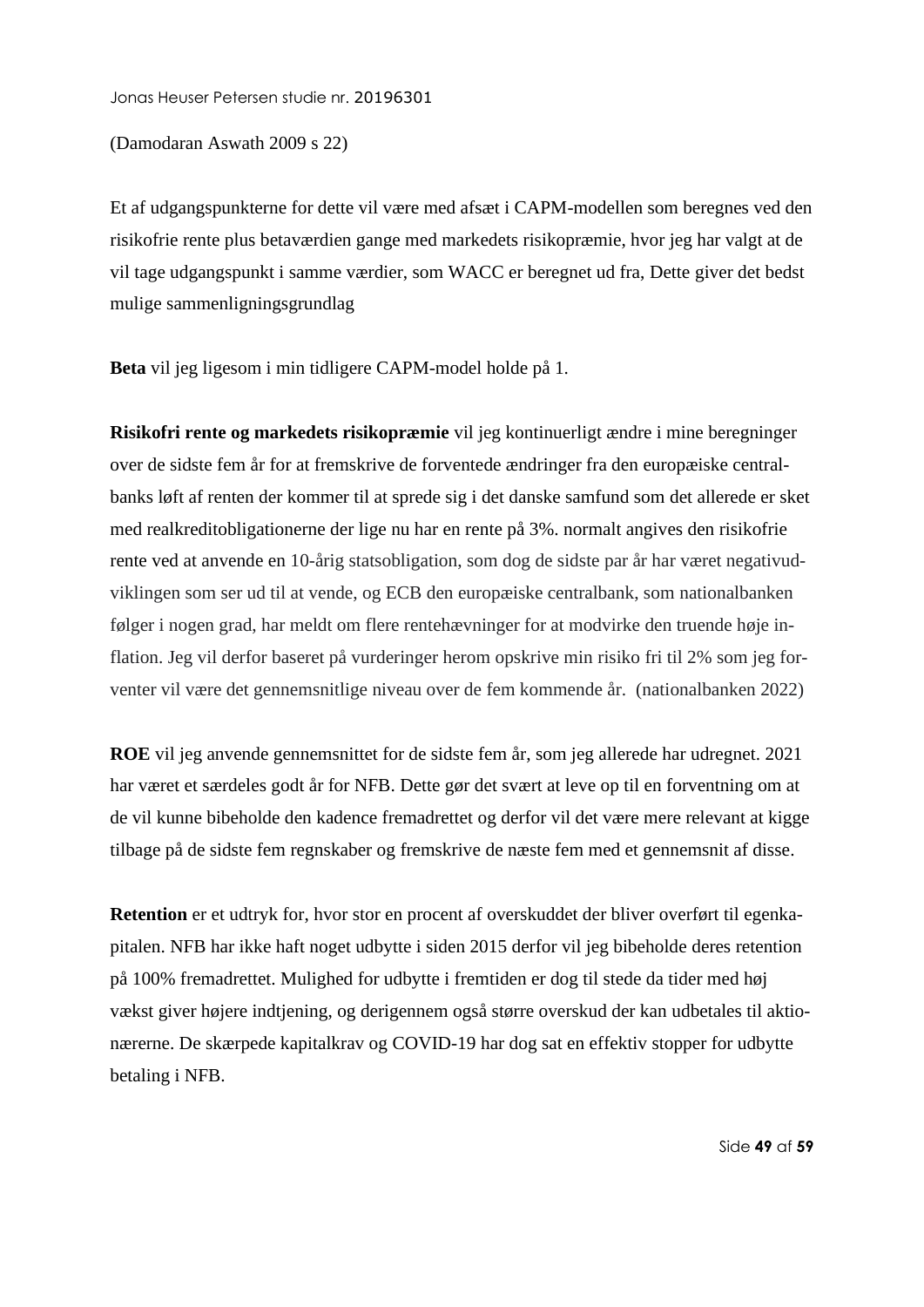| investeret egenkapial $=$     | 599610000,00 |
|-------------------------------|--------------|
| nutidsværdi af egenkapitalens | 90161245,65  |
| $merafkast =$                 |              |
| egenkapitalens værdi $=$      | 689771245,65 |
| antal aktier $=$              | 1642860,00   |
| værdi per aktie $=$           | 419,86       |

(Tilblivelse på baggrund af Damodaran Aswath 2009 se bilag 2 for resten af udregning)

NFB har en estimeret værdi på 419,86 kr. mod 275 kr. d 01.02.2021 hvilket giver en mulig upside på 52%. det fremgår altså heraf at begge aktier er undervurderet ligeså bekræftet af den tidligere analyse for K/I der fortalte, at for hver krone du betaler i aktien, får du 0,25% "gratis" bogført værdi, sammenholdt med høje gennemsnitlige ROE på 10,76 giver det gode fremtidsmuligheder i aktien.

Ved en fusion vil aktionærerne i NFB kunne lave beregninger ud fra forskellige modeller der tager udgangspunkt i den fremskrevne værdi. NFB vil derfor komme frem til et tal pr. aktie de ville forvente at skulle betales for at gå med til en fusion. Ud fra ovenstående model vil det betyde at aktionærerne i NFB ville forvente, at skulle have aktier i SPKS eller kontant betaling svarende til 546,78 kroner per aktie. Altså vil prisen for at Fusionere SPKS med NFB være et regnestykke der ser således ud.

Number of shares \* Value Per Share => 1.642.860 \* 419,86 = **689.771.199** kr. SPKS ejer I dag ca 10% af aktierne i NFB jeg vil derfor fjerne 10% af prisen da det er denne pris jeg vil regne, som den konkrete omkostning ved at skulle fusionere med NFB.

689.771.199\* 0,10 = 68.977.119 => 689.771.199 – 68.977.119 = **620.794.080** Altså vil det endelige beløb der skal betales for fusionen med NFB være 620.794.080 kr.

Dette er også udgangspunktet for at vurdere, om det bedre vil kunne betale sig, at vækste organisk frem for via fusion, Hvis det vurderes, at der kan skabes bedre forretning for samme mængde af penge, vil det ikke være interessant for SPKS at fusionere med NFB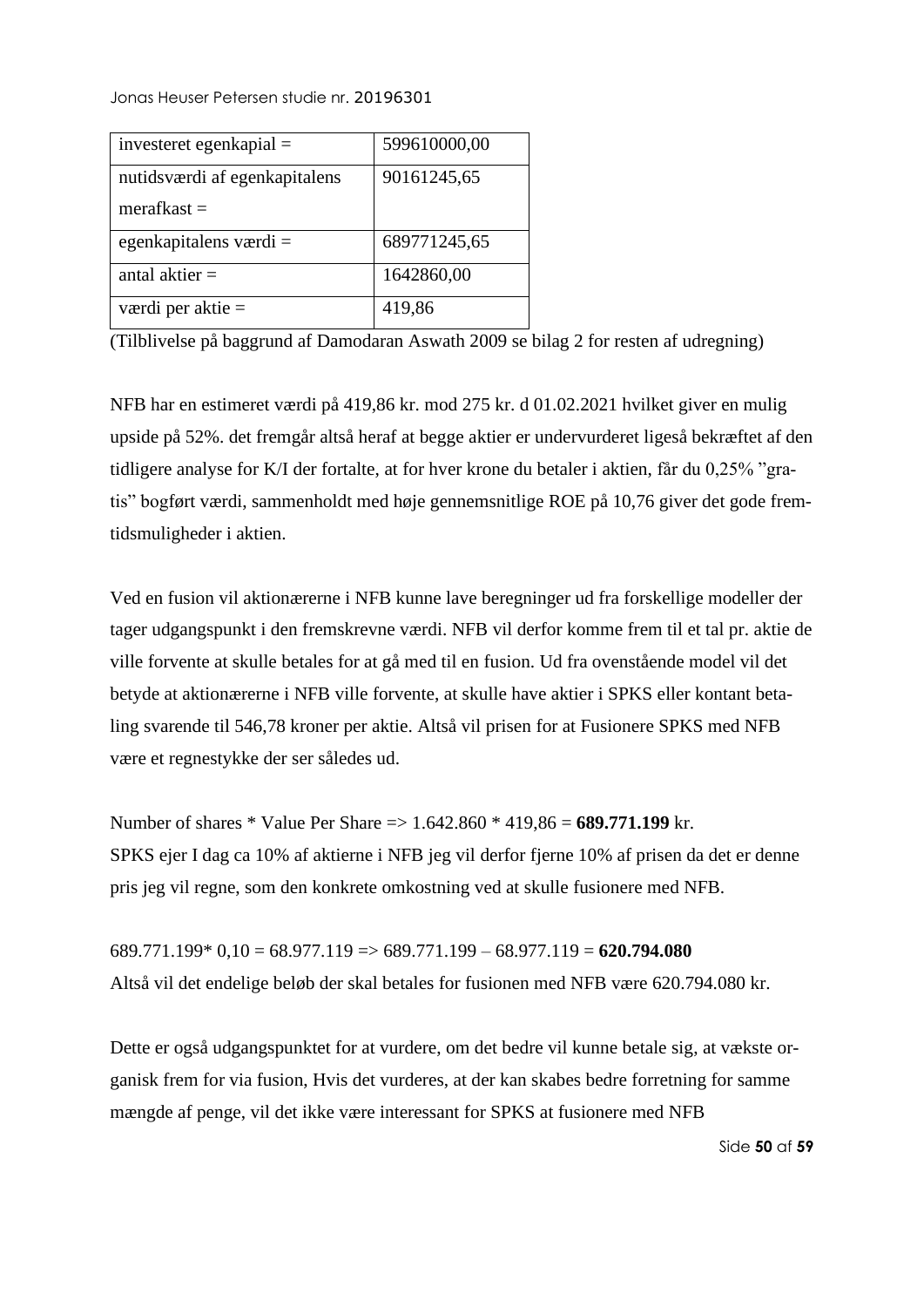#### <span id="page-51-0"></span>6.5 ORGANISK VÆKST

I afsnittet før endte jeg med at finde frem til det konkrete tal det vil koste SPKS at fusionere med NFB. Sagt på en anden måde vil SPKS skulle betale 620.794.080 kr. at få tilføjet NFB værdi til deres egen portefølje. Spørgsmålet vil være, hvor meget værdi SPKS vil kunne tilføje ved at afsætte samme mængde penge til at vækste organisk i stedet.

Altså skal det vurderes om SPKS vil kunne vækste deres egen portefølje med 620.794.080 uden, at det koster dem selvsamme beløb. Dette ville kræve enten en ny tilgang af kunder eller, at der blev skabt endnu flere forretninger på de nuværende kunder. De sidste fem års strategi i SPKS har netop fokuseret på at skabe flere forretninger med de allerede, på bøgerne, indtegnede kunder, hvilket vil gøre det mere oplagt at forsøge at vokse ved at tiltrække sig nye kunder.

Det bliver oplyst at SPKS har over 160.000 kunder og ikke noget mere specifikt tal. Dette kan så sammenholdes med den samlede indtjening på rente og gebyrindtægter på 1.217.528.000 kr.

1.217.528.000/ 160.000 = **7.607** kr. bliver der gennemsnitligt tjent per kunde.

For at vurdere, hvor mange nye kunder SPKS skulle vækste organisk for at få en værdi tilsvarende 620.794.080 vil jeg holde dette op imod gennemsnitsindtjeningen pr. kunde. 620.794.080/7.607 svarende til 81.640 nye kunder forudsat, at indtjeningen pr. kunde er den samme. Værdiansættelsen er baseret på det forventede afkast over en femårige periode, altså vil mængden af nye kunder skulle fremskrives med fem år, da det så vil være den tilsvarende værdi som at købe NFB = 81.640/5 = 16.328 nye kunder vil SPKS skulle kunne få skrevet på bøgerne i år nul for at give lige så meget værdi som købet af NFB over en femårig periode.

For at kunne administrere og servicere de nye kunder i SPKS vil jeg holde dem op imod de i forvejen ansatte medarbejder, divideret ud på mængden af kunder, så jeg derigennem kan se

Side **51** af **59**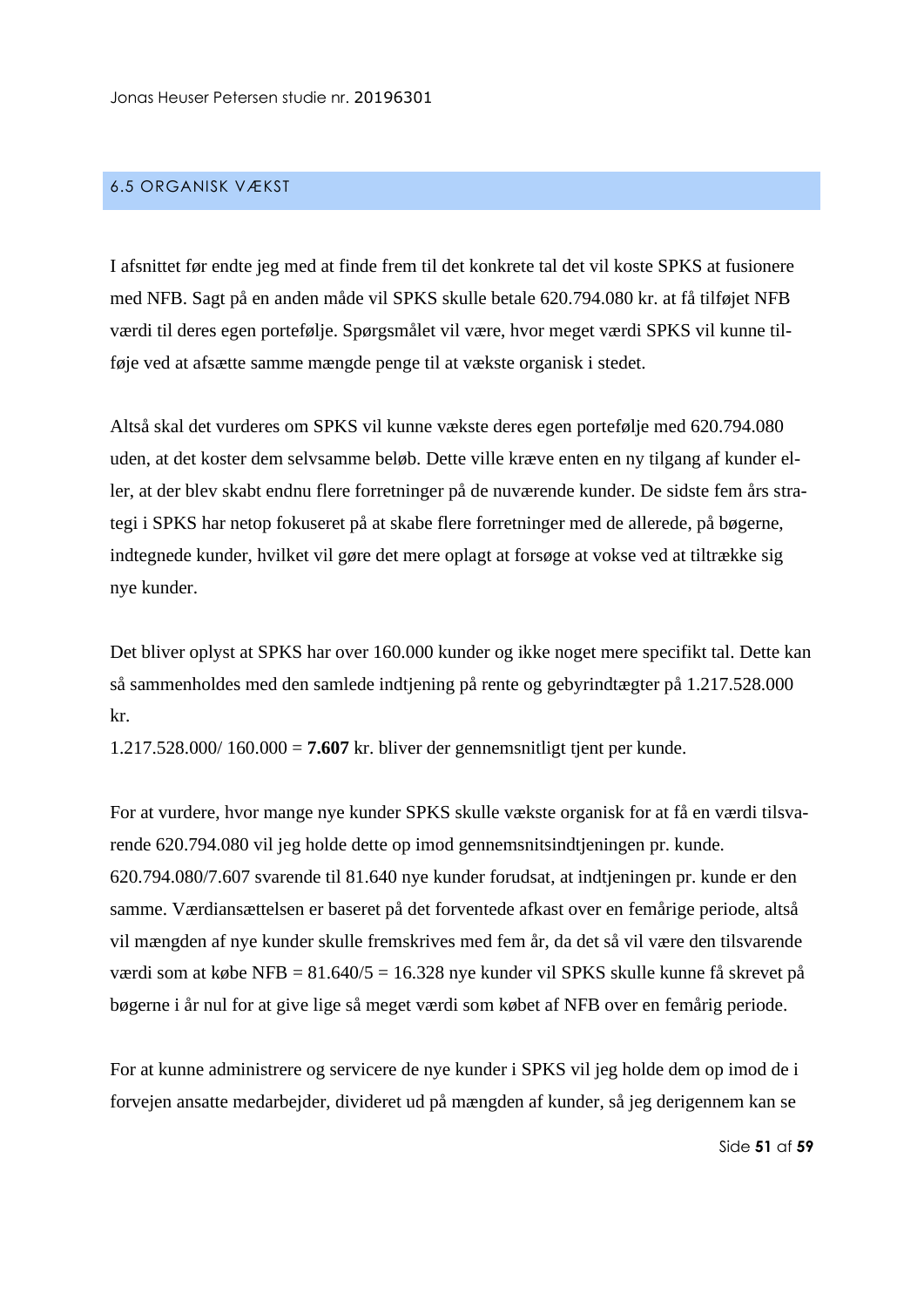hvor mange ansatte der er i SPKS for 16.328 kunder. Der er i dag ca. 160.000 kunder så der kan vi tilskrive 10% nye kunder, det vil jeg tilsvarende tage udgangspunkt i, at der skal ansættes 10% ekstra i forskellige funktioner for at bibeholde service af disse nye 16.328 kunder. 548\*0,10 = 55 nye medarbejdere skal der ansættes. Ansatte koster i gennemsnit 1,31 mio. 55\*1,3 = 71,5 mio. om året fremskrives dette med de fem år vil omkostningerne ved de nye kunder efter de er blevet skrevet på bøgerne være **357,5** mio.

Disse nye kunder skal hentes et sted fra og have "hjemme" et sted, en mulighed er at åbne for online bank alternativt. Vil man åbne filialer i områder hvor SPKS ikke har en stor markedsandel i forvejen SPKS har 40 filialer til at dække 160.000 kunder i dag det giver 160.000/ $40 =$  svarende til 4000. per filial

Det vil derfor være en mulighed at åbne 3 nye filialer alt efter lokation og størrelse kan det være svært at vurdere, hvad det vil koste at åbne 3 ekstra filialer. For at være sikker vil jeg her sætte beløbet til 2 mio. om året altså 6 mio. som også fremskrives med  $5 = 6*5 = 30$  mio.

Indtil videre har jeg beregnet omkostninger ved at have ansatte og lokationerne til at få kunderne på bøgerne til 387,5 mio. kontra 620 mio. 620- 387,5 = 233 mio. i plus.

Det er dog kun til at have de nye kunder på bøgerne, hvordan kunderne skal komme på bøgerne, vil være en anden udfordring. Kunderne begynder ikke at strømme til blot fordi der bliver åbnet en filial i nærheden, derfor vil der også være omkostninger til markedsføring. Hvor meget det vil koste har jeg svært ved at prisfastsætte. Det jeg kan vurdere i forhold til den organiske vækst kontra fusion, er at der med sikkerhed bliver købt en værdi for 620 mio. mens der er væsentlig usikkerhed forbundet med at skulle vækste organisk. På Trods af et budget på 233 mio. kroner er det ikke sikkert at man kan få det ønskede antal kunder på bøgerne.

Det skal dog siges at der på 233 mio. til at få 16.328 kunder vil være et betragteligt beløb til at få tiltrukket kunderne.

 $233.000.000/16.328 = 14.562$  Vil er være tilgængeligt til at få tiltrukket nye kunder.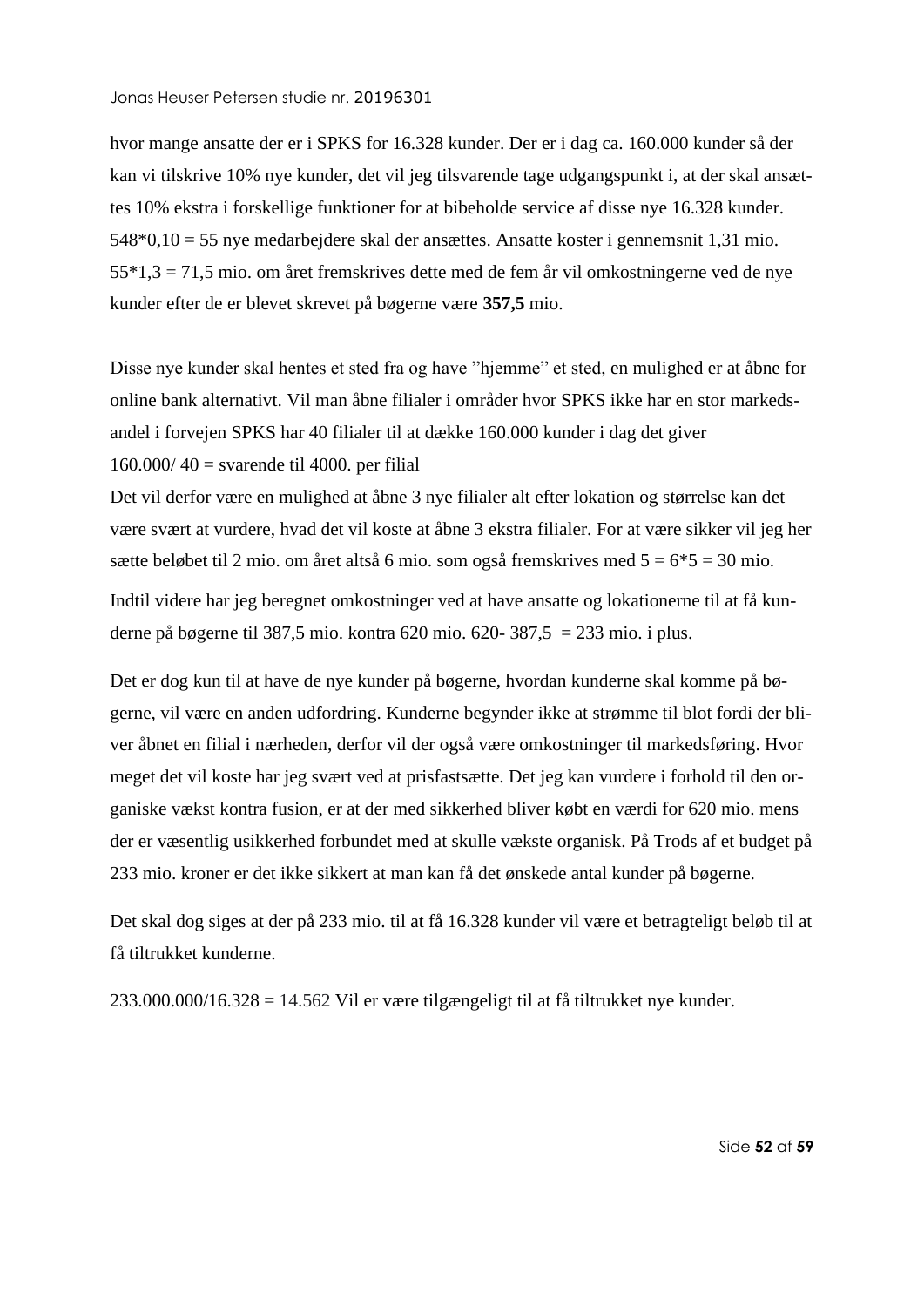# <span id="page-53-0"></span>**7. DISKUSSION**

I dette afsnit vil jeg opsamle resultaterne af mine analyser i relation til mine underspørgsmål disse samlet giver svaret på min problemformulering.

Min analyse viser, at der ikke vil være nogle problemer for Sparekassen Sjælland-Fyn at drive finansiel virksomhed under CRD IV der er i forvejen et godt kapital grundlag og en høj overdækning spørgsmålet er om den er for høj?

Med en overdækning på 13,5%, en kapitalprocent på 23,2% og en egentlig kernekapitalprocent på 17,6% må det vurderes at den fusionerede bank er godt polsteret i forhold til CRD IV samt andre krav der kan blive relevante fremadrettet. Med disse tal på kapitalsiden viser Sparekassen Sjælland-Fyn, at virksomheden er sikker og har orden i sin måde, at drive virksomhed på. Når der ligeledes er en gennemsnitlig forretning af egenkapitalen på 8,6% over de sidste fem år er det måske svært at argumentere for, at kapitalen skal bruges, til at skabe mere forretning frem, for at have den ekstra sikkerhed, som en buffer af denne størrelse giver. Hvis aktionærerne og interessenterne er tilfredse, med at have et afkast, af den investerede kapital på 8,6% vil disse muligvis foretrække at bibeholde disse forhold. Hvis de derimod vil have højere vækst mod en lavere sikkerhed ved, at sænke overdækningen vil det være det Sparekassen Sjælland-Fyn ville gøre. Sparekassen Sjælland-Fyn har en "rolig" tilgang til deres forretningsområde og dem selv, som institution. Deres forretningsmodel har blandt andet denne sætning " Vores forretningsmodel er baseret på ønsket om at være det foretrukne pengeinstitut i vores virkeområder for privatkunder samt små og mellemstore erhvervskunder" (sparekassen Sjælland-Fyn forretningsmodel 2021) samlet set giver mine analyser af pengeinstituttet udtryk for en relativ konservativ virksomhed der ikke har de store armbevægelser og gerne vil være sikre på, at gøre tingene på den rigtige måde frem for at vækste eksplosivt.

Side **53** af **59** Mulighederne for synergieffekter er til stede, men er ikke det der ville være hovedfokusset. Der ville være en del administration, som løn, it og compliancefunktioner der vil have en positiv indvirkning på Sparekassen Sjælland-Fyn, som helhed. Men det mere interessante vil være den portefølje der vil komme med i en sådan fusion. Baseret på mængden af kunder samt deres forretningsomfang, hvis Sparekassen Sjælland-Fyn ligeså får implementeret deres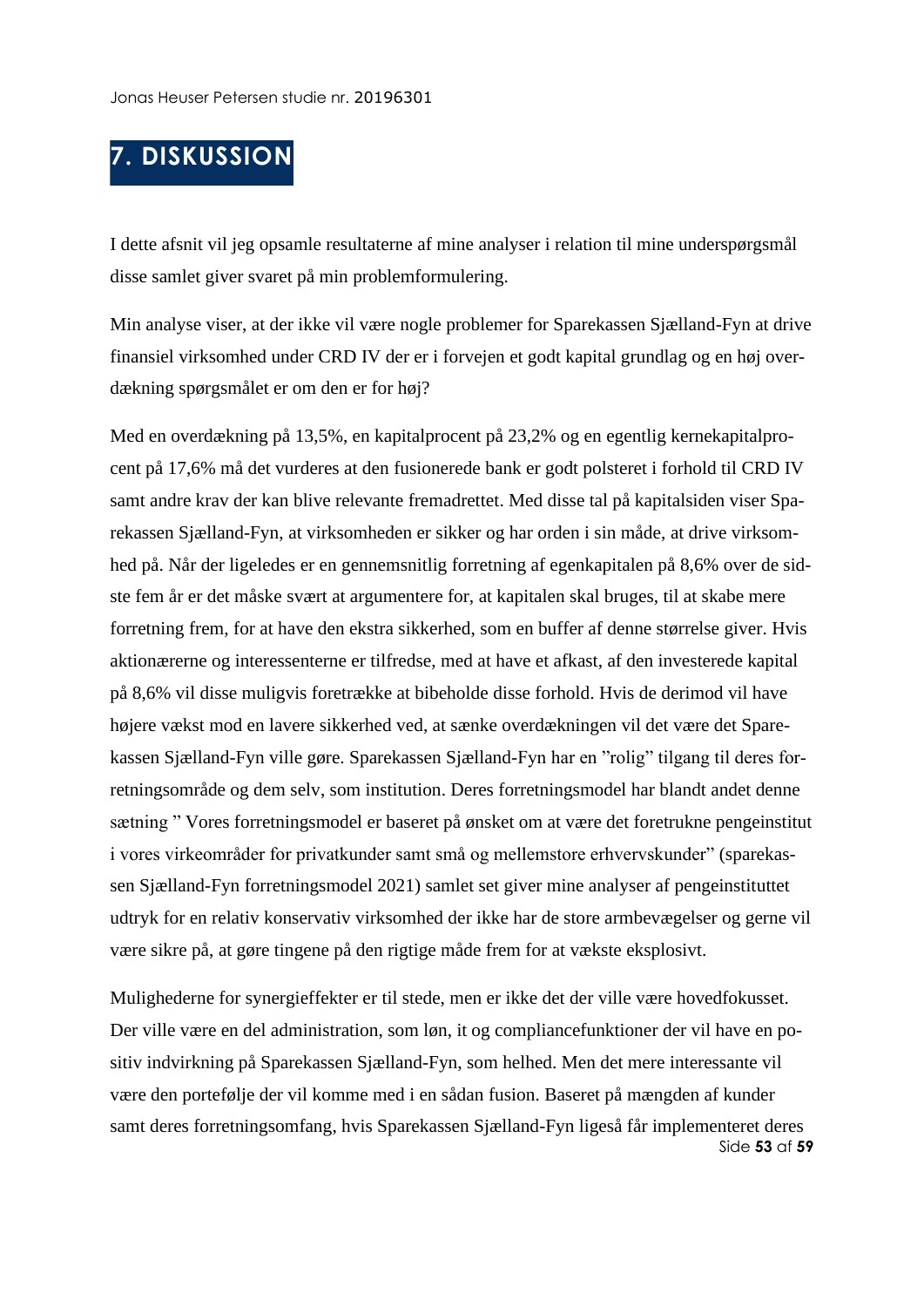gebyr og provisions indtægter over på Nordfynske Banks kunder vil dette forbedre bankens i forvejen pæne resultat til en endnu mere interessant forretning. Det kan dog være vanskeligt at vurdere, hvor mange af Nordfynske Banks kunder der ville skifte pengeinstitut, hvis denne fusion blev foretaget. Nogle kunder kunne miste følelsen af det "lokale" tilhørsforhold. Sammenholdt med en SIFI-bank kan det virke underligt når, man alt andet lige tænker på Sparekassens størrelse, men det er noget Nordfynske Bank slår sig op på netop, at være. Om Sparekassen Sjælland Fyn ville kunne udfylde de sko i kundernes øjne er svært at vurdere uden en mere dybdeborende analyse af kundesegmentet samt andre konkurrenter på Nordfyn.

Side **54** af **59** Det vil være muligt for Sparekassen Sjælland-Fyn at fokusere på organisk vækst fremfor, at fusionere med Nordfynske Bank. Beløbet på 620. mio. i runde tal kan bruges på organisk vækst i stedet. Der er dog mange faktorer der har gør sig gældende. Som min analyse viser skal Sparekassen Sjælland-Fyn have 16.328 nye kunder ind i butikken, for at have samme indtjening over en femårige periode, som de ville skulle betale, for at købe Nordfynske Bank. Der er dog flere udfordringer, ved at skulle øge sin portefølje med en sådan volumen. Det er lige omkring 10% af den mængde kunder Sparekassen Sjælland-Fyn i forvejen har på bøgerne. Altså ville der dels skulle ansættes 10% flere end der i forvejen er ansat i pengeinstituttet. Der skal også findes evt. nye filialer eller udvide eksisterende. Allerede her vil der opstå problemer der er lige nu ikke stort overskud, af ledige til at besætte stillinger i den brede banksektor, og de fleste banker har ubesatte stillinger. At skulle besætte 55 stillinger med nye ansatte, der også skal oplæres i interne procedure og it-systemer vil kræve en betragtelige mængde tid, hvilket vil påvirke den mængde af kunder der skal på bøgerne, for at kunne sammenholde med fusionen af Nordfynske bank. Derudover vil det være svært at få så mange kunder med "værdi" til at skulle skifte pengeinstitut. Da jo flere forretninger kunder har med deres pengeinstitut jo sjældnere skifter de, som udgangspunkt bank. Med undtagelse af dårlige oplevelser hos pengeinstituttet der er direkte skyld i bank skifte. På den korte periode ville det første år skulle have 16.328 nye kunder, hvis det halve bliver indtegnet, ville der ligeledes skulle flere på bøgerne over de næste fem år, for at indhente det "tabte" på de tidligere missede mål. Derfor vil det også være svært at nå det antal nye kunder der vil kunne dække indtægten fremfor "blot" at købe dem direkte fra Nordfynske Bank. Det handler i sidste ende om, hvor stor tiltro der er til, hvorvidt det vil være muligt at få tiltrukket den mængde kunder på baggrund af en konkret handlingsplan, samtidige med, at der bliver opnormeret mængden af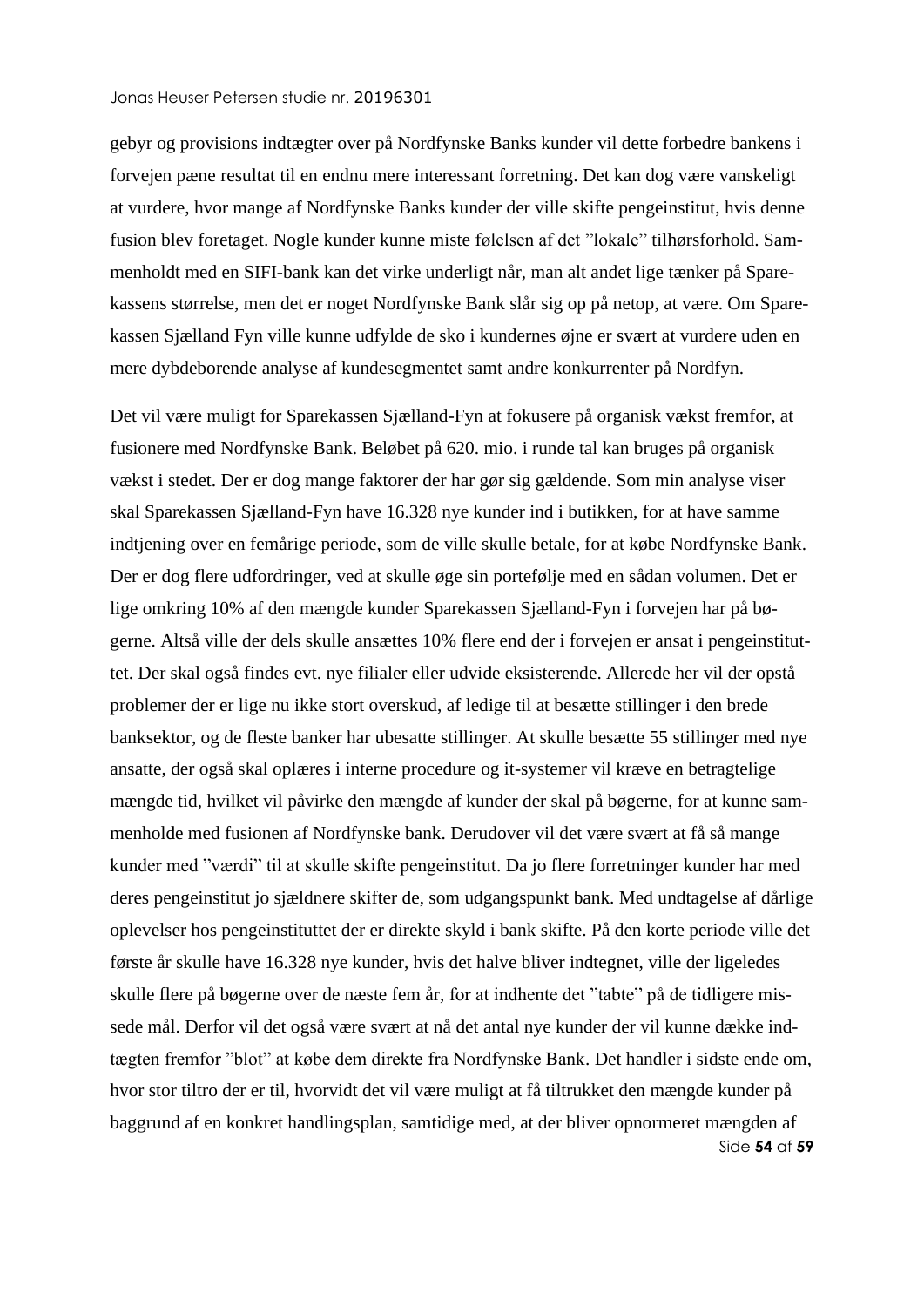ansatte. Vurderingen af det vil nok være at gå med det sikre valg for Sparekassen Sjælland-Fyn simpelthen, at "købe" Nordfynske Banks portefølje med dertilhørende kunder og ansatte, frem for at risikere at ramme ved siden af, hvad enten det er i op bemandingen af ansatte eller indskrivningen af kunder med engement på bøgerne.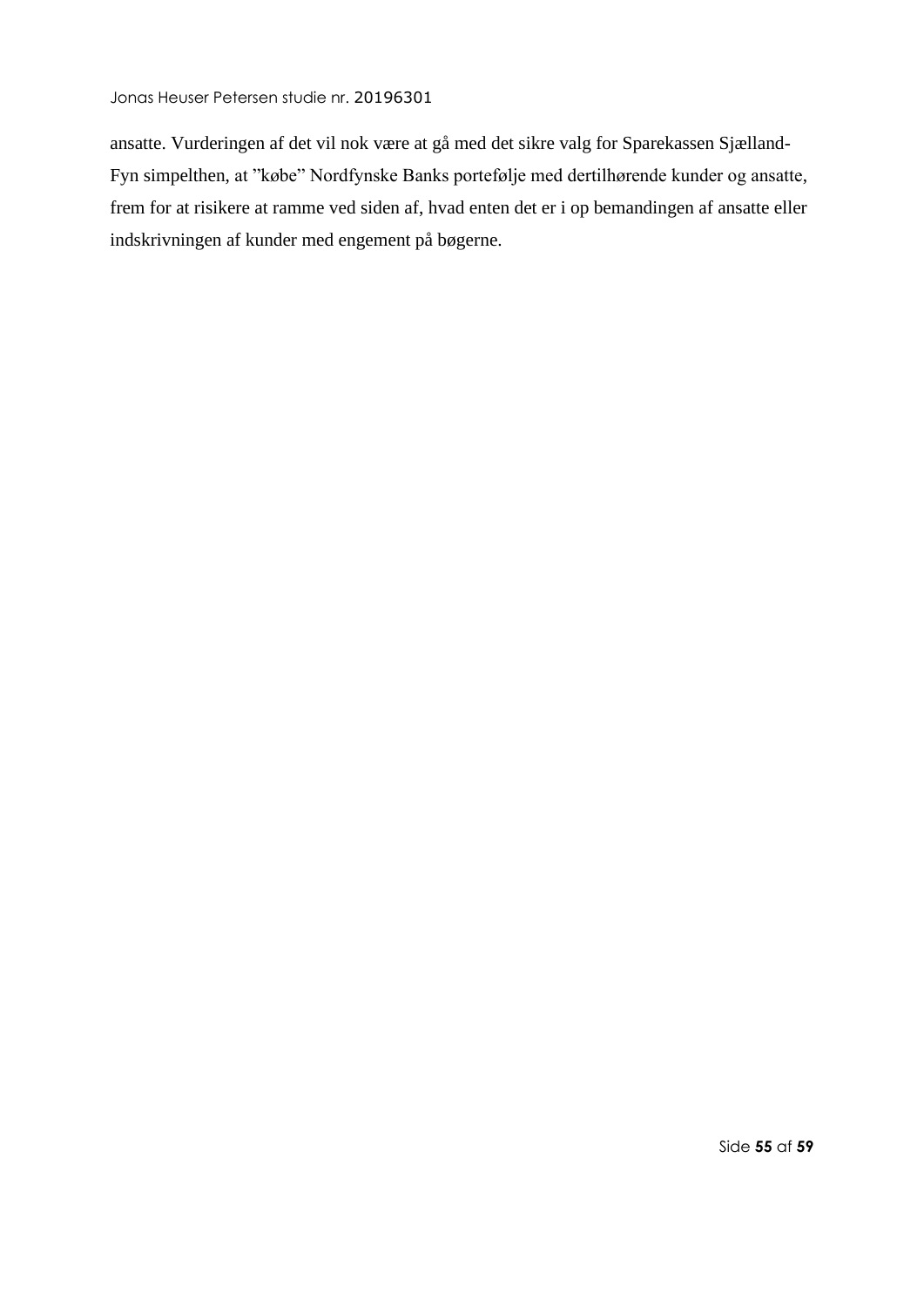# <span id="page-56-0"></span>**8. KONKLUSION**

Hvorvidt det vil være rentabelt for Sparekassen Sjælland–Fyn at fusionere med Nordfyns Bank er det kort svar ja.

Nordfynske Bank har en solid indtjeningen og pæne tal hele vejen rundt. Om end de har været en smule lavt dækket i deres kapitalforhold i 2018 og 2019. Det er en solid bank med pæne forrentning af deres kunder. Det vil klart være rentabelt over en længere periode fusionere med Nordfynske Bank.

CRD IV vil ikke være nogen stor bekymring for den fusionerede bank da der allerede er afsat kapital nok, til at dække denne, samt at der er en ekstra buffer der vil kunne yderligere polsteret i tilfælde, af at dette skulle blive relevant.

Synergieffekterne vil være til stede, men det vil hovedsageligt være ekspansion af forretningsområde, og muligvis på sigt mere relevant ang. synergieffekt af administration, løn, it og compliancefunktioner. Stigende krav til disse kan netop gøre det svært for mindre pengeinstitutter at kunne hente personer med den konkrete viden til stillingen samtidige med, at de sørger for, at fastholde de ansatte med special viden hos pengeinstituttet.

Den Organiske vækst sparekassen Sjælland-Fyn kunne fokusere på er forbundet med en væsentlig mængde af risiko. Denne bliver undgået eller minimeret, ved at fusionere med Nordfynske bank. Der er væsentligt færre faldgrupper ved fusionen, frem for at fokusere på, at vækste organisk. Dog også til en mulig højere omkostning. Risikoen kontra fortjenesten vil i en investering af denne størrelse ikke være værd at forfølge, og jeg vil derfor anbefale en fusion med Nordfynske Bank. Kontra et forsøg, på at vækste organisk, hvis det vel og mærke er i de størrelsesforhold en fusion er i.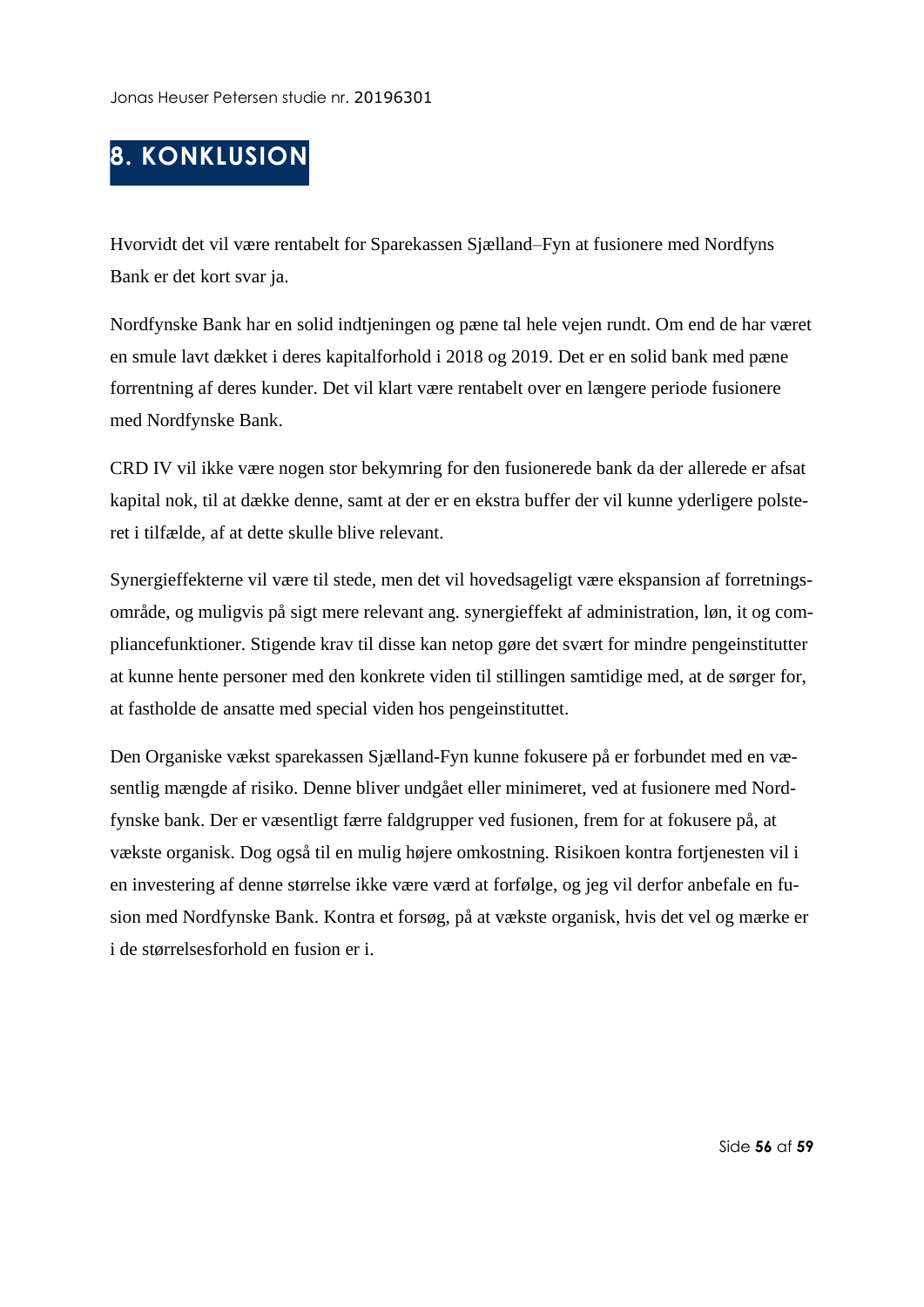# <span id="page-57-0"></span>**9. LITTERATURLSITE**

# <span id="page-57-1"></span>**9.1 BØGER**

- Andresen, Jørgen Just: 'Finansiel risikostyring', 2. Udgave, 1. Oplag, Jurist og Økonomiforbundets forlag, 2017
- Christinsen, Michael: 'Aktiveinvestering Teori og praktisk anvendelse', 5. Udgave, 1. Oplag, Djøf Forlag, 2019
- Christiansen, Henrik Barner m.fl. : 'Pengeinstitutter i Danmark virksomhed og regulering', 1. Udgave, 2. Oplag, Karnov Group Forlag, 2018

# <span id="page-57-2"></span>**9.2 INTERNETSIDER**

- Finans Danmark U.Å. " 10-aaret-for-krisen/hvilke-banker-lukkede/" 07.02.2022 https://finansdanmark.dk/10-aaret-for-krisen/hvilke-banker-lukkede/
- Finansforbundet 2022 "HÅRDT TIÅR FOR MINDRE PENGEINSTITUTTER" 07.02.2022 [https://www.finansforbundet.dk/dk/nyheder/2022/hardt-tiar-for-mindre](https://www.finansforbundet.dk/dk/nyheder/2022/hardt-tiar-for-mindre-pengeinstitutter/)[pengeinstitutter/](https://www.finansforbundet.dk/dk/nyheder/2022/hardt-tiar-for-mindre-pengeinstitutter/)
- Finanstilsynet 22.12.2021 " Pengeinstitutternes størrelsesgruppering" 27.02.2022 [https://www.finanstilsynet.dk/tal-og-fakta/statistik/statistik-om-sektoren/pengeinstitut](https://www.finanstilsynet.dk/tal-og-fakta/statistik/statistik-om-sektoren/pengeinstitutternes-stoerrelsesgruppering)[ternes-stoerrelsesgruppering](https://www.finanstilsynet.dk/tal-og-fakta/statistik/statistik-om-sektoren/pengeinstitutternes-stoerrelsesgruppering)
- Dr.dk 20.09.2020 "Beskidte milliarder" 27.02.2022 [https://www.dr.dk/nyhe](https://www.dr.dk/nyheder/penge/beskidte-milliarder-saadan-blev-hvidvask-sag-til-danske-banks-stoerste-krise)[der/penge/beskidte-milliarder-saadan-blev-hvidvask-sag-til-danske-banks-stoerste](https://www.dr.dk/nyheder/penge/beskidte-milliarder-saadan-blev-hvidvask-sag-til-danske-banks-stoerste-krise)[krise](https://www.dr.dk/nyheder/penge/beskidte-milliarder-saadan-blev-hvidvask-sag-til-danske-banks-stoerste-krise)
- Bekendtgørelse af lov om finansiel stabilitet, https://www.retsinformation.dk/Forms/R0710.aspx?id=126347
- §2, Bekendtgørelse af lov om finansiel stabilitet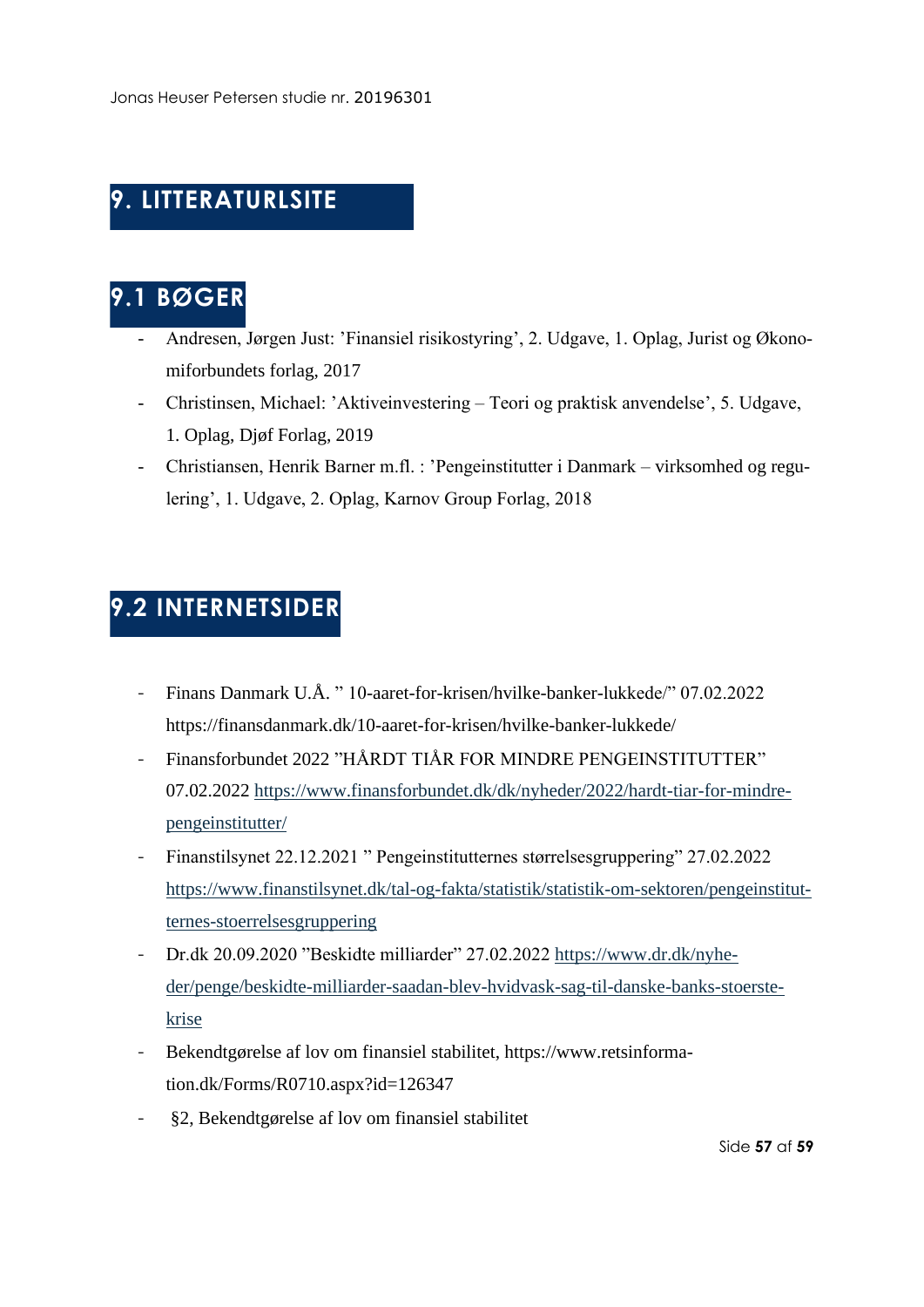- http://www.evm.dk/arbejdsomraader/finansielle-forhold-og-vaekstkapital/finansielstabilitet/initiativer/kreditpakken
- http://borsen.dk/nyheder/investor/artikel/1/149151/fakta\_bankpakke\_ii.html#
- Sparv 10.12.2021 " Eksperter om fusion" 27.02.2022 [https://www.sparv.dk/nyhe](https://www.sparv.dk/nyheder/2021/december/fornuftigt-at-gaa-sammen-til-en-stoerre-enhed)[der/2021/december/fornuftigt-at-gaa-sammen-til-en-stoerre-enhed](https://www.sparv.dk/nyheder/2021/december/fornuftigt-at-gaa-sammen-til-en-stoerre-enhed)
- Berlingske 13.01.2022 "Storbank forventer bedste resultat nogensinde: Derfor har bankerne det langt om længe bedre" 27.02.2022 [https://www.berlingske.dk/virksom](https://www.berlingske.dk/virksomheder/storbank-forventer-bedste-resultat-nogensinde-derfor-har-bankerne-det)[heder/storbank-forventer-bedste-resultat-nogensinde-derfor-har-bankerne-det](https://www.berlingske.dk/virksomheder/storbank-forventer-bedste-resultat-nogensinde-derfor-har-bankerne-det)
- Datatilsynet U.Å "anmeld-sikkerhedsbrud" 27.02.2022 [https://www.datatilsy](https://www.datatilsynet.dk/sikkerhedsbrud/anmeld-sikkerhedsbrud)[net.dk/sikkerhedsbrud/anmeld-sikkerhedsbrud](https://www.datatilsynet.dk/sikkerhedsbrud/anmeld-sikkerhedsbrud)
- Berlingske 09.10.2011 " Sparekasse køber det meste af Max Bank " [https://www.ber](https://www.berlingske.dk/virksomheder/sparekasse-koeber-det-meste-af-max-bank%2005.03.2022)[lingske.dk/virksomheder/sparekasse-koeber-det-meste-af-max-bank 05.03.2022](https://www.berlingske.dk/virksomheder/sparekasse-koeber-det-meste-af-max-bank%2005.03.2022)
- Spks.dk U:Å " forretningsmodel" 05.03.2022 [https://www.spks.dk/om/forretningsmo](https://www.spks.dk/om/forretningsmodel)[del](https://www.spks.dk/om/forretningsmodel)
- Nordfyns bank årsrapport 2021 22.02.2022 [https://nordfynsbank.dk/me](https://nordfynsbank.dk/media/aarp_2021_Noba.pdf)[dia/aarp\\_2021\\_Noba.pdf](https://nordfynsbank.dk/media/aarp_2021_Noba.pdf)
- LinkedIn "Nordfyns bank" U.Å [https://www.linkedin.com/company/nordfyns](https://www.linkedin.com/company/nordfyns-bank/?originalSubdomain=dk)[bank/?originalSubdomain=dk](https://www.linkedin.com/company/nordfyns-bank/?originalSubdomain=dk) 05.03.2022
- Nordfynske bank "CSR redegørelse" U.Å 05.03.2022 [https://nordfynsbank.dk/me](https://nordfynsbank.dk/media/CSR-2021.pdf)[dia/CSR-2021.pdf](https://nordfynsbank.dk/media/CSR-2021.pdf)
- Finans Danmark U.Å "10-aaret-for-krisen/bankpakkerne" 08.03.22 [https://finansdan](https://finansdanmark.dk/10-aaret-for-krisen/bankpakkerne/)[mark.dk/10-aaret-for-krisen/bankpakkerne/](https://finansdanmark.dk/10-aaret-for-krisen/bankpakkerne/)
- Finansiel stabilitet U.Å "om bankpakkerne" 08.03.2022 [https://www.fs.dk/bankpakke](https://www.fs.dk/bankpakke-i-v/om-bankpakkerne%60)[i-v/om-bankpakkerne`](https://www.fs.dk/bankpakke-i-v/om-bankpakkerne%60)
- Finanstilsynet 12.07.2021. "tilsynsdiamanten" 08.03.2022 [https://www.finanstilsy](https://www.finanstilsynet.dk/tilsyn/tilsynsdiamanten-for-pengeinstitutter)[net.dk/tilsyn/tilsynsdiamanten-for-pengeinstitutter](https://www.finanstilsynet.dk/tilsyn/tilsynsdiamanten-for-pengeinstitutter)
- ungmedpenge.dk 28.12.2021 " afkast-aktier" 10.03.2022 https://ungmedpenge.dk/afkast-aktier/